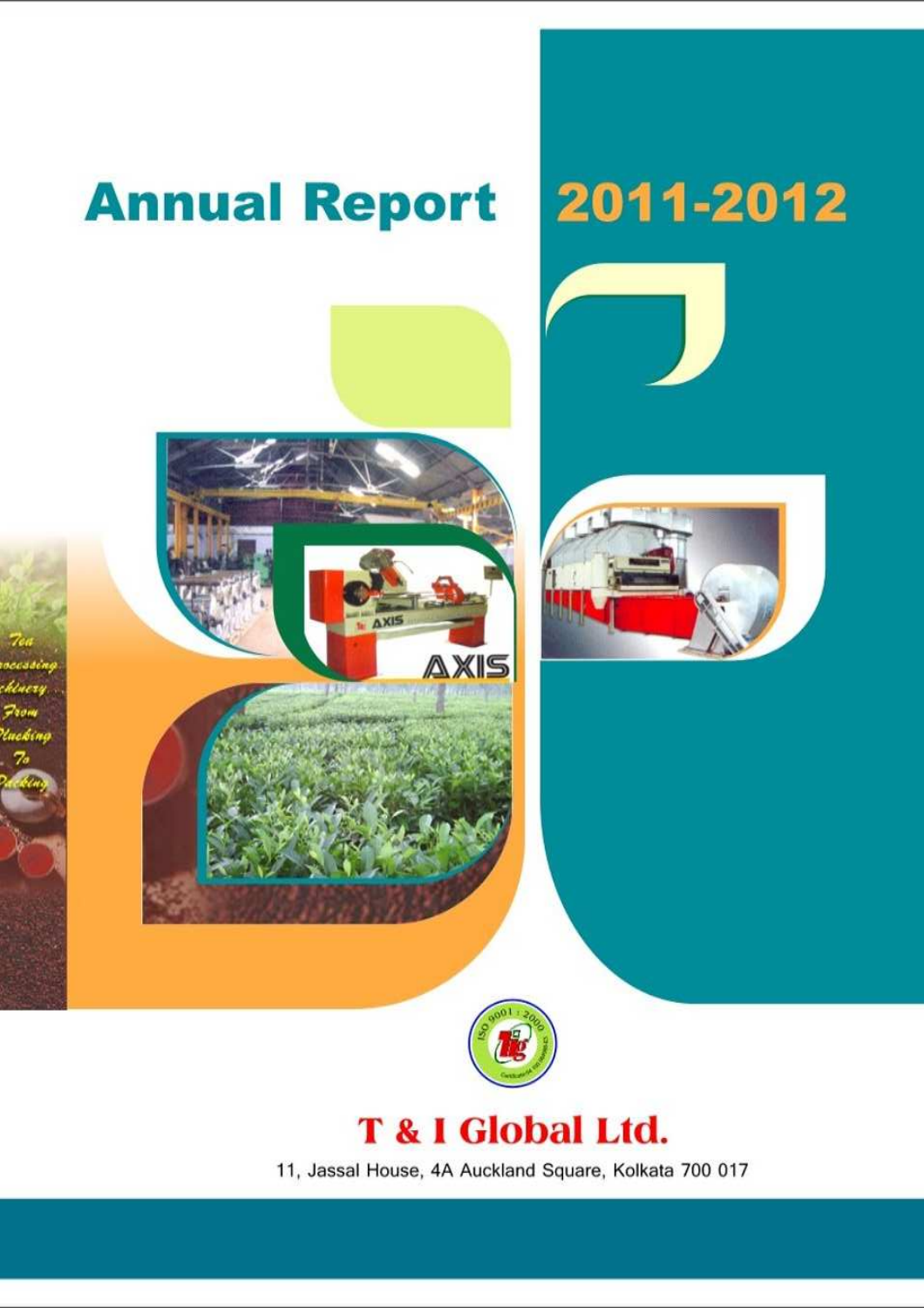# **CORPORATE PROFILE**

#### **BOARD OF DIRECTORS**

Vineet Bagaria Managing Director Omprakash Bagaria Director Debi Prasad Bagrodia Director Deepak Pahwa Director Harish Mittal **Director** Manish Kumar Newar Director Kalyan Kumar Nanda Executive Director

Sajjan Bagaria **Executive Chairman** (Marketing)

# **AUDITORS**

Tiwari & Company 107/1, Park Street, Kolkata 700 016

# **PRINCIPAL BANKERS**

Standard Chartered Bank 19, N. S. Road, Kolkata 700 001

# **REGISTRAR & TRANSFER AGENTS**

**R & D Infotech Pvt. Ltd.** 1st Floor, 7A, Beltala Road, Kolkata- 700 026 Ph: (033) 2419 2641 Fax: (033) 2476 1657 Email : rd.infotech@vsnl.net rd.infotech@yahoo.com Website : www.rdinfotech.org

### **REGISTERED OFFICE**

11, Jassal House, 4A, Auckland Square, Kolkata 700 017 Ph: (91 33) 3028 3626/29 Fax: (91 33) 2283 3612 Email: secretarial\_tiglobal@yahoo.com Website: www.tiglobal.com

# **PLANTATION OFFICE & FACTORY**

Mainak Hills Tea Estate Changrabandha - 735301 Dist: Coochbehar, West Bengal

# **ENGINEERING DIVISION**

44A, Benaras Road, Howrah. West Bengal - 711 101

### **MEMBERSHIPS**

Engineering Export Promotion Council Tea Research Association Indian Tea Planters Association

# **CONTENTS**

| Notice of Annual General Meeting      | 2  |
|---------------------------------------|----|
| Directors' Report And Management      | 7  |
| <b>Annexure to the Direcor Report</b> | 9  |
| <b>Auditors' Report</b>               | 18 |
| <b>Balance Sheet</b>                  | 21 |
| Profit & Loss Account                 | 22 |
| <b>Cash Flow Statement</b>            | 23 |
| Notes on Accounts                     | 94 |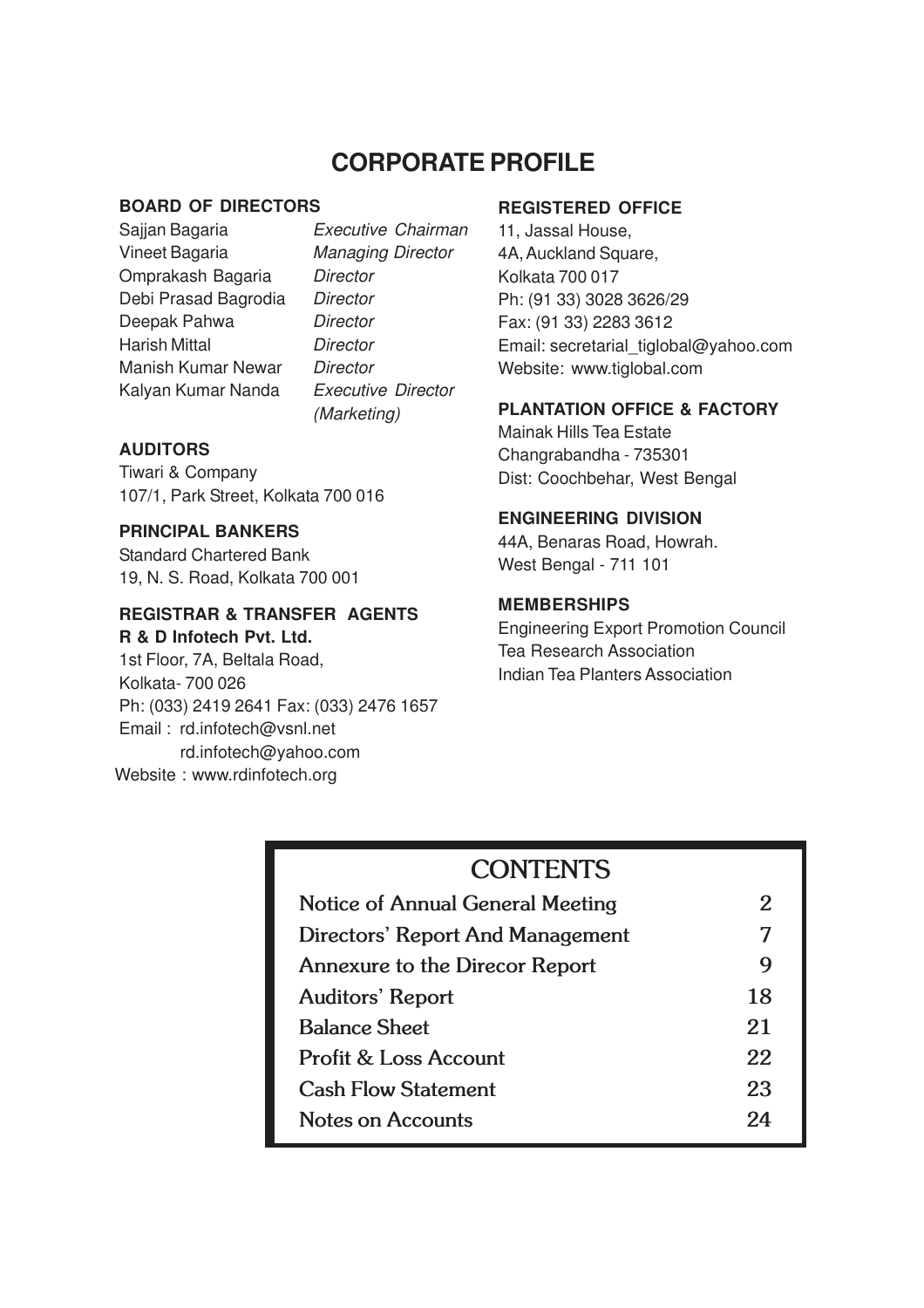# **NOTICE OF ANNUAL GENERAL MEETING**

Notice is hereby given that the Twenty-Second Annual General Meeting of the Members of T & I Global Limited will be held at 'Sujata Sadan, 7, Hazra Road, Kolkata - 700 026 on Saturday the 29<sup>th</sup> day of September, 2012 at 11.00 A.M. to transact the following business:

### **ORDINARY BUSINESS**

- **1)** To receive, consider and adopt Reports of the Auditors and Directors and the Audited Accounts of the Company for the year ended 31st March, 2012.
- **2)** To declare dividend.
- **3)** To reappoint Sri Deepak Krishnan Pahwa and Harish Mittal who retires by rotation and, being eligible, offers themselves for re-appointment.
- **4)** To appoint Auditors and to fix their remuneration. In this connection, to consider and, if thought fit, to pass, with or without modification, the following resolution which will be proposed as an Ordinary Resolution.

"**RESOLVED that** M/s. Tiwari & Co. Chartered Accountants, be and are hereby re-appointed as the Auditors of the Company to hold such office from the conclusion of this Annual General Meeting until the conclusion of the next Annual General Meeting at such remuneration as may be decided by the Board."

### **SPECIAL BUSINESS**

**5)** To consider and, if thought fit, to pass the following Resolution as Special Resolution.

"**RESOLVED that** the re-appointment of Mr. Sajjan Bagaria as Excutive Chairman of the Company for the further period of 5 ( five) years with effect from  $1<sup>st</sup>$  August 2013 be and hereby approved by the Company on such remuneration as specified in the explanatory statement appended to the notice, with a liberty to the committee/ board from time to time to alter, vary or modify and in accordance with provisions of Section 198, 269, 309 and all other applicable provisions, if any, and Schedule XIII of the Companies Act. 1956.

**6)** To consider and if thought fit, to pass with or without modification, the following Resolution as special Resolution: **RESOLVED that** the re-appointment of Mr. Vineet Bagaria as Managing Director of the Company for the further period of 5 ( five) years with effect from  $1<sup>st</sup>$  August 2013 be and hereby approved by the Company on such remuneration as specified in the explanatory statement appended to the notice, with a liberty to the committee/ board from time to time to alter, vary or modify and in accordance with provisions of Section 198, 269, 309 and all other applicable provisions, if any, and Schedule XIII of the Companies Act. 1956.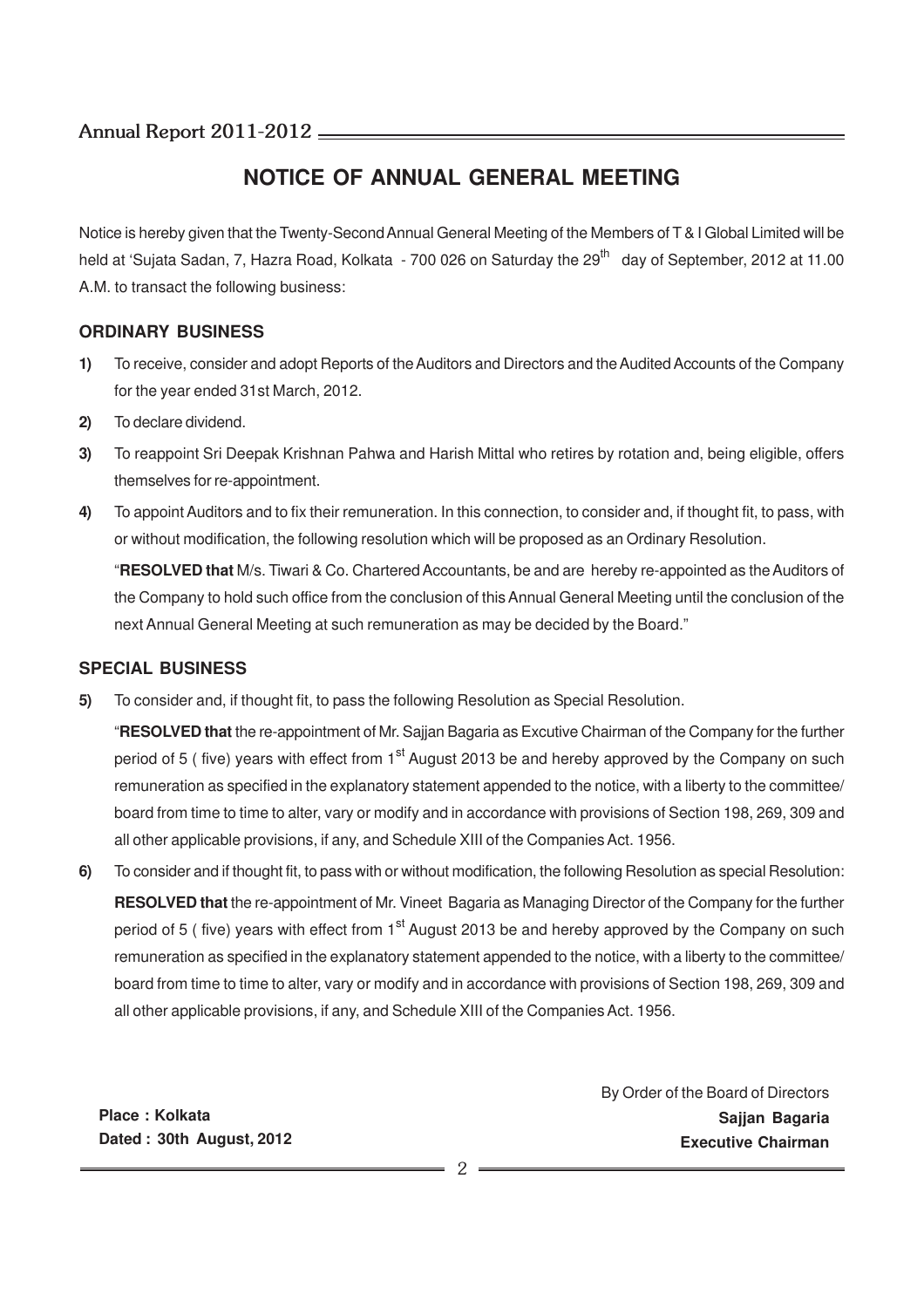# **N O T E S**

- 1) The Explanatory Statement pursuant to Section 173(2) of the Companies Act, 1956 in respect of Special Business is annexed hereto.
- 2) **A member entitled to attend and vote at this Annual General Meeting may appoint a proxy to attend and vote on a Poll on his behalf. A proxy need not be a member of the Company. Proxies, in order to be effective, must be deposited at the Registered Office of the Company not less than Forty Eight Hours before the commencement of this Annual General Meeting.**
- 3) The Register of Members and Share Transfer Books of the Company will be closed from 23rd September 2012 to  $29^{th}$  September, 2012 (both days inclusive).
- 4) Shareholders desiring any information as regards the Accounts are requested to write to the Company at an early date so as to enable the Management to keep the information ready.
- 5) Members are requested to produce the enclosed Attendance Slip at the entrance of the Hall and bring their copies of Annual Reports to the Meeting.
- 6) Members are requested to notify any change in their address immediately quoting their folio no.(s) to the Company's Investor Cell.
- 7) Pursuant to Section 205A(5) of the Companies Act, 1956 the unpaid dividends that are due for transfer to the Investor Education and protection Fund are as follows:

| Dividend no. | Date of Declaration   For the year ended |            | Due for Transfer on |
|--------------|------------------------------------------|------------|---------------------|
| 2            | 28/9/2010                                | 31/03/2010 | 03/11/2017          |
| 3            | 23/09/2011                               | 31/03/2011 | 28/10/2018          |

Members who have not encashed their dividend warrants pertaining to the aforesaid years may approach the Company / its Registrar, for obtaining payments thereof atleast 20 days before they are due for transfer to the said fund.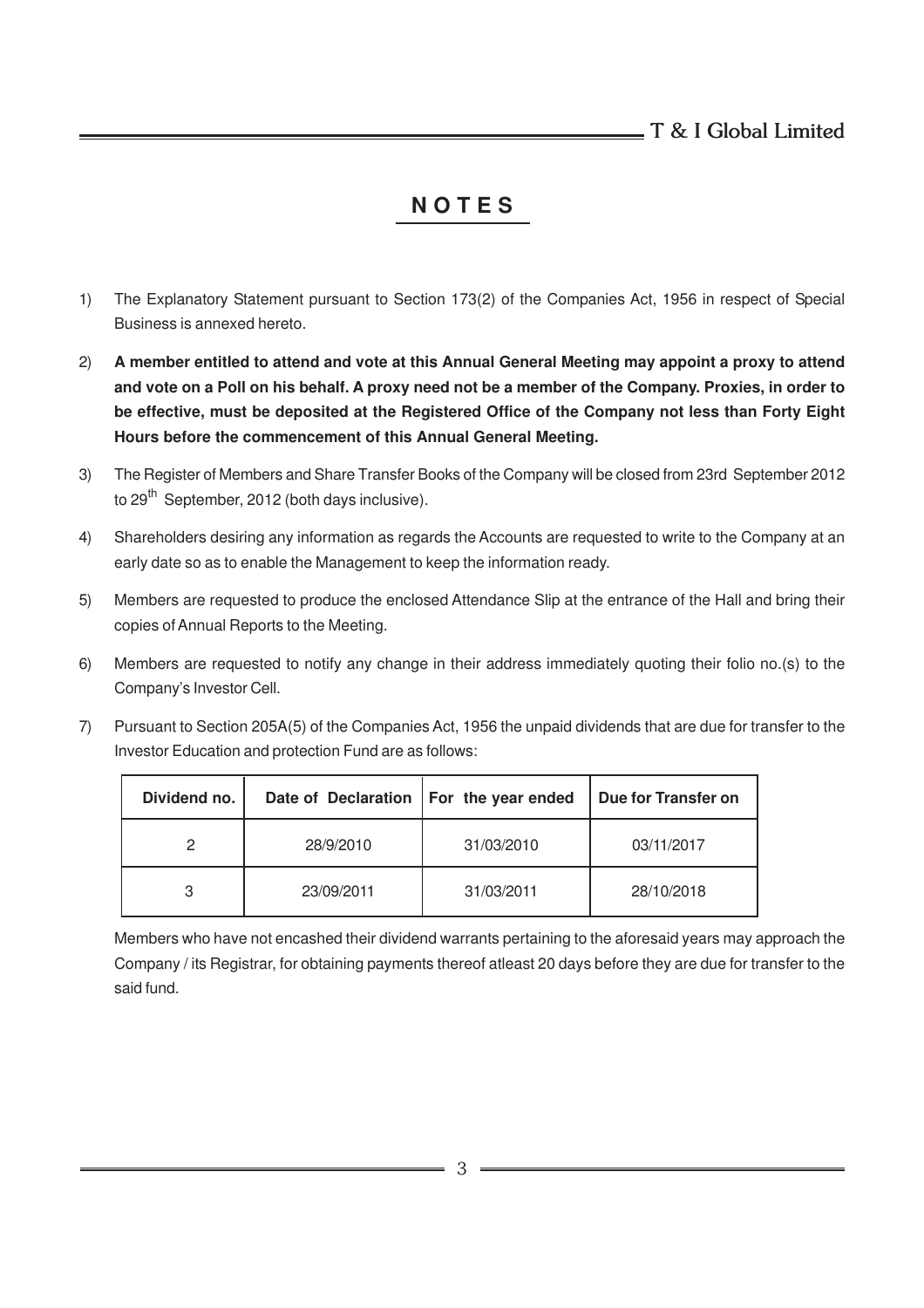# **EXPLANATORY STATEMENT PURSUANT TO SECTION 173(2) OF THE COMPANIES ACT, 1956**

# **ITEM NO. 5**

The Board of Directors has re-appointed Mr. Sajjan Bagaria as Executive Chairman Of the company for the period from  $1<sup>st</sup>$  August, 2013 to 31 $<sup>st</sup>$  July, 2018.</sup>

The terms of re-appointment and remuneration including minimum remuneration payable to Mr. Sajjan Bagaria as provided by the Remuneration Committee and the Board of Directors of the company at their respective meeting held on 30<sup>th</sup> August 2012 are as under

- **i) PERIOD : 5 Years from 1st August, 2013**
- **ii) SALARY : Basic Rs. 100000/- per month.**

### **ii) PERQUISITES & ALLOWANCES**

In addition to the salary payable, Mr. Sajjan Bagaria, the Excutive Chairman shall also be entitled to perquisites and allowances like accommodation (furnished or otherwise) or house rent allowance in lieu thereof, house maintenance allowance together with reimbursement of expenses or allowances for utilities such as gas, electricity, water, furnishings and repairs, medical reimbursement, leave travel concession for himself and his family, club fees, personal accident insurance and such other perquisites and allowances in accordance with the Rules of the Company or as may be agreed to by the Board of Directors and Mr. Sajjan Bagaria, such perquisites and allowances will be subject to a maximum of 100% of his annual salary.

### **iv) PROVIDENT FUND, SUPERANNUATION / ANNUITY FUND**

Company's contribution to Provident Fund and Superannuation or Annuity Fund to the extent these either singly or together are not taxable under the Income-tax Act, gratuity payable as per the rules of the Company and encashment of leave at the end of his tenure shall not be included in the computation of limits for the remuneration or perquisites aforesaid.

### **v) MINIMUM REMUNERATION**

Notwithstanding anything herein, where in any financial year during the remaining tenure of Mr. Sajjan Bagaria, the Whole-time Director, the Company has no profits or its profits are inadequate, the Company will pay remuneration by way of salary and perquisites as specified above, subject to the requisite approvals being obtained.

The terms and conditions of the Excutive Chairman re-appointment may be varied, altered, increased, enhanced or widened from time to time by the Board as it may be deem fit, within the maximum amounts payable in accordance with the Companies Act, 1956 or any amendments made hereafter in this regard.

In compliance with the provisions of the Companies Act, 1956, the terms of remuneration specified above are now being placed before the members in Annual General Meeting for their approval. The Board recommends the Resolution for acceptance by the members.

This may be treated as an abstract of the revision of term of re-appointment under section 302 of the Companies Act, 1956.

None of the Directors of the Company other than Mr. Sajjan Bagaria is concerned or interested in the aforesaid appointment.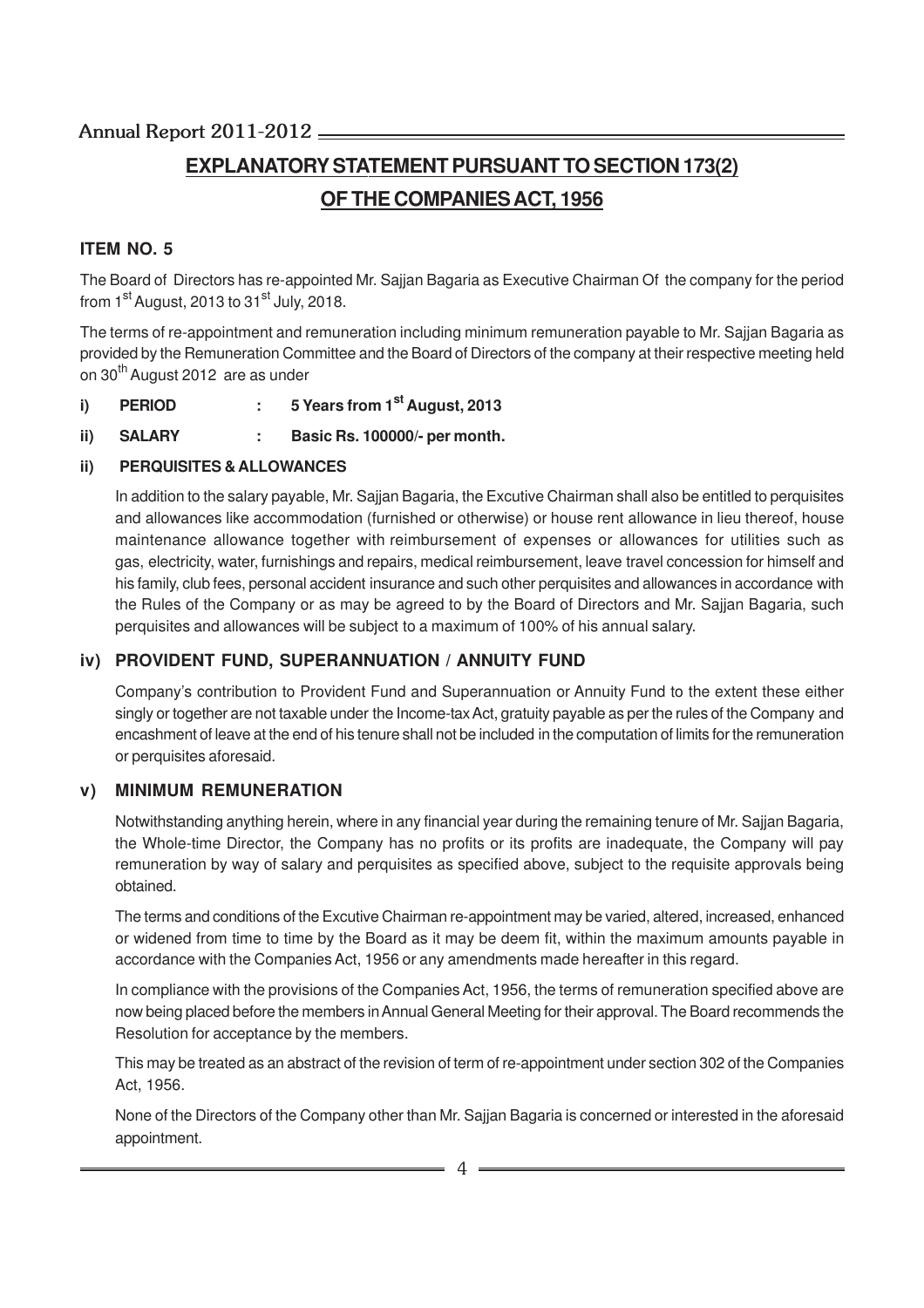### **ITEM NO. 6**

The Board of Directors has re-appointed Mr. Vineet Bagaria as Managing Director Of the company for the period from 1<sup>st</sup> August, 2013 to 31<sup>st</sup> July, 2018.

The terms of re-appointment and remuneration including minimum remuneration payable to Mr. Vineet Bagaria as provided by the Remuneration Committee and the Board of Directors of the company at their respective meeting held on 30th August 2012. are as under:

- **i) PERIOD : 5 Years from 1st August, 2013**
- **ii) SALARY : Basic Rs. 150000/- per month.**
- **ii) PERQUISITES & ALLOWANCES**

In addition to the salary payable Mr. Vineet Bagaria, the Managing Director, shall also be entitled to perquisites and allowances like accommodation (furnished or otherwise) or house rent allowance in lieu thereof; house maintenance allowance together with reimbursement of expenses or allowances for utilities such as gas, electricity, water, furnishings and repairs, medical reimbursement, leave travel concession for himself and his family, club fees, personal accident insurance and such other perquisites and allowances in accordance with the Rules of the Company or as may be agreed to by the Board of Directors and Mr. Vineet Bagaria, such perquisites and allowances will be subject to a maximum of 100% of his annual salary.

### **iv) PROVIDENT FUND, SUPERANNUATION / ANNUITY FUND**

Company's contribution to Provident Fund and Superannuation or Annuity Fund to the extent these either singly or together are not taxable under the Income-tax Act, gratuity payable as per the rules of the Company and encashment of leave at the end of his tenure shall not be included in the computation of limits for the remuneration or perquisites aforesaid.

### **v) MINIMUM REMUNERATION**

Notwithstanding anything herein, where in any financial year during the remaining tenure of Mr. Vineet Bagaria, the Managing Director, the Company has no profits or its profits are inadequate, the Company will pay remuneration by way of salary and perquisites as specified above, subject to the requisite approvals being obtained.

The terms and conditions of the Managing Director's appointment may be varied, altered, increased, enhanced or widened from time to time by the Board as it may be deem fit, within the maximum amounts payable in accordance with the Companies Act, 1956 or any amendments made hereafter in this regard.

In compliance with the provisions of the Companies Act, 1956, the terms of remuneration specified above are now being placed before the members in Annual General Meeting for their approval. The Board recommends the Resolution for acceptance by the members.

This may be treated as an abstract of the revision of term of re-appointment under section 302 of the Companies Act, 1956.

None of the Directors of the Company other than Mr. Vineet Bagaria is concerned or interested in the aforesaid appointment.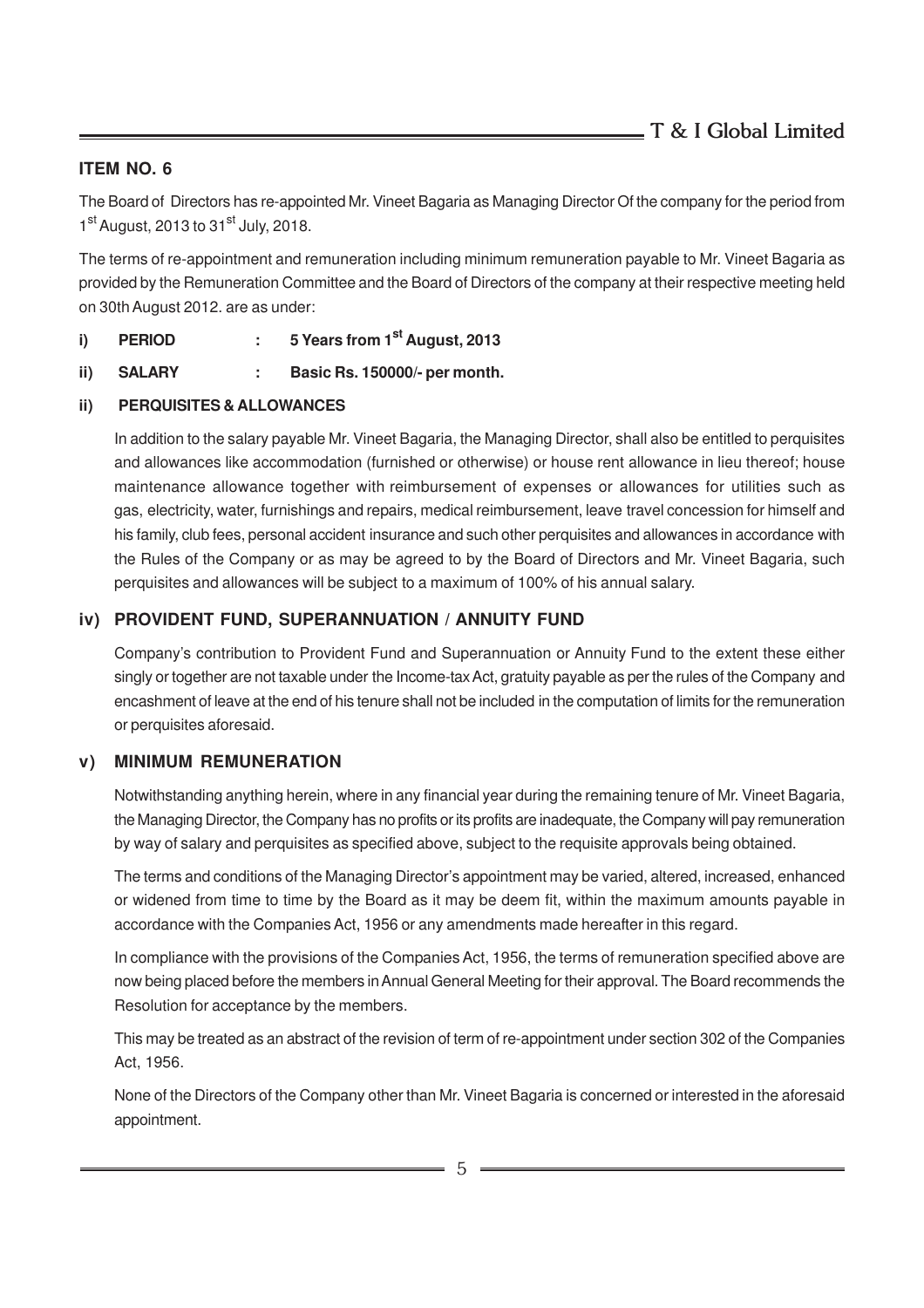# **(ANNEXURE TO NOTICE DATED AUGUST 28, 2012)**

# **DETAILS OF DIRECTORS SEEKING APPOINTMENT/RE-APPOINTMENT AT THE FORTHCOMING ANNUAL GENERAL MEETING (PURSUANT TO CLAUSE 49 OF THE LISTING AGREEMENT)**

| <b>Name of the Director</b>                                                         | Mr. Sajjan Bagaria                                                                                                                                               | Mr. Vineet Bagaria                                                                                                                                                                                                                                                                  | Deepak Pahwa                                                                                               | <b>Harish Mittal</b>                                                                                              |
|-------------------------------------------------------------------------------------|------------------------------------------------------------------------------------------------------------------------------------------------------------------|-------------------------------------------------------------------------------------------------------------------------------------------------------------------------------------------------------------------------------------------------------------------------------------|------------------------------------------------------------------------------------------------------------|-------------------------------------------------------------------------------------------------------------------|
| Date of Birth                                                                       | August 07, 1947                                                                                                                                                  | June 28, 1969                                                                                                                                                                                                                                                                       | July 8,1947                                                                                                | April 1, 1964                                                                                                     |
| Date of Appointment on<br>the Board                                                 | February 4, 1991                                                                                                                                                 | June 5, 1994                                                                                                                                                                                                                                                                        | July 5, 1994                                                                                               | January 31,<br>2007                                                                                               |
| Qualifications                                                                      | Graduate in<br><b>Business</b><br>Management                                                                                                                     | Graduate                                                                                                                                                                                                                                                                            | Graduate                                                                                                   | Master in<br><b>Business</b><br>Administration                                                                    |
| Expertise                                                                           | He is associated<br>with Tea Industry<br>for last 40 years and<br>led the group to<br>become a market<br>leader in manufacture<br>of tea processing<br>machinery | He is Associated with Tea<br>industry for last 20 years.<br>He has extensive<br>experience in the<br>fabrication of processing<br>machinery. He helps the<br>company to improve the<br>quality of machines and<br>efficient management of<br>the production units of the<br>company | He has vast &<br>extensive<br>experience<br>of 38 years in<br>Engineering<br>Industry, India<br>and abroad | Vast &<br>extensive<br>experience<br>in diversified<br>industry &<br>specialization<br>in cloth<br>manufactureing |
| Directorships held in<br>other public companies<br>(excluding foreign<br>companies) | T & I Project<br>Limited                                                                                                                                         | Arvind Press Caps Ltd.                                                                                                                                                                                                                                                              | <b>HINDUSTAN</b><br><b>TIN WORKS</b><br><b>LIMITED</b>                                                     | <b>CAMELLIA</b><br><b>CLOTHING</b><br><b>LIMITED</b>                                                              |
| Memberships/<br>Chairmanships of<br>committees across<br>public companies           | $\mathbf{1}$                                                                                                                                                     | Nil                                                                                                                                                                                                                                                                                 | $\overline{2}$                                                                                             | $\overline{2}$                                                                                                    |
| Shareholding of<br>Non-Executive<br><b>Directors</b>                                | Not Applicable                                                                                                                                                   | Not Applicable                                                                                                                                                                                                                                                                      | Not Applicable                                                                                             | Not Applicable                                                                                                    |
| Relationship<br>between Directors<br>inter-se                                       | Promoter and<br>father of<br>Sri Vineet Bagaria                                                                                                                  | Promoter and son of<br>Sri Sajjan Bagaria                                                                                                                                                                                                                                           | Nil                                                                                                        | Nil                                                                                                               |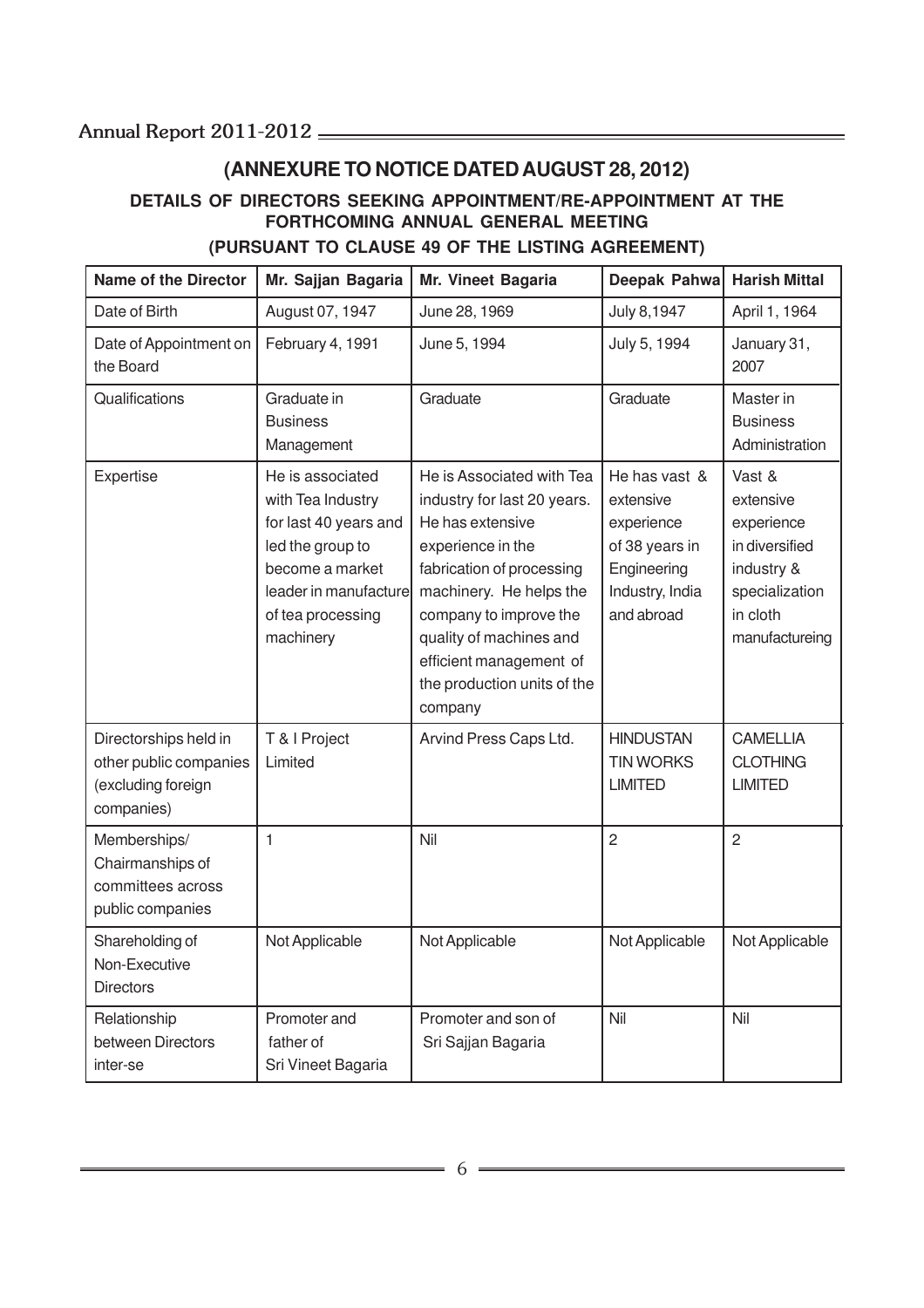# **DIRECTORS' REPORT AND MANAGEMENT DISCUSSIONS AND ANALYSIS**

To,

The Shareholders,

Your Directors have pleasure in presenting their Twenty-Second Annual Report on the business and operations of the Company, together with the audited financial accounts of the Company for the year ended 31st March, 2012.

# **FINANCIAL RESULTS**

| <b>Particulars</b>                       | 2011-12     | 2010-11     |
|------------------------------------------|-------------|-------------|
|                                          | (रैin Lacs) | (₹ in Lacs) |
| <b>Sales</b>                             | 5884.66     | 4918.35     |
| Profit before Interest and Depreciation  | 247.86      | 228.16      |
| Interest                                 | 12.48       | 6.62        |
| Profit before Depreciation               | 235.38      | 221.52      |
| Depreciation                             | 60.87       | 59.22       |
| <b>Profit before Taxation</b>            | 174.51      | 162.32      |
| <b>Profit after Taxation</b>             | 96.66       | 102.98      |
| <b>Balance Brought Forward</b>           | 426.92      | 371.21      |
| Surplus available for Appropriation      | 523.58      | 474.19      |
| <b>APPROPRIATION:</b>                    |             |             |
| Proposed Dividend                        | 25.33       | 40.54       |
| Tax on Proposed Dividend                 | 4.11        | 6.72        |
| Balance Carried forward to Balance Sheet | 494.14      | 426.92      |

### **PERFORMANCE REVIEW**

Your Company's turnover has increased to Rs.5884.66 Lac compared to Rs. 4918.35 Lac in previous year. The Profit before tax has increased to Rs.174.51 Lac compared to 162.32 Lac in previous year. The overall improvement in Tea industry has resulted in the better performance of the Company during the year under review.

### **AWARDS AND CERTIFICATES**

Your Company has once again received Export Excellence Award from Export Engineering Promotion Council, Eastern Region.

### **DIVIDEND**

Your Directors have pleasure in recommending a dividend of Rs.0.50 per Equity Share on 50,67,700 Equity shaes of Rs. 10 each for the Financial year ended 31/03/2012..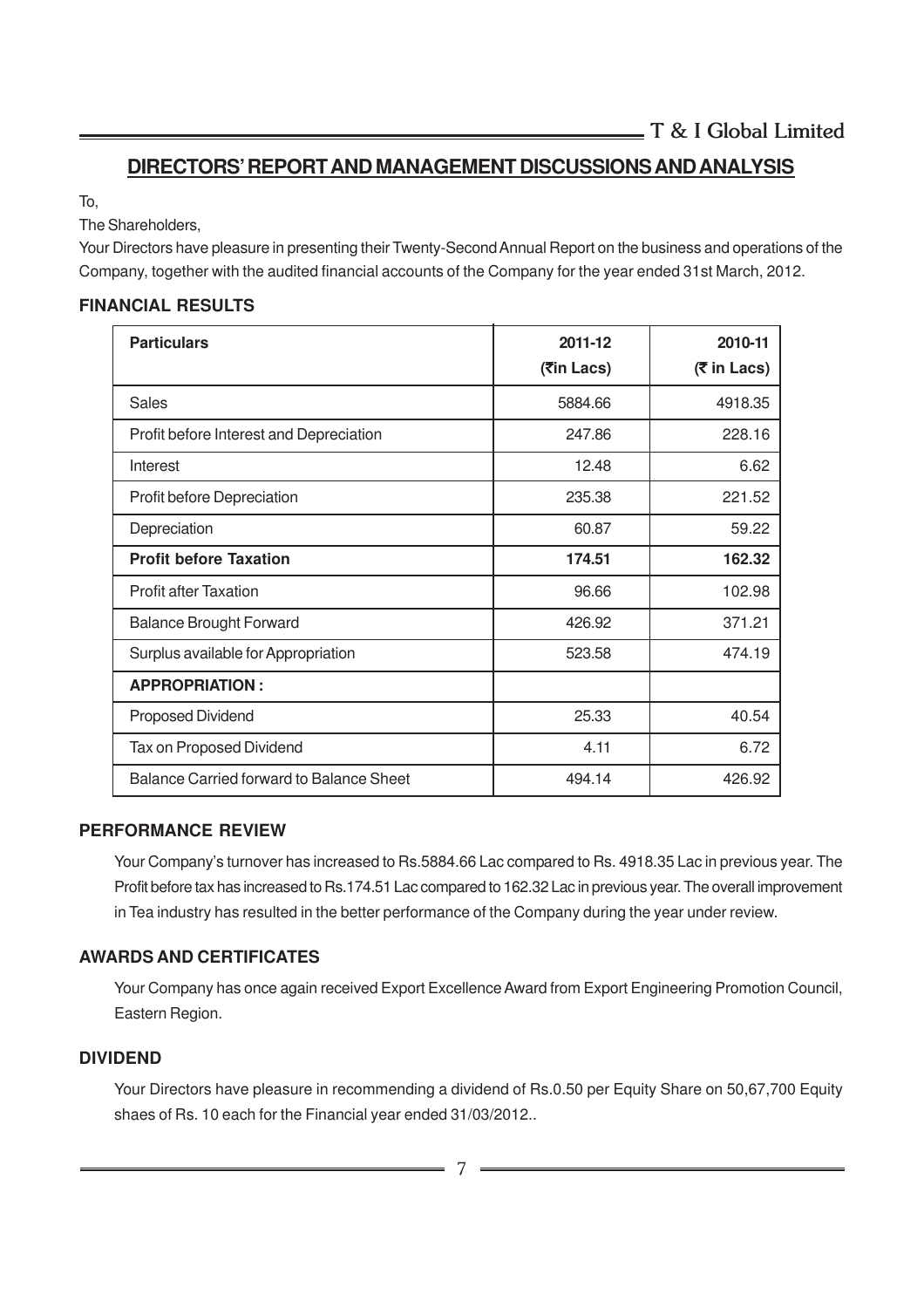# **FUTURE PROSPECTS**

### **TEA DIVISION**

Your Company's focus has always been to produce better quality of tea and achieve better prices. The production capacity has been expanded to manufacture more CTC and Green Tea. The plantation continues to make continuous progress. The Company expects to produce about 10 Lac Kgs. of tea this year.

### **MACHINERY DIVISION**

The Export of Tea Machinery has significantly increased to Rs. 38.09 crore in the 2011-12 compared to Rs. 33.28 crore in the previous year. Apart from Export Sales the Company has also developed the Domestic market for sale of its Tea Machinery. The domestic sale of Tea Machinery has increased to 12.75 crore compared to 9.69 crore in the previous year.

### **DEPOSITS**

Your Company has not accepted any deposit within the meaning of section 58A of the Companies Act, 1956 and the Rules made there under.

### **DIRECTORS**

In accordance with provisions of the Companies Act, 1956, and the Company's Articles of Association, Mr. Deepak Pahwa and Mr. Harish Mittal retire by rotation, and being eligible are recommended for re-appointment.

#### **AUDITORS**

The Auditors of the company M/s. Tiwari & Co. retires at the forthcoming Annual General Meeting and being eligible, offers themselves for re-appointment. They have confirmed their eligibility under section 224(1-B) of the Companies Act, 1956.

**Place : Kolkata Dated : 30th August, 2012**

For and on behalf of the Board, **Sajjan Bagaria** Executive Chairman **Vineet Bagaria** Managing Director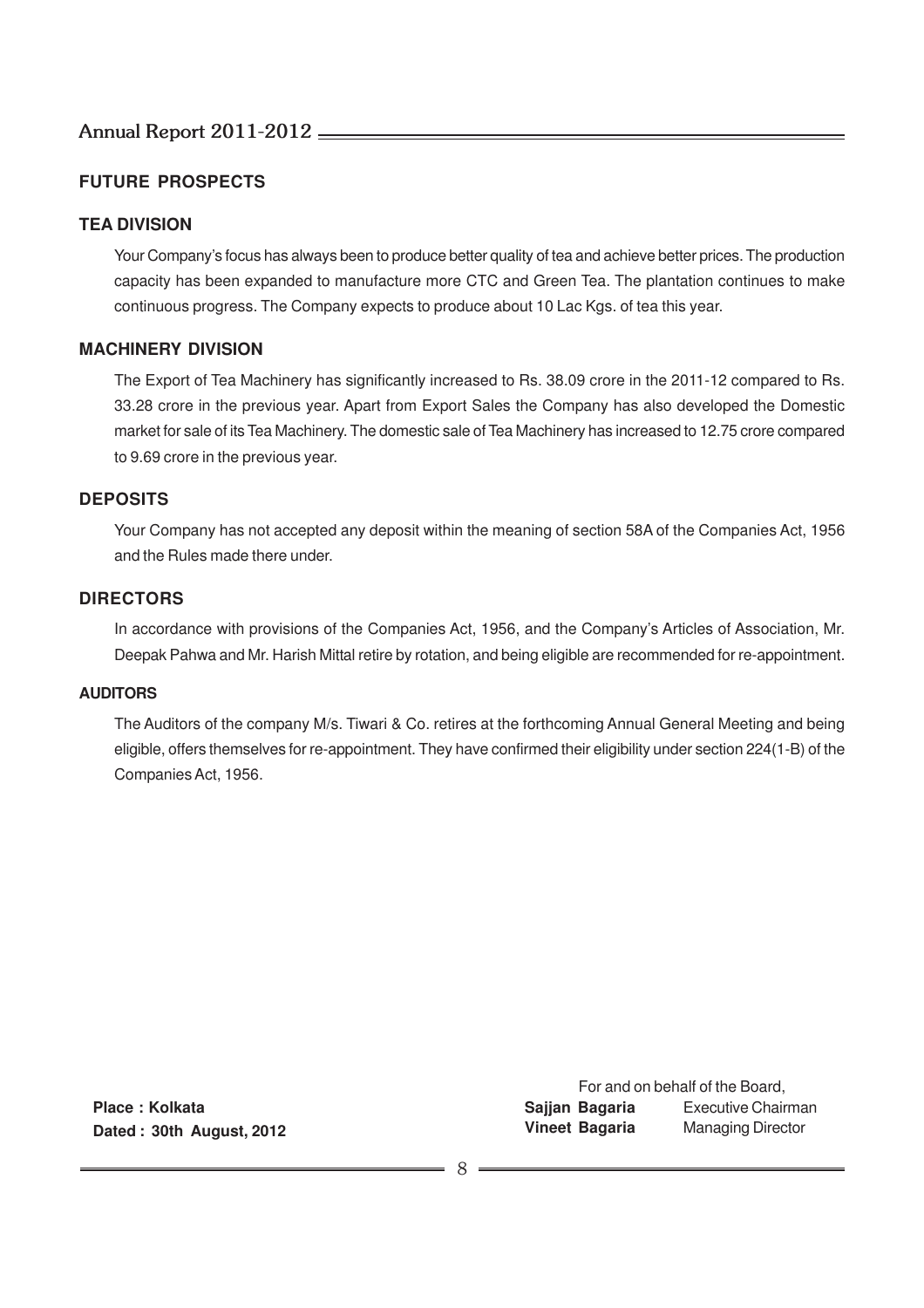# **Annexure to the Director' Report**

Disclosures of particulars with respect to Conservation of energy

#### **A. Power & Fuel Consumption**

| SR. No. | <b>PARTICULARS</b>     | 2011-2012    | 2010-2011    |
|---------|------------------------|--------------|--------------|
|         | <b>ELECTRICITY</b>     |              |              |
|         | <b>PURCHASED UNITS</b> | 609923 units | 624872 units |
|         | <b>TOTAL AMOUNT</b>    | 4823911      | Rs. 4155864  |
|         | AVG. RATE PER UNIT     | 7.91         | Rs. 6.65     |
| 2       | H.S.D.                 |              |              |
|         | <b>PURCHSED LITERS</b> | 39436 Ltrs.  | 44901 Ltrs.  |
|         | <b>TOTAL AMOUNT</b>    | 1727960      | Rs. 1794264  |
|         | AVG. RATE PER LITERS   | 43.81        | Rs. 39.96    |
| 3       | <b>COAL</b>            |              |              |
|         | PURCHSED KILOGRAM      | 739700 Kgs.  | 594275 Kgs.  |
|         | <b>TOTAL AMOUNT</b>    | 5770414      | Rs. 3060979  |
|         | AVG. RATE PER KGS.     | 7.80         | Rs. 5.15     |

**B. Consumption Per unit of Production** (Unit / Liter / Kg.)

|                         | 2011-2012 | 2010-2011 |
|-------------------------|-----------|-----------|
| Production - Tea (Kgs.) | 749209    | 647409    |
| Electricity             | 0.81      | 0.96      |
| H.S.D.                  | 0.05      | 0.07      |
| Coal                    | 0.99      | 0.92      |

### **FORM - 'B'**

# **TECHNOLOGY ABSORPTION, FOREIGN EXCHANGE EARNING AND OUTGO**

There is no information to submit in respect of absorption of technology.

The Company has earned foreign exchange of Rs. 406.54 lacs and spent foreign exchange of Rs. 388.83 lacs during the year.

### **PARTICULARS OF EMPLOYEES U/S. 217(2A)**

No employee has drawn salary more than the prescribed limit as such the particulars of employees pursuant to Section 217(2A) of the Companies Act, 1956 read with the Companies (Particulars of Employees) Rules, 1975 (as amended) are not applicable to your Company.

### **CORPORATE GOVERNANCE**

Your Company is committed to good Corporate Governance. A detailed Report appears in the Annexure to the Directors Report.

### **DISCLOSURE REGARDING MANAGERIAL REMUNERATION FOR THE YEAR ENDED 31ST MARCH, 2012**

Mr. Sajjan Bagaria, Executive Chairman received a remuneration and perquisites of Rs. 16.30 lacs Mr. Vineet Bagaria, Managing Director received a remuneration and perquisites of Rs. 14.97 lacs Mr. Kalyan Kumar Nanda, Executive Director (Marketing) received a remuneration and perquisites of Rs 7.07 lacs

Non-executive Directors are not paid any remuneration. No sitting fees are paid to any Director.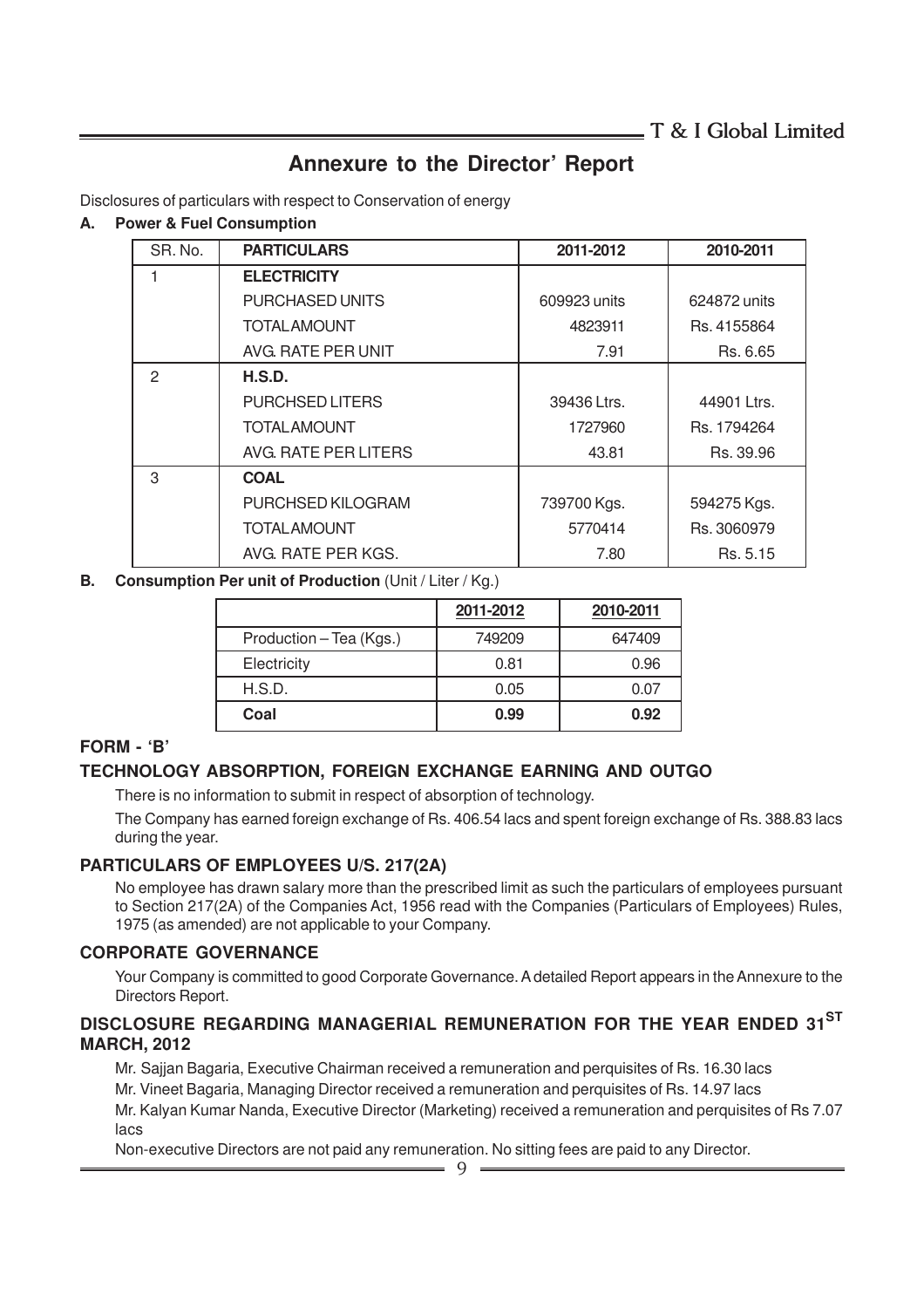# **DIRECTOR RESPONSIBILITY STATEMENT**

In accordance with the provisions of Section 217 (2AA) of the Companies Act, 1956, your Directors state:

- (i) that in the preparation of the annual accounts, the applicable accounting standards have been followed and no material departures have been made from the same,
- (ii) that your Director's have selected such accounting policies and applied them consistently and made judgment and estimates that are reasonable and prudent so as to give a true and fair view of the state of affairs of the Company at the end of the financial year and of the profit or loss of the Company for that period,
- (iii) that your Directors have taken proper and sufficient care to the best of their knowledge and ability for the maintenance of adequate accounting records in accordance with the provisions of this Act for safeguarding the assets of your Company and for preventing and detecting fraud and other irregularities,
- (iv) that your Directors have prepared the annual accounts on a going concern basis.

#### **Management Discussion and analysis**

#### **HUMAN RESOURCES**

The Human Resources are vital resources in giving the Company a competitive edge in the current business environment. The management recognizes that it is only through motivated and committed employees that the Company will achieve its aims. Hence, the Company endeavors to take care of the welfare and betterment of the employees. Total number of employees in the Company was 709 on 31<sup>st</sup> March, 2012 as against 702 on 31<sup>st</sup> March, 2011.

#### **INTERNAL CONTROL SYSTEM**

The Company has an internal audit and risk management department, managed by qualified and competent personnel, and adequate internal control systems, which safeguard assets from possible losses and unauthorized use, and ensure the transactions being authorized, recorded and reported properly.

Approval of Central Government sort for Managerial Remuneration.

As the remuneration paid to the managerial person during the financial year ended on 31/03/2012 exceeds the ceiling limit set by the provisions of section 198, section 309, schedule XIII and other applicable provisions of the Companies Act 1956, the excess remuneration paid to the directors have been approved by the Central Government.

#### **CAUTIONARY STATEMENT**

This Report contains forward-looking statement that involves risks and uncertainties. Actual results, performances or achievements could differ materially from those expressed or implied in such forward-looking statement. Important factors that would make a difference the Company's operations include raw material prices, changes in government regulations, tax regimes, and economic developments within the country.

#### **LISTING AGREEMENTS**

The Company's shares are listed on Calcutta, Mumbai, Delhi and Ahmedabad Stock Exchange. The Annual listing fee in respect of Bombay stock exchange has been paid and the listing fees of other stock exchanges are still pending.

#### **ACKNOWLEDGEMENTS**

The Directors place on record their appreciation of the excellent performance and hard work put in by the employees, consultants at all levels in the Company's growth and development. The Directors also convey their grateful thanks to the Government authorities, Shareholders, Banks, Customers & Suppliers for their continued co-operation and patronage.

**Place : Kolkata Dated : 30th August, 2012** By Order of the Board of Directors **Sajjan Bagaria Executive Chairman**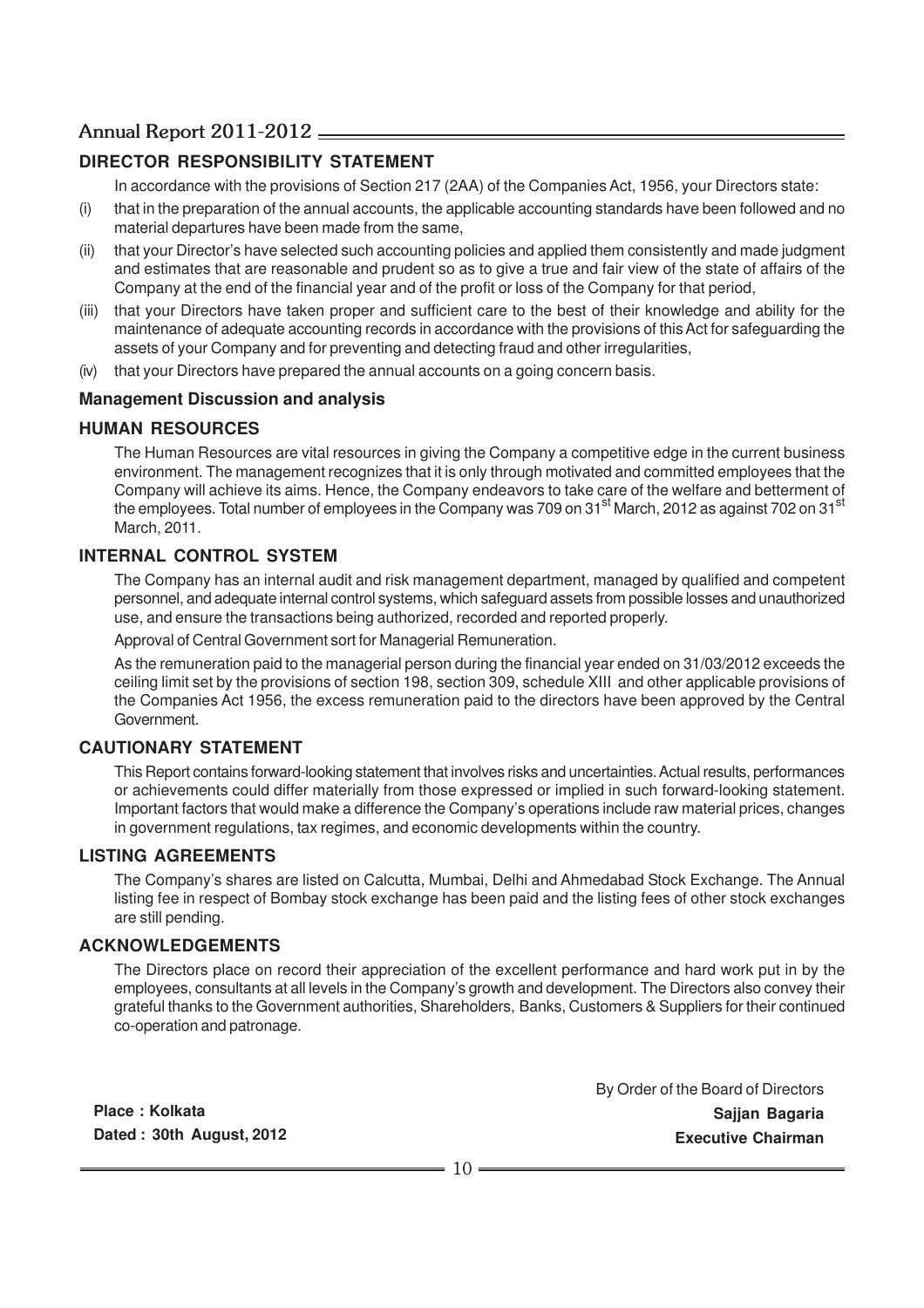# **REPORT ON CORPORATE GOVERNANCE**

### **COMPANY'S PHILOSOPHY ON CODE OF GOVERNANCE**

Your Company firmly believes in transparency and accountability in its dealings and lays emphasis on integrity and Regulatory compliance. Your Company considers good Corporate Governance a pre-requisite for meeting the needs and aspirations of its shareholders and other stakeholders in the Company. With this end in view, this year's Annual Report has made substantial disclosures on the Board, Board Committees as also on the financial and Stock performance.

#### **1. BOARD OF DIRECTORS**

The Board of Directors is entrusted with the ultimate responsibility of the management, general affairs, direction and performance of the company and has been vested with the requisite powers, authorities and duties.

#### **Composition**

Composition, Attendance at the Board Meetings and the last Annual General Meeting, Outside Directorships and Board Committee Memberships.

| <b>Director</b>           | No of<br><b>Board</b><br>Meeting<br>Attend | Attendance<br>at Previous<br>AGM | No of<br>Outside<br>Directorship<br>Held * | No of<br>Membership/<br>Chairmanship<br>in other Board<br>Committees | Category                                         |
|---------------------------|--------------------------------------------|----------------------------------|--------------------------------------------|----------------------------------------------------------------------|--------------------------------------------------|
| Sajjan Bagaria            | 11                                         | Present                          |                                            |                                                                      | Executive Chairman/<br><b>Executive Director</b> |
| Vineet Bagaria            | 11                                         | Present                          |                                            |                                                                      | Managing Director/<br><b>Executive Director</b>  |
| Om Prakash Bagaria        | 10                                         | Not Present                      |                                            |                                                                      | Independent Director/<br>Non-Executive           |
| Debi Prasad Bagrodia      | 7                                          | Not Present                      |                                            | 3                                                                    | Independent Director/<br>Non-Executive           |
| Deepak Pahwa              | 4                                          | <b>Not Present</b>               |                                            |                                                                      | Independent Director/<br>Non-Executive           |
| Kalyan Kumar Nanda        | 11                                         | Not Present                      |                                            |                                                                      | Executive Director/<br>Independent Director      |
| <b>Harish Mittal</b>      | 8                                          | <b>Not Present</b>               |                                            | 3                                                                    | Independent Director/<br>Non-Executive           |
| <b>Manish Kumar Newar</b> | 8                                          | Not Present                      | 6                                          | 3                                                                    | Independent Director/<br>Non-Executive           |

Above information as at 31<sup>st</sup> March, 2012 is tabulated hereunder

\*Excluding directorship in companies exempt under section 278 of the Companies Act, 1956.

#### **Board Meetings**

During the year under review, 11 Board Meetings were held, the dates being 14th April 2011; 13th May 2011; 30th May 2011; 30<sup>th</sup> July 13th August 2011; 30<sup>th</sup> August 2011; 28th September 2011; 14th November 2011; 24<sup>th</sup> November 2011 ; 14th February 2012; 31st March 2012;

#### **2. BOARD COMMITTEE**

#### **A. Audit Committee:**

The terms of reference to the Audit Committee include the matters specified in Clause 49(II) of the Listing Agreement with the Stock Exchanges and also as required under Section 292A of the Companies Act, 1956.

During the year under review, Five Meetings of the Audit Committee were held, the dates being 30th April 2011; 6<sup>th</sup> August 2011; 31st August 2011; 7<sup>th</sup> November 2011 and ,7th February 2012.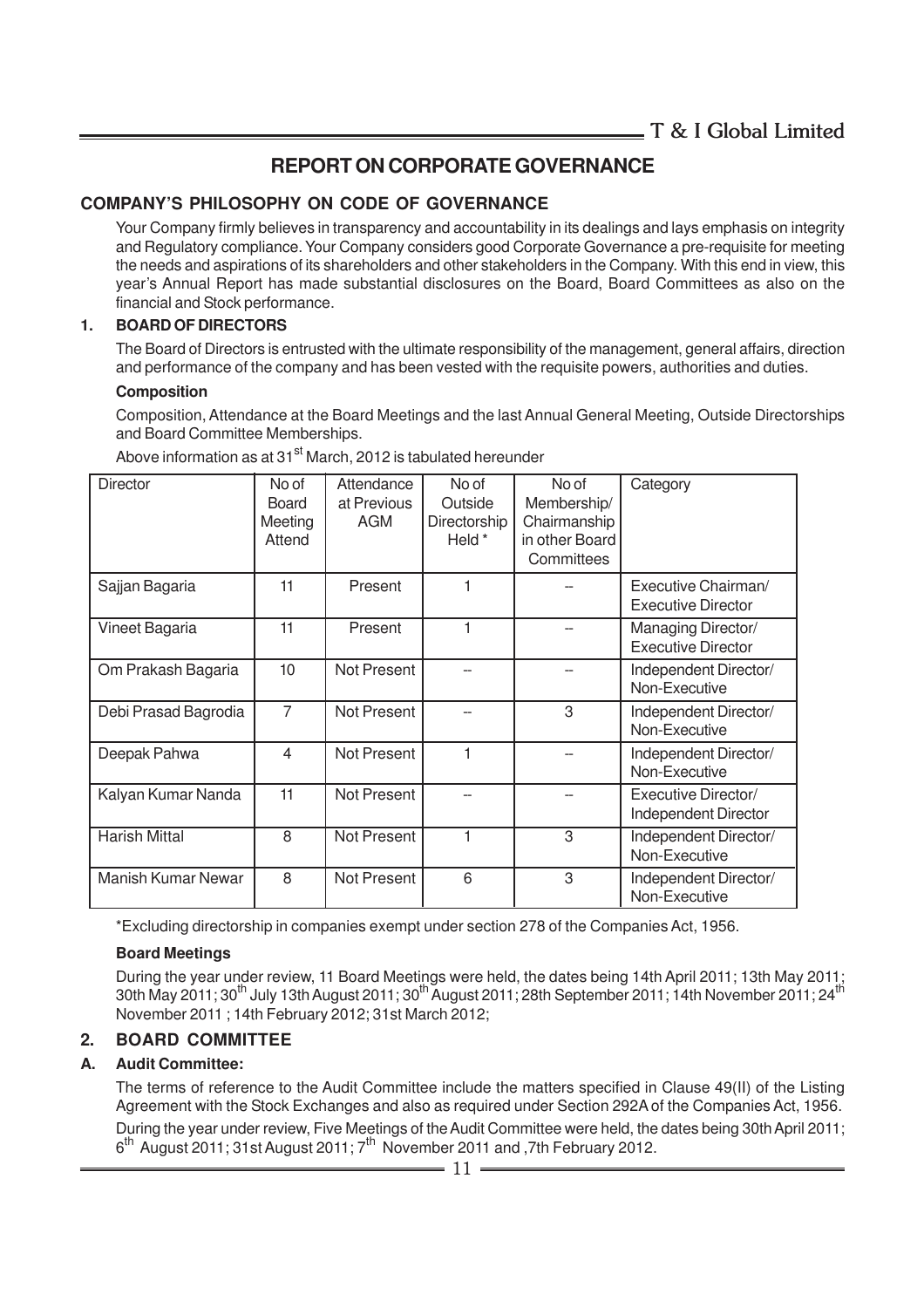The attendance of the members at the Audit Committee Meetings was as follows:

| <b>Name</b>                    | <b>No. of Audit Committee Meetings Attended</b> |
|--------------------------------|-------------------------------------------------|
| Debi Prasad Bagrodia, Chairman |                                                 |
| Manish Kumar Newar             |                                                 |
| Harish Mittal                  |                                                 |

#### **B. Remuneration Committee:**

The Details of Remuneration Committee Meeting was held, as follows:

Composition of Remuneration Committee and Meeting Attendance

| Name                           | No. of Meetings Attended |
|--------------------------------|--------------------------|
| Debi Prasad Bagrodia, Chairman |                          |
| Harish Mittal                  |                          |
| <b>Manish Kumar Newar</b>      |                          |

The aggregate value of Salary and perquisites for the period from 01.04.2011 to 31.03.2012 paid to the Executive Chairman is Rs. 16.30 lacs

The aggregate value of Salary and perquisites for the period from 01.04.2011 to 31.03.2012 paid to the Managing Director is Rs. 14.97 lacs

The aggregate value of Salary and perquisites for the period from 01.04.2011 to 31.03.2012 paid to the Executive Director is Rs. 7.07 lacs

No Remuneration paid to non-executive Directors.

#### **C. Shareholders / Investors Grievance Committee**

Composition of Shareholders/ Investor Grievance Committee

| SI. No I | <b>Members</b>                 | <b>No. of Meetings Attended</b> |
|----------|--------------------------------|---------------------------------|
|          | Debi Prasad Bagrodia, Chairman |                                 |
|          | <b>Manish Kumar Newar</b>      |                                 |
|          | Harish Mittal                  |                                 |

During the year under review, Eight Meetings of the share Transfer / Investor grievances, Committee were held, the Date wise details of meetings are as follows:-

| Serial No.     | Date of Meeting                 |
|----------------|---------------------------------|
|                | 31 <sup>st</sup> May, 2011      |
| 2              | 1st July, 2011                  |
| 3              | 30 <sup>th</sup> July, 2011     |
| $\overline{4}$ | 16 <sup>th</sup> August, 2011   |
| 5              | 7 <sup>th</sup> October, 2011   |
| 6              | 8 <sup>th</sup> December, 2011  |
|                | 10 <sup>th</sup> January, 2012  |
| Զ              | 29 <sup>th</sup> February, 2012 |

#### **Compliance Officer**

#### **Sri Vineet Bagaria, Managing Director.**

| No of Shareholders', SEBI, Stock Exchange complaints received during the year            | 24   |
|------------------------------------------------------------------------------------------|------|
| No of Complaints not resolved to the satisfaction of shareholders                        | Nil  |
| <sup>1</sup> The number of pending share transfer as on 31 <sup>st</sup> march, 2012 was | Nil. |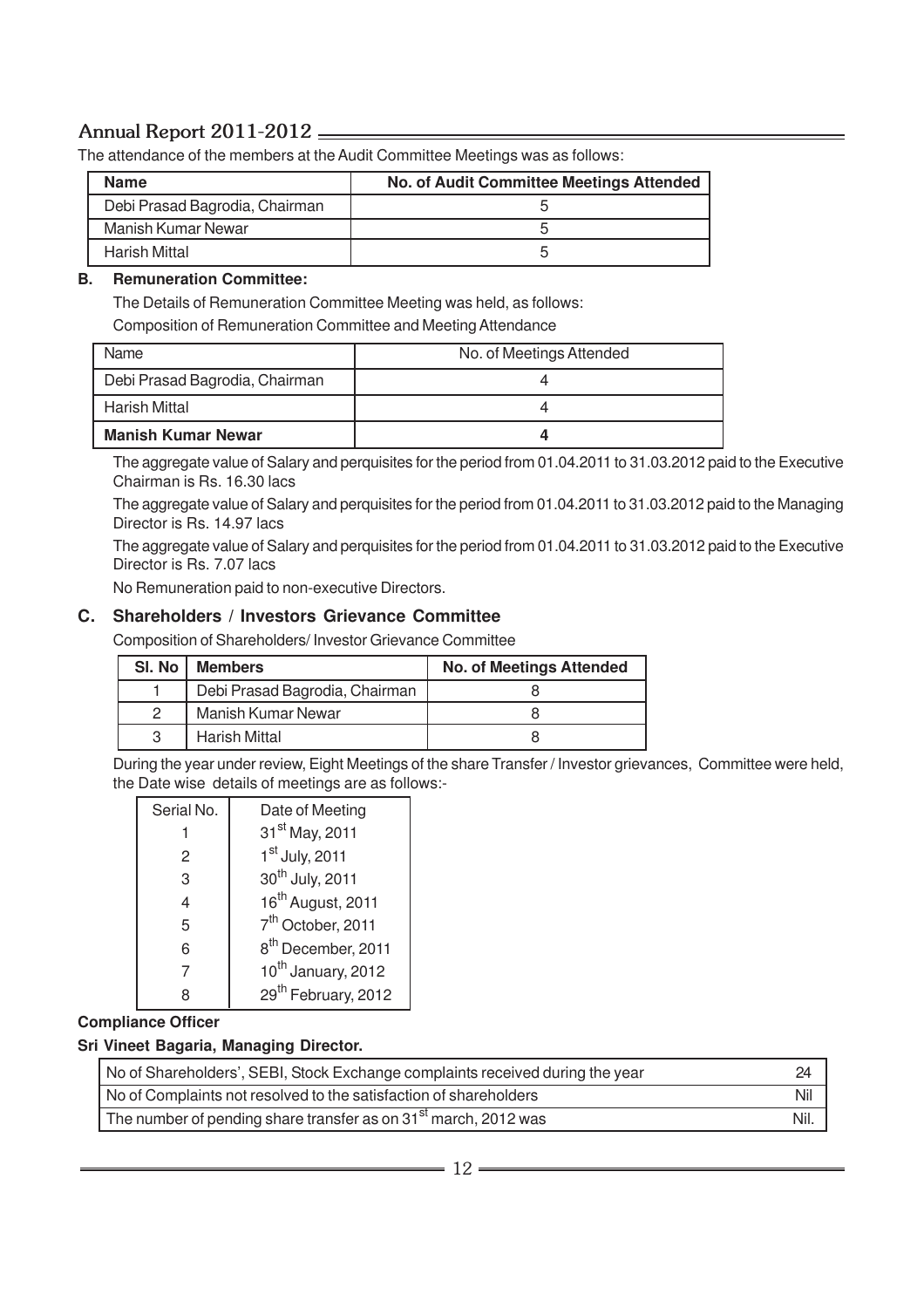# **4. GENERAL BODY MEETING**

Location and time of Last Three Annual General Meetings held.

| <b>Financial Year Ending</b>                                               | Date of AGM | <b>Time</b> | Venue                             |  |  |  |
|----------------------------------------------------------------------------|-------------|-------------|-----------------------------------|--|--|--|
| 31.03.2009                                                                 | 23.09.2009  | 11.00 A.M.  | Sujata Sadan                      |  |  |  |
|                                                                            |             |             | 7, Hazra Road, Kolkata - 700 026. |  |  |  |
| 31.03.2010                                                                 | 28.09.2010  | 11.00 A.M.  | Sujata Sadan                      |  |  |  |
|                                                                            |             |             | 7, Hazra Road, Kolkata - 700 026. |  |  |  |
| 31.03.2011                                                                 | 23.09.2011  | 11.00 A.M.  | Sujata Sadan                      |  |  |  |
|                                                                            |             |             | 7, Hazra Road, Kolkata - 700 026. |  |  |  |
| Whether Special Resolution were put through postal ballot, last year<br>No |             |             |                                   |  |  |  |

Any Voting proposal to be conducted through postal ballot, this year No

# **5. DISCLOSURES.**

### a) **Related Party Transactions**

The Company had not entered into any transaction of a material nature, which will have a conflict with its interest during the year. Full disclosure of related party transactions as per Accounting Standard 18 issued by the Institute of Chartered Accountants of India is given under Note No. 6.2 of Notes on the Accounts. All the transactions covered under related party transaction were fair, transparent and at arms length.

#### b) **Compliance by the Company**

The Company has complied with the requirements of the Stock Exchanges, SEBI and other statutory authorities on all matters relating to Capital Market during the last three years. The Stock Exchanges, SEBI or any other statutory authorities on matter related to Capital Markets, during the last three years, have imposed no penalties or restrictions on the Company.

#### c) **Code of Conduct**

The Board of Directors at its meeting held on 31<sup>st</sup> January, 2006 adopted the 'Code of Conduct for Principal Executive and Senior Financial Officer's and 'Code of Business Conduct and Business Ethics'. These codes are applicable to all Directors and Senior Management and employees of the Company.

#### **Declaration as required under Clause 49 of the Listing Agreement to the**

#### **Shareholders of T & I Global Ltd.**

#### Sub: Compliance with Code of ConductI

hereby declare that all Directors and senior management Personnel of the Company have affirmed compliance with the Code of Conduct as adopted by Board of Directors, for the financial year ended 31<sup>st</sup> March, 2012.

Place: Kolkata **Vineet Bagaria** Date : 30th August, 2012 **Managing Director** Managing Director

#### **Code of Conduct for Prevention of Insider Trading**

T & I Global Ltd. has a Code of Conduct for Prevention of Insider Trading in the shares of the Company. The Code, inter alia, prohibits purchase / sale of shares of the Company by employees while in possession of unpublished price sensitive information in relation to the Company.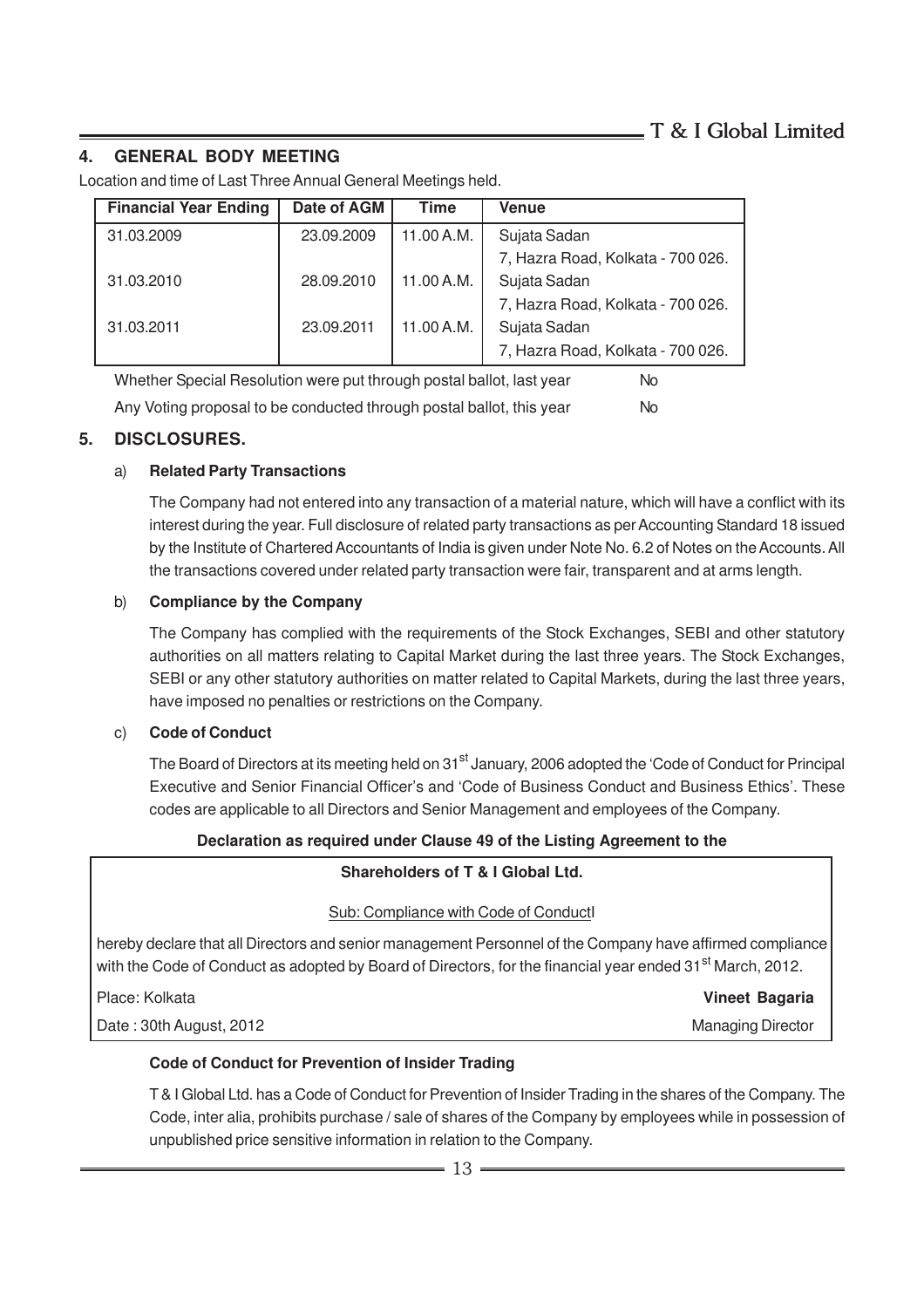# **6. MEANS OF COMMUNICATION**

i) Half yearly Report sent to each : No.

household of share holders Quarterly Unaudited Financial Results and Audited Annual Financial Results are being published in leading National News Paper and in Regional News Paper.

- 
- ii) Quarterly Results published : Yes. Details of Publication for the period in News Papers. 01.04.2011 to 31.03.2012 is as under.

| Year Ended/<br><b>Quarter ended</b> | Audited/<br><b>Unaudited</b> | <b>Approved on</b> | <b>Published in</b>             |
|-------------------------------------|------------------------------|--------------------|---------------------------------|
| 31.03.2011                          | Unaudited                    | 13.05.2011         | Financial Express & Arthik Lipi |
| 30.06.2011                          | Unaudited                    | 13.08.2011         | Financial Express & Arthik Lipi |
| 30.09.2011                          | Unaudited                    | 14.11.2011         | Financial Express & Arthik Lipi |
| 31.12.2011                          | Unaudited                    | 14.02.2012         | Financial Express & Arthik Lipi |

iii) Any website where results published : Nil

iv) No presentation has been made to Institutional Investors or to the Analysts.

### **7. GENERAL SHARE HOLDERS INFORMATION**

- a) Registered Office : 11, Jassal House, 4A, Auckland Square, Kolkata 700 017 b) Annual General Meeting i) Date & Time  $: 29^{th}$  September, 2012 at 11.00 A.M. ii) Venue : Sujata Sadan 7, Hazra Road, Kolkata – 700 020 c) Financial Calendar
	- Annual General Meeting in the same state of the 23<sup>rd</sup> September, 2011 Results for the Quarter Ending 30<sup>th</sup> June, 2011 : 13<sup>th</sup> August, 2011 Results for the Quarter Ending 30<sup>th</sup> September, 2011 : 14<sup>th</sup> November, 2011 Results for the Quarter Ending 31<sup>st</sup> December, 2011 : 14<sup>th</sup> February 2012 Results for the Year Ending  $31<sup>st</sup>$  March, 2012 : 15<sup>th</sup> May, 2012
- d) Book Closure Date :  $23$ rd September, 2012 to 29<sup>th</sup> September, 2012 (Both Days Inclusive).
- f) Listed on Stock Exchanges : Bombay, Delhi, Ahmedabad & Calcutta Stock Exchanges
- g) Stock Code
	- i) Scrip Code in Bombay Stock Exchange : 522294 ii) Trading Symbol in BSE : TIGLOB ISIN Number in NSDL & CDSL for Equity Shares : INE 811B01010

#### **h) Stock Market Data**

# **BOMBAY STOCK EXCHANGE**

| <b>MONTH</b>       | HIGH (RS.) | LOW (RS.) |
|--------------------|------------|-----------|
| <b>APRIL, 2011</b> | 18.45      | 15.80     |
| MAY, 2011          | 19.10      | 15.00     |
| <b>JUNE, 2011</b>  | 20.30      | 14.90     |
| <b>JULY, 2011</b>  | 19.80      | 14.00     |
| AUGUST, 2011       | 20.25      | 13.85     |
| SEPTEMBER, 2011    | 20.25      | 13.85     |
| OCTOBER, 2011      | 19.95      | 15.05     |
| NOVEMBER, 2011     | 19.85      | 16.65     |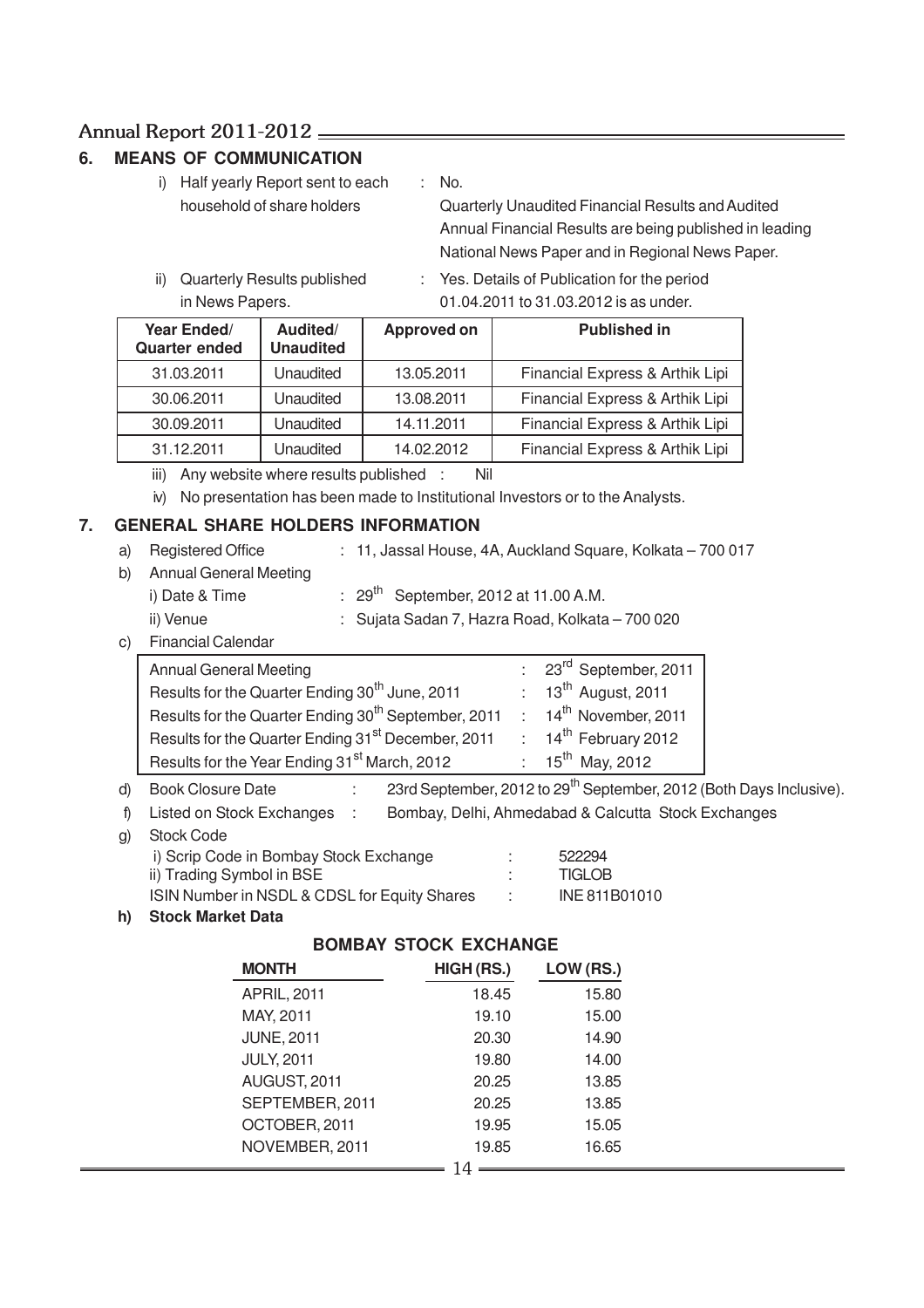| <b>MONTH</b>       | HIGH (RS.) | LOW (RS.) |
|--------------------|------------|-----------|
| DECEMBER, 2011     | 18.25      | 15.15     |
| JANUARY, 2012      | 19.30      | 14.35     |
| FEBRUARY, 2012     | 18.95      | 16.10     |
| <b>MARCH, 2012</b> | 19.00      | 15.35     |

#### **i) Registrar and Transfer Agents** :

The Company has appointed **R & D INFOTECH PVT. LTD.** as the Registrar and Transfer Agents having their office at: **OLD ADDRESS**: 22/4, Nakuleshwar Bhattacharya Lane, Kolkata – 700 026

#### **NEW ADDRESS**:

**R & D INFOTECH PVT.LTD., 1st Floor, 7A, Beltala Road, Kolkata – 700 026** 

#### **Share Transfer System**

The Share Transfer Committee approves the transfer and transmission of shares, issue of duplicate share certificates and allied matters. The Company's Share Register and Transfer Agent is R & D Infotech Pvt. Ltd. The share transfers received are processed within 7 days from the date of receipt, subject to the transfer instrument being valid and complete in all respects. In compliance with the Listing Agreement, A Company Secretary in practice audits the system of share transfer every three months and a Certificate to that effect is issued.

The Company's scripts form part of SEBI's Compulsory Demat segment for all investors. The Company has connectivity with both the Depositories viz. National Securities Depository Limited (NSDL) and Central Depository Services (India) Ltd. (CDSL) through the Registrar, R & D Infotech Pvt. Ltd.

| Category                                   | <b>No of Shares</b> | % to the Total |
|--------------------------------------------|---------------------|----------------|
| <b>Promoters</b>                           | 2717290             | 53.620%        |
| Financial Institutions/ Mutual Funds/Banks | 100000              | 1.973%         |
| <b>Other Companies</b>                     | 467439              | 9.224%         |
| Non Domestic Companies                     |                     |                |
| Foreign Institutional Investors            |                     |                |
| Non Resident Individuals                   |                     |                |
| Public                                     | 1782971             | 35.183%        |
| Total                                      | 5067700             | 100.00%        |

#### **Shareholding Pattern as on March 31, 2012**

#### **CATEGORYWISE DISTRIBUTION OF SHARES AS ON 31/03/2012**

| Category<br><b>Description</b> | No of<br><b>Shareholders</b> | % To Total<br><b>Shareholders</b> | No of<br><b>Shares</b> | % To Total<br><b>Shares</b> |
|--------------------------------|------------------------------|-----------------------------------|------------------------|-----------------------------|
| RES. IND.                      | 5948                         | 98.31%                            | 3142926                | 62.019%                     |
| DOM. COM.                      | 92                           | 1.52%                             | 1824774                | 36.008%                     |
| N. R. I.                       | 3                            | 0.05%                             | 17010                  | 0.03%                       |
| FOR. COM.                      | $\Omega$                     | $0.00\%$                          | $\Omega$               | $0.00\%$                    |
| MUTU.FND.                      | $\Omega$                     | $0.00\%$                          | 0                      | $0.00\%$                    |
| <b>FIN.INS</b>                 | $\Omega$                     | $0.00\%$                          | $\Omega$               | $0.00\%$                    |
| <b>BANKS</b>                   |                              | 0.02%                             | 100000                 | 1.97%                       |
| <b>DIRECTORS/REL</b>           | 6                            | 0.10%                             | 1000700                | 1.97%                       |
| F. I. I.                       | $\Omega$                     | $0.00\%$                          | O                      | $0.00\%$                    |
| <b>OTHERS</b>                  | 0                            | $0.00\%$                          | 0                      | $0.00\%$                    |
| <b>TOTAL</b>                   | 6050                         | 100.00%                           | 5067700                | 100.00%                     |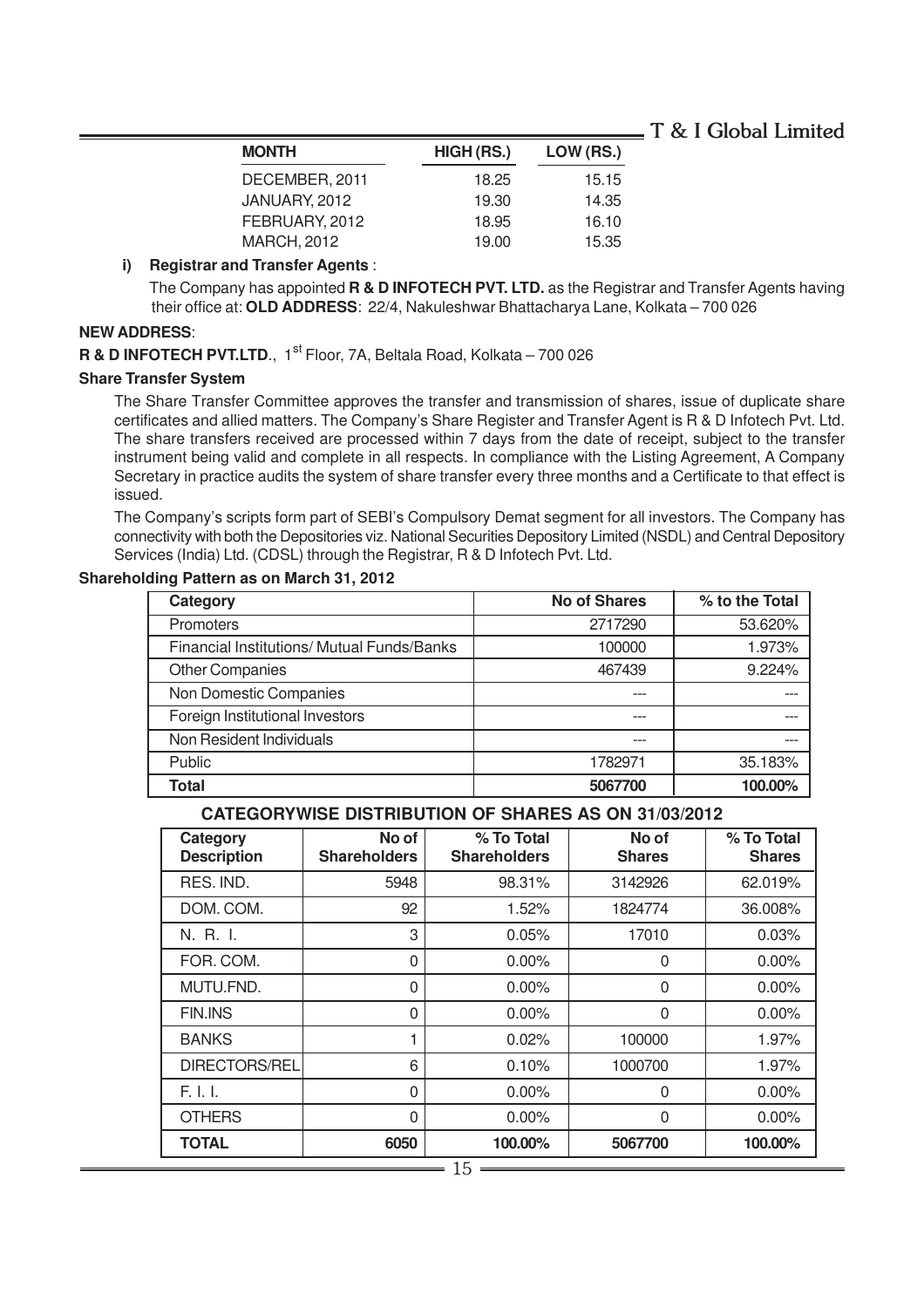| DISTRIBUTION SUMEDULE AS ON 31/03/2012    |                                                    |                                                  |                                          |                                    |                                          |  |
|-------------------------------------------|----------------------------------------------------|--------------------------------------------------|------------------------------------------|------------------------------------|------------------------------------------|--|
| $R-A-N-G-E$<br>IN NO. OF<br><b>SHARES</b> | $R-A-N-G-E$<br><b>IN VALUE OF</b><br><b>SHARES</b> | <b>NUM. OF</b><br><b>SHARE</b><br><b>HOLDERS</b> | $%$ TO<br><b>TOTAL</b><br><b>HOLDERS</b> | NUM.<br><b>OF</b><br><b>SHARES</b> | $%$ TO<br><b>TOTAL</b><br><b>HOLDING</b> |  |
| UPTO to<br>500                            | UPTO to<br>5000                                    | 5659                                             | 93.537%                                  | 623705                             | 12.31%                                   |  |
| 1000<br>501 to                            | 10000<br>5010 to                                   | 162                                              | 2.678%                                   | 137435                             | 2.71%                                    |  |
| 2000<br>1001 to                           | 10010 to<br>20000                                  | 126                                              | 2.083%                                   | 193765                             | 3.82%                                    |  |
| 3000<br>2001 to                           | 20010 to<br>30000                                  | 23                                               | $0.380\%$                                | 61283                              | 1.21%                                    |  |
| 3001 to<br>4000                           | 30010 to<br>40000                                  | 10                                               | 0.165%                                   | 34952                              | 0.69%                                    |  |
| 5000<br>4001<br>to                        | 50000<br>40010 to                                  | 12                                               | 0.198%                                   | 58679                              | 1.16%                                    |  |
| 5001 to 10000                             | 50010 to 100000                                    | 28                                               | 0.463%                                   | 198623                             | 3.92%                                    |  |
| 10001 to 50000                            | 100010 to 500000                                   | 13                                               | 0.215%                                   | 322231                             | 6.36%                                    |  |
| 50001 to 100000                           | 500010 to 1000000                                  | 7                                                | 0.116%                                   | 524872                             | 10.36%                                   |  |
| 100001 and Above                          | 1000010 and Above                                  | 10                                               | 0.165%                                   | 2912155                            | 57.47%                                   |  |
|                                           | G-R-A-N-D                                          | 6050                                             | 100.00%                                  | 5067700                            | 100.00%                                  |  |

# **DISTRIBUTION SCHEDULE AS ON 31/03/2012**

#### **Dematerialization of Shares**

4005596 (approximately) equity shares equivalent to 79.04% of the total equity capital have been dematerialized as on March 31, 2012. Trading in T & I Global Ltd in compulsory demat form with effect from February 27, 2001 as per the notification issued by Securities and Exchange Board of India.

### **Outstanding GDR/ADRs/Warrants or any convertSible instruments conversion date and likely impact on equity.**

The Company has not issued GDRs/ADRs/Warrants or any convertible instruments.

#### **Address for Correspondence**

For any assistance in respect of status of dematerialization of shares, transfer, transmission, transposition, issue of duplicate certificates, change of address, dividend, non-receipt of Annual Reports, investors are requested to write to Company's registered address or to the following address of the Company's Registrar–

**R & D INFOTECH PVT. LTD.** 1<sup>st</sup> Floor, 7A, Beltala Road, Kolkata – 700 026.

For any queries regarding shares held in demat form, investors are requested to contact their respective Depository Participants.

#### **Plantation Office & Factory**

- 1. 152, Panishala (Near Changrabandha Town), Dist.: Coochbehar, West Bengal
- 2. Benaras Road, Howrah

| Place: Kolkata |  |                          |  |
|----------------|--|--------------------------|--|
|                |  | Dated: 30th August, 2012 |  |

For and on behalf of the Board, **Sajjan Bagaria** Executive Chairman **Vineet Bagaria** Managing Director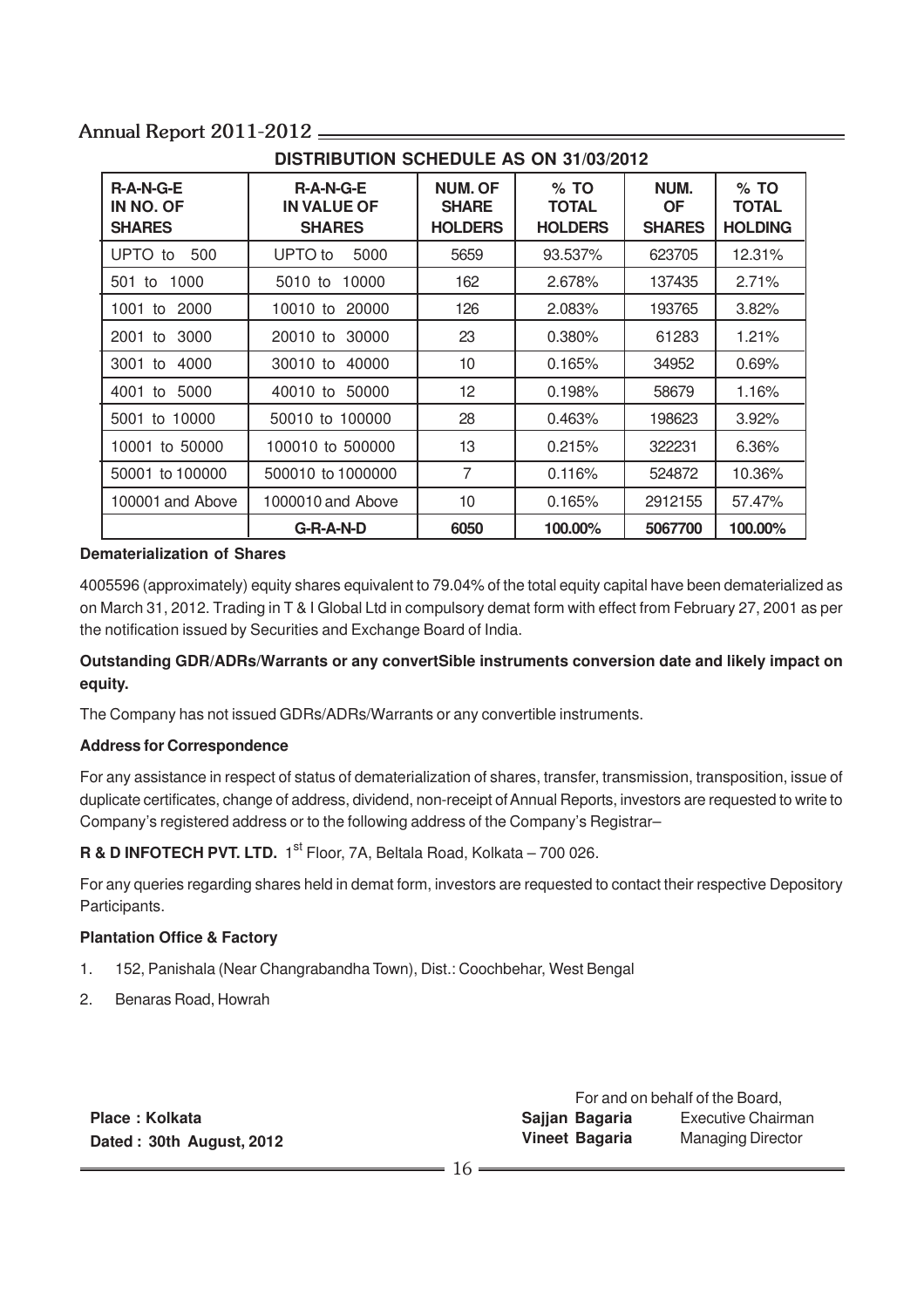# **AUDITORS' REPORT ON CORPORATE GOVERNANCE**

TO, THE MEMBERS , **T & I GLOBAL LIMITED**

We have examined the relevant records of T & I Global Limited for the year ended  $31<sup>st</sup>$  March, 2012 relating to compliance of Corporate Governance as stipulated in Clause 49 of the listing agreement entered in to by the company with the stock exchanges .

The compliance of conditions of Corporate Governance is the responsibility of the management. Our examination was carried out in accordance with the guidance note on certification of Corporate Governance ( As stipulated in Clause 49 of the listing agreement ) issued by the Institute of Chartered Accountants of India was limited to procedures and implementations thereof , adopted by the company for insuring the compliance of the Corporate Governance. It is neither an audit nor an expression of opinion on the financial statements of the Company.

In our opinion and to the best of our information and according to the explanation given to us, we state that the company has complied with the conditions of Corporate Governance stipulated in Clause 49 of the above mentioned Listing Agreement.

We further state that such compliance is neither an assurance as to the future viability of the Company, nor as to the efficiency or effectiveness with which the management has conducted affairs of the company.

> For **Tiwari & Company Chartered Accountants** Registration No. 309112E P. Tiwari Partner Membership No. 16590

**Place : Kolkata Dated : 30th August, 2012**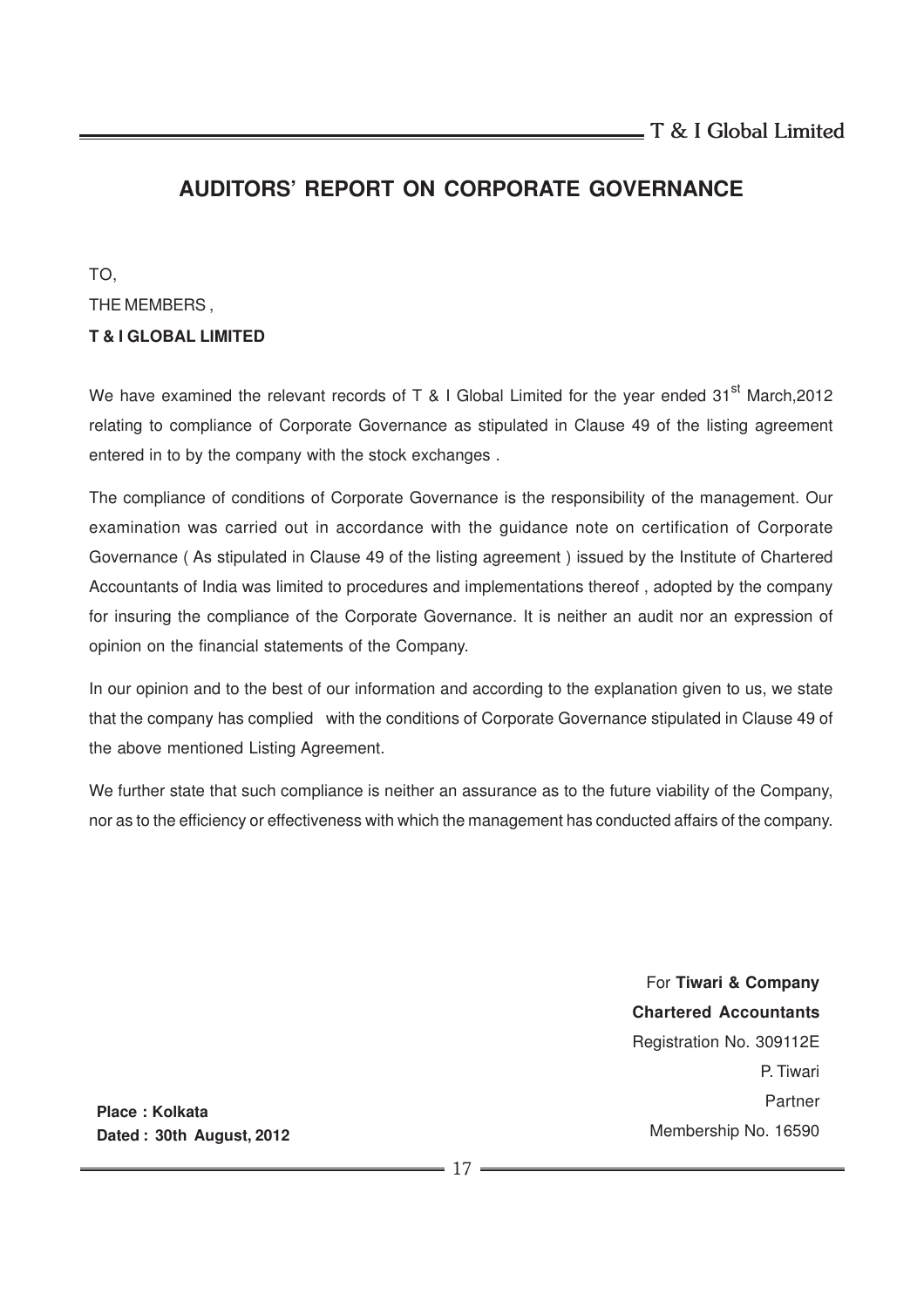# **AUDITORS' REPORT**

#### TO THE MEMBERS OF **T & I GLOBAL LIMITED**

We have audited the attached Balance Sheet of T & I GLOBAL LIMITED as at 31st March, 2012, the Profit and Loss Account and the Cash Flow Statement of the Company for the year ended on that date. These financial statements are the responsibility of the Company's management. Our responsibility is to express an opinion on these financial statements based on our audit.

We conducted our audit in accordance with auditing standards generally accepted in India. Those Standards require that we plan and perform the audit to obtain reasonable assurance about whether the financial statements are free from material misstatements. An audit includes examining, on a test basis, evidence supporting the amounts and disclosures in the financial statements. An audit also includes assessing the accounting principles and significant estimates made by management, as well as evaluating the overall financial statement presentation. We believe that our audit provides a reasonable basis for our opinion.

We report that:

- 1) We have obtained all the information and explanations, which to the best of our knowledge and belief were necessary for the purposes of our audit;
- 2) In our opinion, proper books of account as required by law have been kept by the Company so far as appears from our examination of those books;
- 3) The Balance Sheet, Profit and Loss Account and the Cash Flow Statement dealt with by this report are in agreement with the books of account.
- 4) In our opinion, the Balance Sheet, the Profit and Loss Account and the Cash Flow Statement dealt with by this report comply with the Accounting Standards referred to in sub-section (3C) of Section 211 of the Companies Act, 1956 except Note No. 1.1 regarding treatment of certain expenses on cash basis and non-compliance of Accounting Standard 15 (Revised 2005) as per Note No. 1.8 (ii) regarding non-provision of gratuity liability estimated at Rs.18,39,382/- net of fund value estimated by the Actuaries and Note No. 1.5(iii) regarding nonprovision of Diminution of market value of quoted investment, the impact of the same non compliance of Schedule XIII of the Companies Act 1956 in respect of payment of managerial remuneration during the year and non provision of interest on loan to body corporate and non-provision for doubtful debts and confirmation from debtors & creditors and inventory lying with third parties and confirmation of balances with inoperative banks.
- 5) On the basis of written representations received from the Directors, as on 31st March, 2012 and taken on record by the Board of Directors, we report that none of the Directors are disqualified as on 31st March, 2012 from being appointed as a Director in terms of clause (g) of sub-section (1) of Section 274 of the Companies Act, 1956;
	- a) In the case of the Balance Sheet, of the state of affairs of the Company as at 31st March, 2012;
	- b) In the case of the Profit and Loss Account, of the profit of the Company for the year ended on that date, and
	- c) In the case of the Cash Flow Statement, for the cash flows for the year ended as on that date.
- 6) As required by the Companies (Auditor's Report) Order, 2003 (as amended) issued by the Central Government of India in terms of sub-section (4A) of Section 227 of the Companies Act, 1956 of India and on the basis of such checks as we considered appropriate and according to the information and explanations given to us, we further report to the extent applicable to the Company, that:
- i. a) The Company is generally maintaining proper records showing full particulars including quantitative details and situation of its fixed (Tangible) assets,
	- b) The fixed assets of the Company has been physically verified by the management at reasonable intervals according to a phased formulated programme designed to cover all the items, which, in our opinion, is reasonable having regard to the size of the Company and nature of its business. No material discrepancies between book records and physical inventory have been noticed as we have been informed.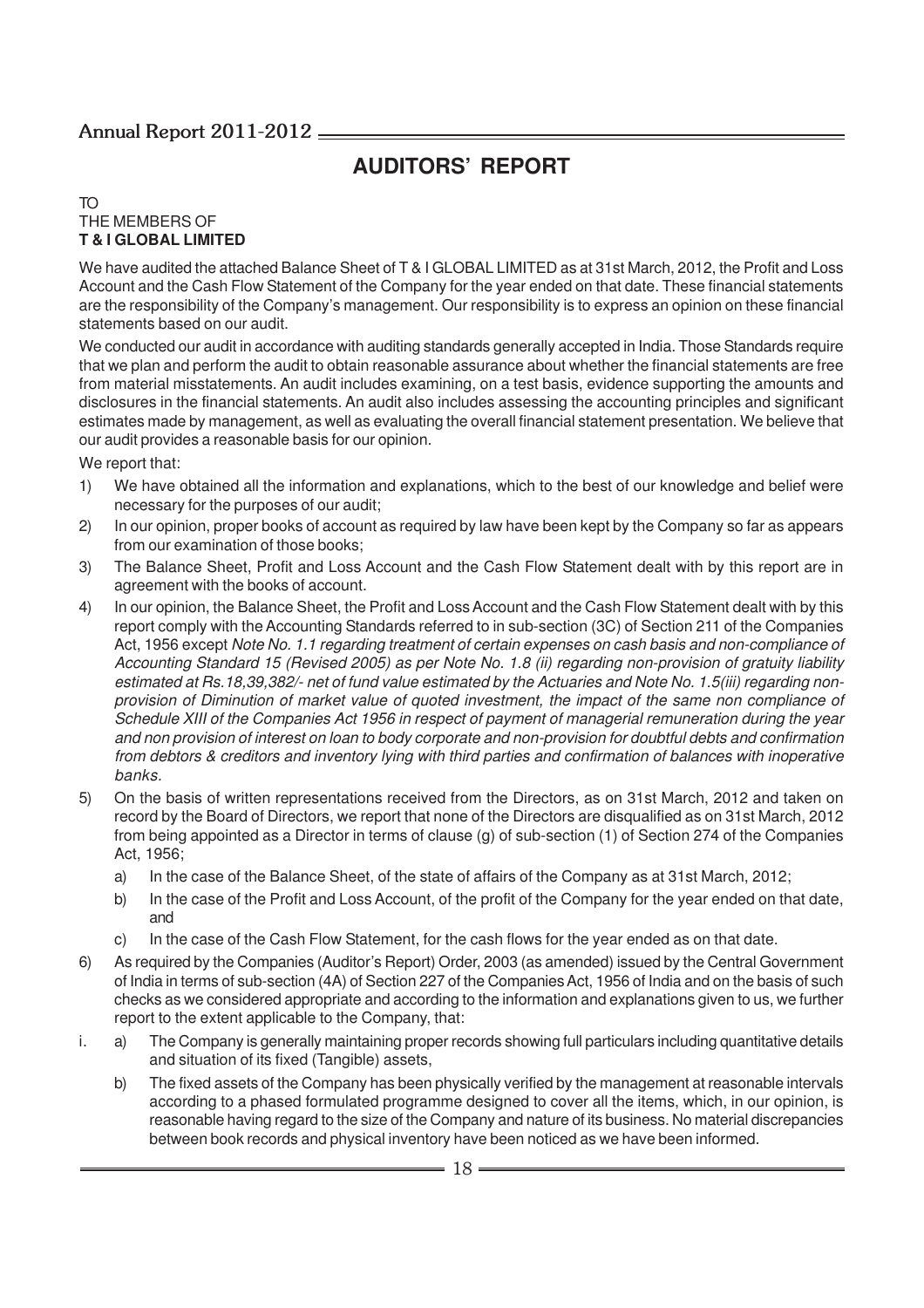- c) In our opinion and according to the information and explanations given to us, during the year, no substantial part of the fixed assets has been disposed off by the Company.
- ii. a) According to the information and explanations given to us, the inventory of the Company has been physically verified by the management during the year, except the inventory lying with the third parties. In our opinion the frequency of verification is reasonable.
	- b) In our opinion, the procedures of physical verification of the inventory followed by the management are reasonable and adequate in relation to the size of the Company and nature of its business.
	- c) On the basis of our examination of inventory records, in our opinion, the Company has maintained proper records of inventory. The discrepancies between the physical inventory and the book records noticed on physical verification were not material and have been properly dealt with the books of account.
- iii. a) The Company has not granted any loans secured or unsecured to companies, firms or other parties covered in the register to be maintained under Section 301 of the Act. However it has granted interest free trade advance repayable on demand to one Associate company. Accordingly the clauses (iii) (b) to (d) of paragraph 4 of the order are not applicable.
	- b) The Company has not taken any loans, secured or unsecured, from companies, firms or other parties covered in the register maintained under Section 301 of the Act. Accordingly the clauses (iii) (f) & (g) of paragraph 4 of the Order are not applicable.
- iv. a) In our opinion and according to the information and explanations given to us, the particular of contract or arrangements referred to in section 301 of the act have been entered in the register required to be maintained under that section.
	- b) In our opinion and according to the information and explanations given to us, the transactions made in pursuance of such contract or arrangements have been made at such prices which are reasonable having regard to the prevailing market prices at the relevant times.
	- v) In our opinion, there are adequate internal control procedures commensurate with the size of the Company and nature of its business, for the purchase of inventory, fixed assets and for sale of goods and services. Further, during the course of our audit we have neither come across nor have we been informed of any instance of continuing failure to correct major weaknesses in the aforesaid internal control procedures.
	- vi) The Company has not accepted any deposits from the public within the meaning of Section 58A and 58AA of the Companies Act, 1956 and the rules framed there under.
	- vii) In our opinion, the Company has an internal audit system commensurate with its size and nature of its business.
	- viii) The Central Government has prescribed the maintenance of Cost Records under Section 209(1) (d) of the Companies Act, 1956. The Company has maintained cost records as explained to us. However, we have not verified the same.
- ix) (a) According to the information and explanations given to us and according to the books and records as produced before us and examined by us, in our opinion, the Company has been regular in general in depositing during the year undisputed statutory dues in respect of Provident Fund, Employees' State Insurance, Income Tax, Sales Tax, Wealth Tax, Service Tax, Customs Duty, Excise Duty, Cess and other material statutory dues, as applicable, with the appropriate authorities in India except the payment of FBT payable 3,450/- at the close of the Financial Year which is more than six months from the date they became payable.
	- d) According to the information and explanations given to us, there have been no disputed dues in respect of Customs Duty, Excise Duty, Wealth Tax, and Cess except as stated below: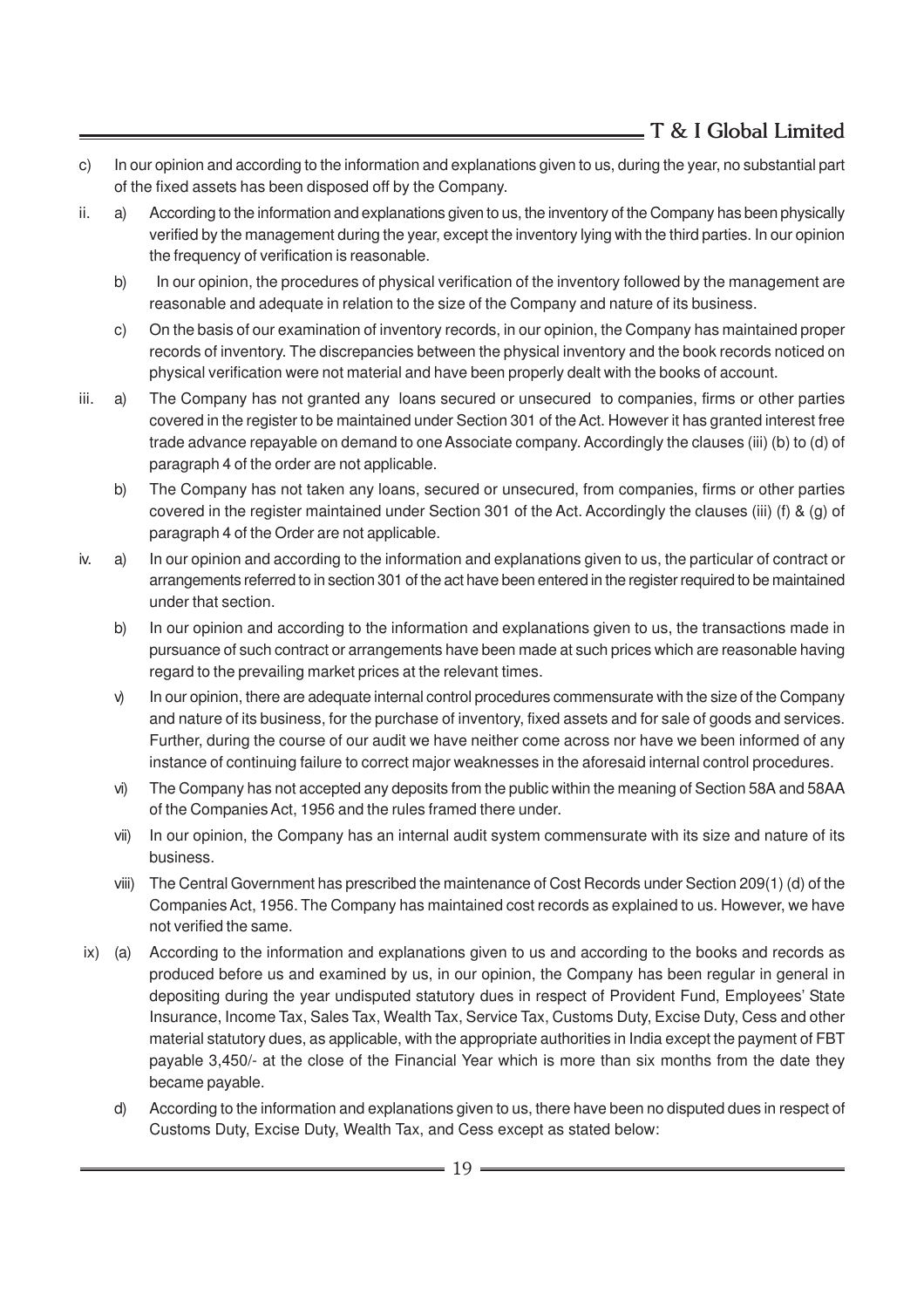| <b>Name Of Statute</b>   | Nature of<br><b>Dues</b> | <b>Amount</b><br>(Rs.'000) | <b>Period to which</b><br>the amount relates | Forum where<br>dispute is pending                               |
|--------------------------|--------------------------|----------------------------|----------------------------------------------|-----------------------------------------------------------------|
| West Bengal Sale tax     | Demand<br>Regular        | 1908                       | $F. Y. 2004 - 05$                            | ACCT, Government of                                             |
| Act, 1994                |                          | 321                        | F. Y. 2005 - 06                              | West Bengal.                                                    |
|                          |                          | 2341                       | $F. Y. 2006 - 07$                            | Appellate & Revisional<br>Board, Govt. of<br><b>West Bengal</b> |
|                          |                          | 13424                      | $F. Y. 2008 - 09$                            | JCCT, South Circle,<br>Govt. of West Bengal                     |
| The Income Tax Act, 1962 | Assessment<br>order      | 604                        | A. Y. 2004 - 05                              | CIT (Appeal) of Income<br>Tax, West Bengal                      |
|                          |                          | 127                        | A. Y. 2008 - 09                              | DCIT Circle 4, Kolkata                                          |

x) The Company has neither accumulated loss as at 31st March 2012, nor has it incurred any cash loss during the financial year ended on that date and in the immediately preceding financial year.

 xi) According to the records of the Company, it has not defaulted in repayment of its dues to any bank. The Company has not issued any debenture.

- xii) The Company has not granted any loans and advances on the basis of security by way of pledge of shares, debentures and other securities as per the information offered to us.
- xiii) The Company is not a Chit Fund / Nidhi / Mutual Benefit Fund / Society and Clause (xiii) of the order is not applicable.
- xiv) According to the information and explanations given to us, the Company is not a dealer or trader in securities. The company has maintained proper records of transactions and contracts in respect of shares and securities.
- xv) According to the information and explanations given to us, the Company has not given any guarantee for the loans taken by others from banks or financial institutions during the year.
- xvi) Based on the information and explanations given to us and on an overall examination of the Balance Sheet of the Company, funds raised on short-term basis have not been used for long-term investment.
- xvii) The Company has not made any preferential allotment of shares to parties and companies covered in the register maintained under Section 301 of the Act during the year.
- xviii) The company has not issued any debentures.
- xix) The Company has not raised any money by issue of Shares to the public during the year
- xx) During the course of our examination of the books of account carried out in accordance with the generally accepted auditing practices in India and according to the information and explanations given to us, we have neither come across any instance of fraud on or by the Company, noticed or reported during the year, nor have we been informed of such case by the Management.

For **Tiwari & Company** Chartered Accountants Registration No. 309112E **P. Tiwari** Partner Membership No. 16590

Place : Kolkata Dated : 30th August, 2012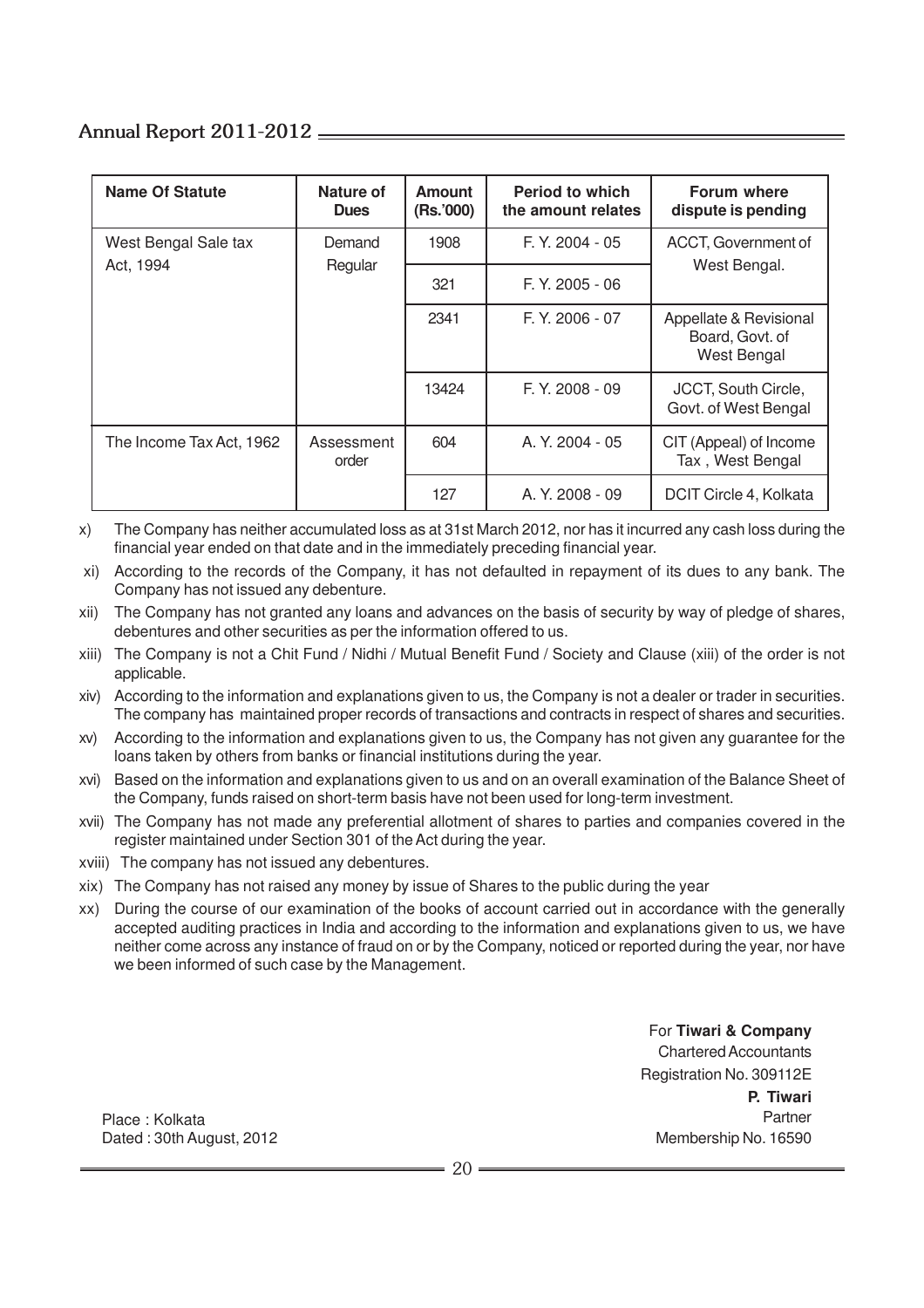# **BALANCE SHEET AS AT 31ST MARCH, 2012**

|    |         |                                                                         |                    |                                             | (₹ in Lacs)                          |
|----|---------|-------------------------------------------------------------------------|--------------------|---------------------------------------------|--------------------------------------|
|    |         | <b>PARTICULARS</b>                                                      | <b>NOTE</b><br>NO. | <b>AS AT 31ST</b><br><b>MARCH 2012</b><br>₹ | AS AT 31ST<br><b>MARCH 2011</b><br>₹ |
| ı. |         | <b>EQUITY AND LIABILITIES</b>                                           |                    |                                             |                                      |
|    |         | 1) Shareholders' Funds                                                  |                    |                                             |                                      |
|    |         | a) Share Capital                                                        | 2.1                | 506.77                                      | 506.77                               |
|    |         | b) Reserves & Surplus                                                   | 2.2                | 1,274.50                                    | 1,207.28                             |
|    |         |                                                                         |                    | 1,781,27                                    | 1,714.05                             |
|    | 2)      | <b>Non-Current Liabilities</b>                                          |                    |                                             |                                      |
|    |         | a) Long Term Borrowings                                                 | 2.3A               | 2.68                                        | 9.01                                 |
|    |         | b) Deferred Tax Liabilities (Net)                                       | 2.4                | 21.83                                       | 20.21                                |
|    |         |                                                                         |                    | 24.51                                       | 29.22                                |
|    |         | 3) Current Liabilities                                                  |                    |                                             |                                      |
|    |         | a) Short Term Borrowings                                                | 2.3B               | 171.58                                      | 123.32                               |
|    |         | b) Trade Payables                                                       | 2.5                | 701.49                                      | 786.10                               |
|    |         | c) Other Current Liabilities                                            | 2.6                | 938.79                                      | 631.20                               |
|    |         | d) Short Term Provisions                                                | 2.7                | 33.38                                       | 51.17                                |
|    |         |                                                                         |                    | 1,845.24                                    | 1,591.79                             |
|    |         | <b>TOTAL</b>                                                            |                    | 3,651.02                                    | 3,335.06                             |
| Ш. |         | <b>ASSETS</b>                                                           |                    |                                             |                                      |
|    |         | 1) Non Current Assets                                                   |                    |                                             |                                      |
|    |         | a) Fixed Assets                                                         | 2.8                | 1,651.62                                    | 1,397.96                             |
|    |         | b) Non Current Investments                                              | 2.9                | 101.67                                      | 151.85                               |
|    |         | c) Long Term Loans and Advances                                         | 2.10               | 67.65                                       | 66.50                                |
|    |         |                                                                         |                    | 1,820.94                                    | 1,616.31                             |
|    |         | 2) Current Assets                                                       |                    |                                             |                                      |
|    |         | a) Current Investment                                                   |                    | 450.16                                      | 414.56                               |
|    |         | b) Inventories                                                          | 2.11               | 250.30                                      | 387.10                               |
|    |         | c) Trade Receivables                                                    | 2.12               | 549.11                                      | 444.75                               |
|    |         | d) Cash & Bank Balances                                                 | 2.13               | 246.32                                      | 100.57                               |
|    |         | e) Short term Loans & Advances                                          | 2.14               | 334.19                                      | 371.77                               |
|    |         |                                                                         |                    | 1,830.08                                    | 1,718.75                             |
|    |         | <b>TOTAL</b>                                                            |                    | 3,651.02                                    | 3,335.06                             |
|    |         | SIGNIFICANT ACCOUNTING POLICIES & NOTES OF ACCOUNTS                     |                    | 1 & 2                                       |                                      |
|    |         | Schedules referred to above form an integral part of the Balance Sheet. |                    |                                             |                                      |
|    |         | In terms of our report of even date attached                            |                    |                                             |                                      |
|    |         | For Tiwari & Co.                                                        |                    |                                             |                                      |
|    |         | <b>Chartered Accountants</b>                                            |                    |                                             |                                      |
|    |         | Firm Reg. No. 309112E                                                   |                    |                                             |                                      |
|    |         | P. Tiwari                                                               |                    |                                             |                                      |
|    | Partner |                                                                         |                    |                                             |                                      |
|    |         | Membership No. 16590                                                    |                    | Earland on boholf of the Roard              |                                      |

| Membership No. 16590     | For and on behalf of the Board, |                       |                          |
|--------------------------|---------------------------------|-----------------------|--------------------------|
| Place: Kolkata           |                                 | Sajjan Bagaria        | Executive Chairman       |
| Dated: 30th August, 2012 |                                 | <b>Vineet Bagaria</b> | <b>Managing Director</b> |
|                          |                                 |                       |                          |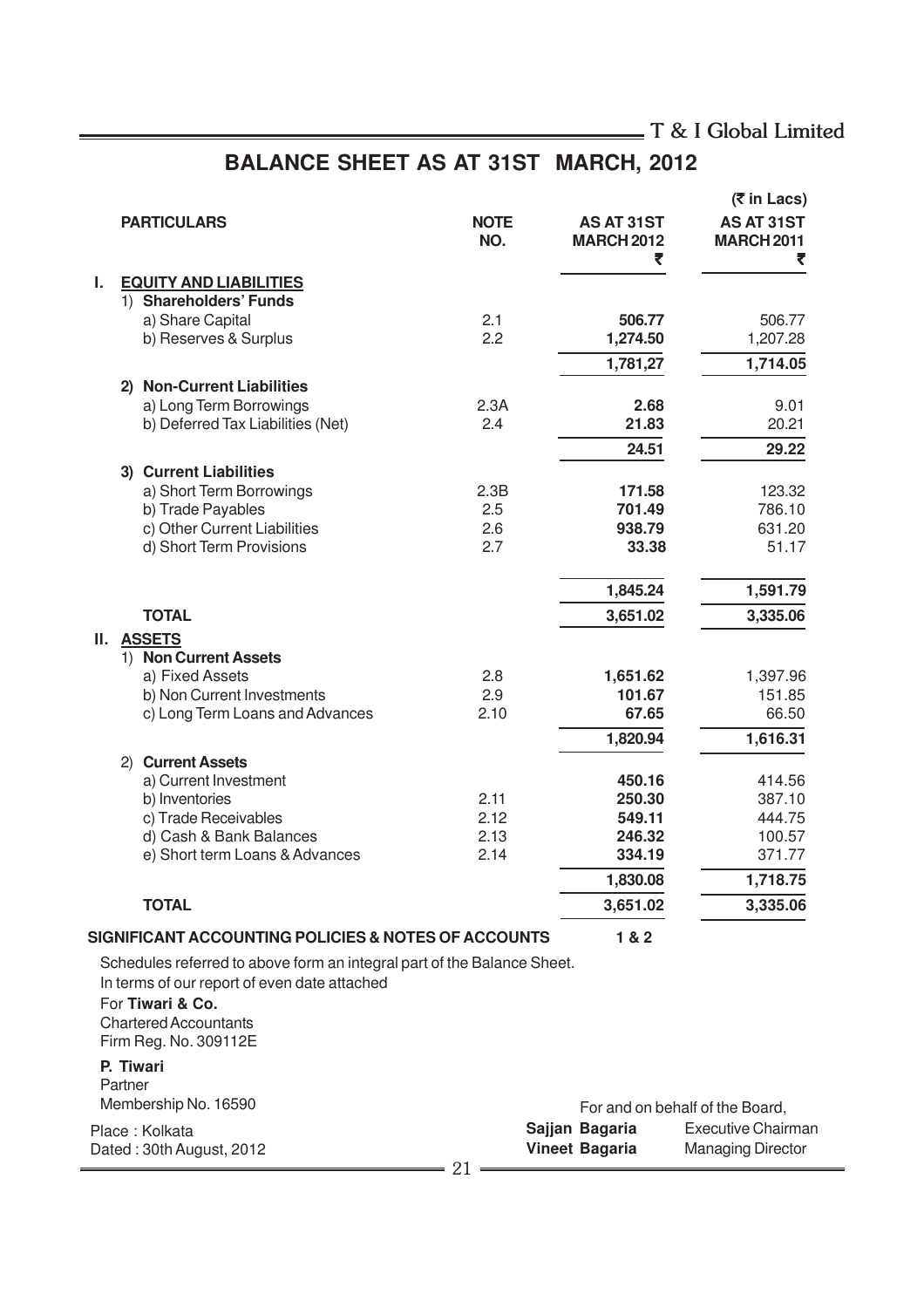# **PROFIT & LOSS ACCOUNT FOR THE YEAR ENDED 31ST MARCH, 2012**

|           |                                                                                                                  |                    |                       |          | $(5 \in \text{In}$ Lacs)                                     |
|-----------|------------------------------------------------------------------------------------------------------------------|--------------------|-----------------------|----------|--------------------------------------------------------------|
|           | <b>PARTICULARS</b>                                                                                               | <b>NOTE</b><br>NO. |                       | ₹        | 31ST MARCH 2012 31ST MARCH 2011                              |
| ı.        | <b>INCOME</b>                                                                                                    |                    |                       |          |                                                              |
|           | a) Revenue from Operation                                                                                        | 2.15               |                       | 5,908.09 | 4,936.48                                                     |
|           | b) Other Income                                                                                                  | 2.16               |                       | 37.35    | 124.49                                                       |
|           | Total Revenue $(a + b)$                                                                                          |                    |                       | 5,945.44 | 5,060.97                                                     |
| Ш.        | <b>EXPENSES</b>                                                                                                  |                    |                       |          |                                                              |
|           | a) Cost of Material Consumed                                                                                     | 2.17               |                       | 2,055.82 | 1,717.31                                                     |
|           | b) Purchase (Trading)                                                                                            |                    |                       | 1,913.14 | 1,788.14                                                     |
|           | c) Changes in inventories of Finished Goods,<br>work in progress and Stock in trade                              | 2.18               |                       | 57.72    | (67.05)                                                      |
|           | d) Cultivation Expenses                                                                                          |                    |                       | 284.89   | 264.38                                                       |
|           | e) Other Manufacturing Expenses                                                                                  | 2.19               |                       | 333.93   | 299.22                                                       |
|           | <b>Employee Benefit Expenses</b><br>f)                                                                           | 2.20               |                       | 227.95   | 210.13                                                       |
|           | <b>Finance Cost</b><br>g)                                                                                        |                    |                       | 12.48    | 6.62                                                         |
|           | Depreciation<br>h)                                                                                               |                    |                       | 60.87    | 59.22                                                        |
|           | <b>Selling Expenses</b><br>i)                                                                                    | 2.21               |                       | 532.38   | 449.88                                                       |
|           | Establishment & Miscellaneous Expenses<br>$\mathbf{j}$                                                           | 2.22               |                       | 258.30   | 150.44                                                       |
|           | k) Foreign Currency Fluctuation                                                                                  |                    |                       | 28.09    |                                                              |
|           | Donation<br>$\mathbb{D}$                                                                                         |                    |                       | 5.36     | 20.36                                                        |
|           | Total Expenses (a+b+c+d+e+f+g+h+i+j+k+l)                                                                         |                    |                       | 5,770.93 | 4,898.65                                                     |
| Ш.<br>IV. | Profit Before Exceptional and Extraordinary Items and Tax (I-II)<br><b>Exceptional &amp; Extraordinary Items</b> |                    |                       | 174.51   | 162.32                                                       |
| V.<br>VI. | Profit Before Tax (III - IV)<br><b>Tax Expenses:</b>                                                             |                    |                       | 174.51   | 162.32                                                       |
|           | a) Current Tax                                                                                                   |                    |                       | 74.00    | 60.00                                                        |
|           | b) Tax for Earlier Years                                                                                         |                    |                       | 2.23     |                                                              |
|           | c) Deferred Tax Liabilities / (Assets)                                                                           |                    |                       | 1.62     | (0.68)                                                       |
|           |                                                                                                                  |                    |                       | 77.84    | 59.32                                                        |
|           | VII. Profit for the Period (V - VI)                                                                              |                    |                       | 96.66    | 102.98                                                       |
|           | Earning per equity share of Rs.10/- par value                                                                    |                    |                       |          |                                                              |
|           | Basic and Diluted - Rs.per share                                                                                 |                    |                       | 1.91     | 2.03                                                         |
|           | SIGNIFICANT ACCOUNTING POLICIES & NOTES OF ACCOUNTS                                                              |                    |                       | 1 & 2    |                                                              |
|           | Schedules referred to above form an integral part of the Balance Sheet.                                          |                    |                       |          |                                                              |
|           | In terms of our report of even date attached                                                                     |                    |                       |          |                                                              |
|           | For Tiwari & Co.                                                                                                 |                    |                       |          |                                                              |
|           | <b>Chartered Accountants</b><br>Firm Reg. No. 309112E                                                            |                    |                       |          |                                                              |
|           | P. Tiwari                                                                                                        |                    |                       |          |                                                              |
|           | Partner                                                                                                          |                    |                       |          |                                                              |
|           | Membership No. 16590                                                                                             |                    |                       |          |                                                              |
|           |                                                                                                                  |                    |                       |          | For and on behalf of the Board,<br><b>Executive Chairman</b> |
|           | Place: Kolkata                                                                                                   |                    | Sajjan Bagaria        |          |                                                              |
|           | Dated: 30th August, 2012                                                                                         |                    | <b>Vineet Bagaria</b> |          | <b>Managing Director</b>                                     |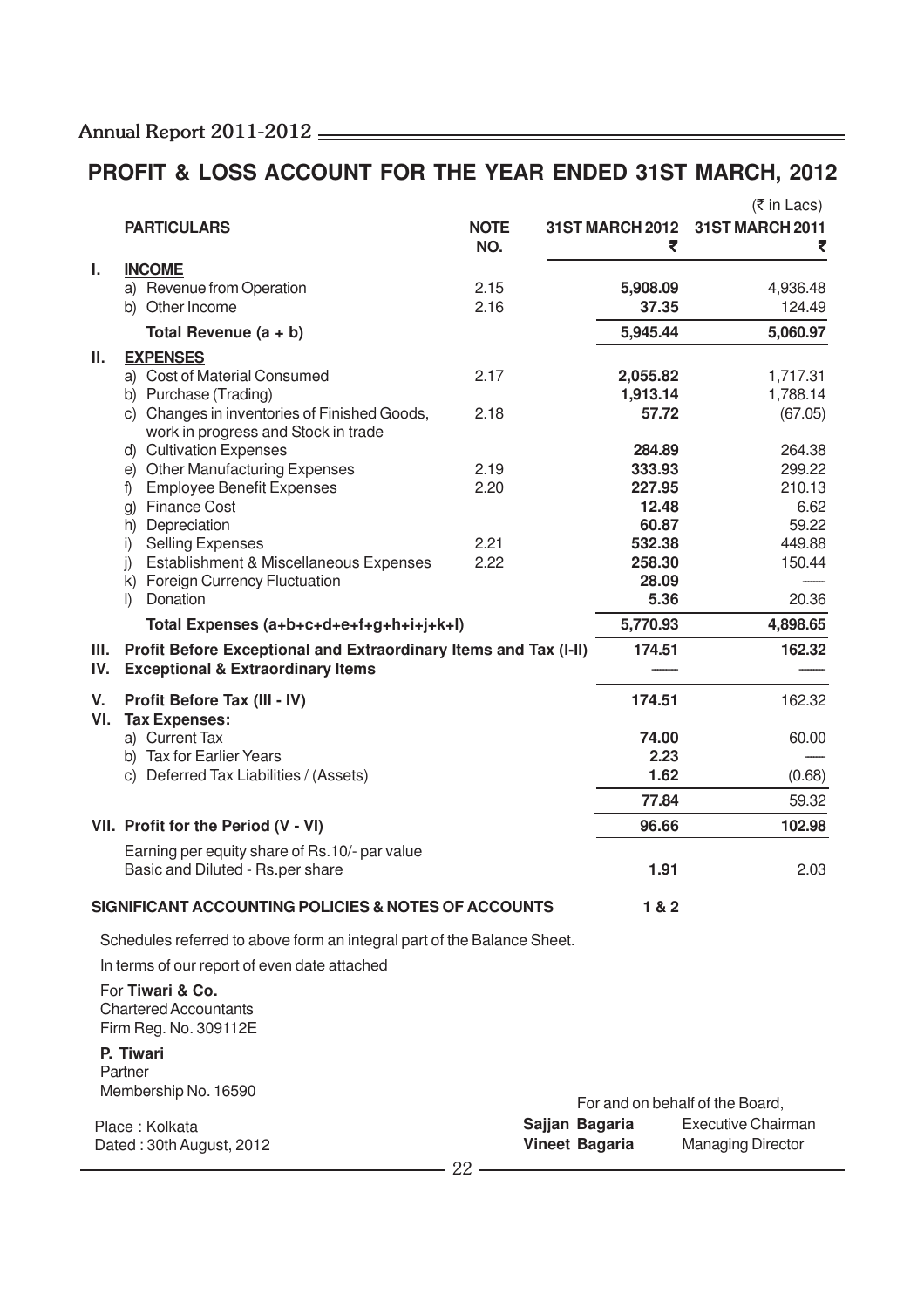# **CASH FLOW STATEMENT FOR THE YEAR ENDED 31ST MARCH, 2012**

<u> 1980 - Johann Barbara, martx</u>

|    |                                                                         |                  | Year ended                 |                            | Year ended         |
|----|-------------------------------------------------------------------------|------------------|----------------------------|----------------------------|--------------------|
|    |                                                                         |                  | 31st March, 2012           | 31st March, 2011           |                    |
|    |                                                                         | (रैin Lacs)      | $(5 \in \mathsf{In}$ Lacs) | $(5 \in \mathsf{In}$ Lacs) | (₹ in Lacs)        |
| A) | <b>CASH FLOW FROM OPERATING ACTIVITIES</b>                              |                  |                            |                            |                    |
|    | Net Profit before tax and extraordinary items                           |                  | 174.51                     |                            | 162.30             |
|    | Adjustments for:                                                        |                  |                            |                            |                    |
|    | Loss/(Profit) on sale of Assets<br>Profit on sale of Investment         | (9.75)           |                            | (5.40)                     |                    |
|    | Loss on sale of Investment                                              | 10.27            |                            |                            |                    |
|    | Depreciation                                                            | 60.87            |                            | 59.22                      |                    |
|    | Subsidy Received                                                        | (8.12)           |                            |                            |                    |
|    | Interest on Borrowing                                                   | 12.48            |                            | 6.62                       |                    |
|    | Dividend Income                                                         | (1.62)           |                            | (23.48)                    |                    |
|    | Interest Income                                                         | (2.23)           |                            | (2.69)                     |                    |
|    |                                                                         |                  | 61.90                      |                            | 34.27              |
|    | Operating Profit before Working Capital Changes                         |                  | 236.41                     |                            | 196.57             |
|    | Adjustments for:                                                        |                  |                            |                            |                    |
|    | (Increase)/Decrease in Sundry Debtors                                   | (104.36)         |                            | (125.96)                   |                    |
|    | (Increase)/Decrease in Inventories<br>(Increase)/Decrease in Advances   | 136.80<br>37.58  |                            | (210.90)<br>111.71         |                    |
|    | (Increase)/Decrease in Other Current Assets                             | (35.60)          |                            | 0.57                       |                    |
|    | Increase/(Decrease) in Current Liabilities                              | 224.02           |                            | 372.10                     |                    |
|    |                                                                         |                  | 258.43                     |                            | 147.52             |
|    | <b>Cash Generated from Operation</b>                                    |                  | 494.84                     |                            | 344.09             |
|    | Direct Taxes (Paid)/ Refund                                             |                  | (66.26)                    |                            | (69.00)            |
|    | <b>Cash Flow Before Extra-ordinary Item</b>                             |                  | 428.58                     |                            | 275.09             |
|    | Extra-Ordinary Item                                                     |                  |                            |                            |                    |
|    | Net Cash from Operating ActivitiesA                                     |                  | 428.58                     |                            | 275.09             |
| B) | <b>CASH FLOW FROM INVESTING ACTIVITIES</b>                              |                  |                            |                            |                    |
|    | <b>Purchase of Fixed Assets</b>                                         | (314.52)         |                            |                            | (98.27)            |
|    | Sale of Fixed Assets                                                    |                  |                            |                            |                    |
|    | Subsidy Received                                                        | 8.12             |                            |                            |                    |
|    | Purchase of Investments<br>Sale of Investment                           | (14.17)<br>89.25 |                            |                            | (764.76)<br>611.13 |
|    | <b>Interest Received</b>                                                | 2.23             |                            |                            | 2.69               |
|    | <b>Dividend Received</b>                                                | 1.62             |                            |                            | 23.48              |
|    | Long term advances (given)/ taken                                       | (1.15)           |                            |                            |                    |
|    | Net Cash Flow from Investing ActivitiesB                                |                  | (228.62)                   |                            | (225.73)           |
| C) | <b>CASH FLOW FROM FINANCING ACTIVITIES</b>                              |                  |                            |                            |                    |
|    | Interest paid                                                           | (12.48)          |                            |                            | (6.62)             |
|    | Repayment / Receipt Of Borrowings                                       |                  |                            |                            | 84.10              |
|    | Finance against Vehicle taken / (Repaid)                                | (6.34)           |                            |                            | (5.84)             |
|    | Loan Received / (given)                                                 |                  |                            |                            | (1.97)             |
|    | Dividend paid (including CDT)<br>Net cash used in Financing ActivitiesC | (35.39)          |                            |                            | (44.32)            |
|    |                                                                         |                  | (54.21)                    |                            | 25.36              |
|    | Net Increase in Cash & Cash Equivalents(A+B+C)                          |                  | 145.75                     |                            | 74.72              |
|    | Cash & Cash equivalents at the beginning of the year                    |                  | 100.58                     |                            | 25.86              |
|    | Cash & Cash equivalents at the end of the year                          |                  | 246.32                     |                            | 100.58             |

|                          |                | For and on behalf of the Board, |  |  |  |
|--------------------------|----------------|---------------------------------|--|--|--|
| Place: Kolkata           | Sajjan Bagaria | Executive Chairman              |  |  |  |
| Dated: 30th August, 2012 | Vineet Bagaria | <b>Managing Director</b>        |  |  |  |
|                          | りっ             |                                 |  |  |  |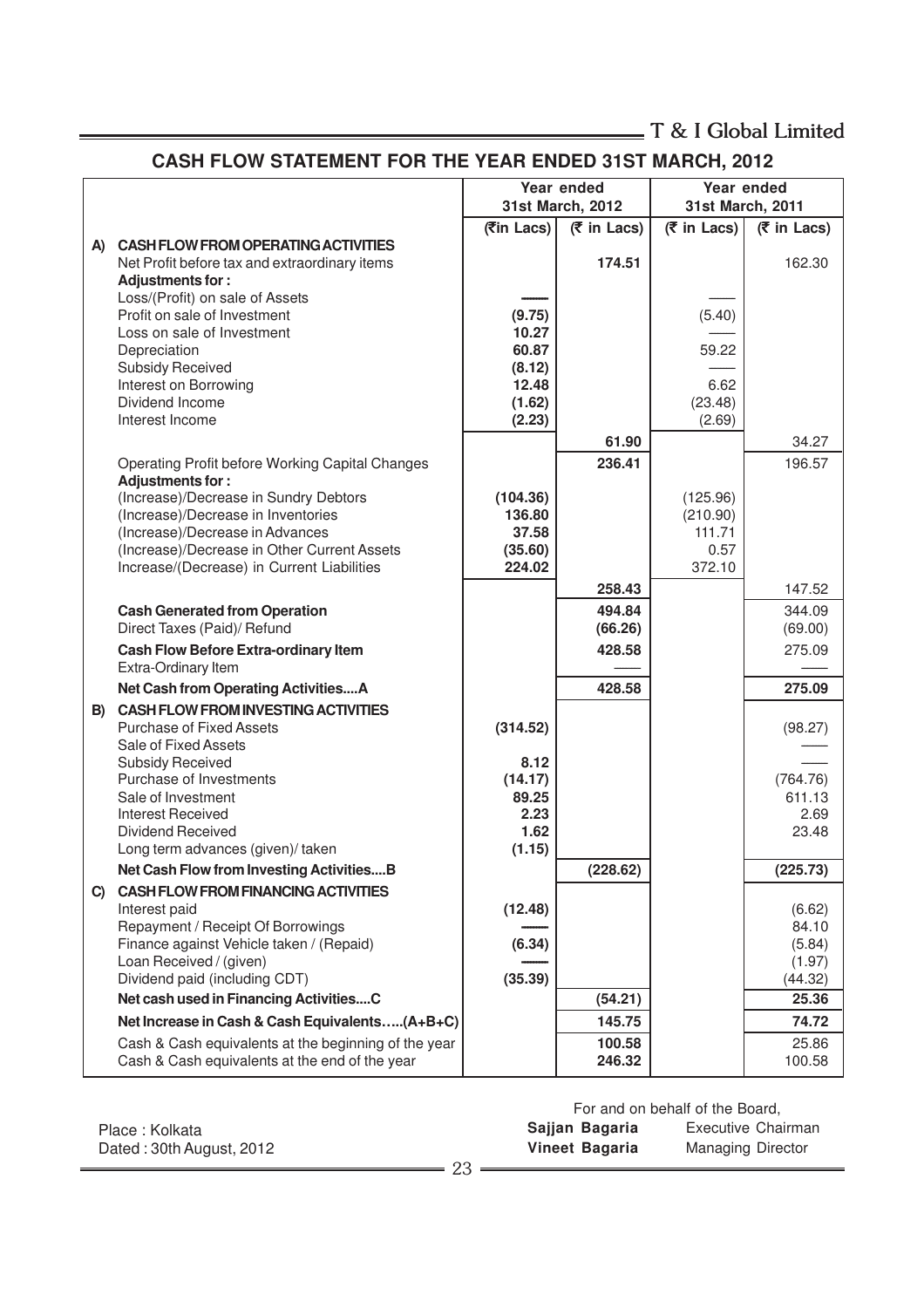### **NOTES ON ACCOUNTS**

#### **1 SIGNIFICANT ACCOUNTING POLICIES**

#### **1.1 BASIS OF PREPARATION OF FINANCIAL STATEMENT :**

The financial statements have been prepared on accrual basis in accordance with accepted accounting standards, accepted accounting policies and applicable provisions of The Companies Act, 1956 based on historical cost convention except payment of bonus financial statement has been prepared and presented as per the requirement of revised Schedule VI as notified under the Companies Act 1956 with effect from current year. The adaption of revised Schedule VI does not have any impact on recognition and measurement principal as followed by the company.

#### **1.2 USE OF ESTIMATES**

The preparation of financial statement required judgements, estimates and assumptions to be made that affect the reported amount of assets and liabilities including contingent liabilities on the dates of the financial statements and the reported amount of revenues and expenses during the reporting period. Difference between actual reserves annd estimates are recognised in the period in which the results are known/ materialised.

#### **1.3 REVENUE RECOGNITION :**

Sale incomes accrued on passing of title of goods and other income and expenses are accounted for on accrual basis except mentioned above.Sales are net of excise duty and sales tax.

#### **1.4 FIXED ASSETS AND DEPRECIATION :**

- **i)** Fixed Assets including incidental expenses thereto are stated at cost. All expenditures on extension of planting areas are capitalised.
- **ii)** Depreciation has been accounted for on Written Down Value Method at the rates prescribed under Schedule XIV to the Companies Act, 1956.and on prorata basis in case of Addition / Deletion of Fixed Assets.
- **iii)** Profit or loss on disposal of fixed assets are recognised in Profit & loss account
- **iv)** An impairment loss is recognised where applicable when the carrying value of Fixed Assets exceeds its market value or value in use, whichever is higher

#### **1.5 INVESTMENT :**

- **i)** Investments are valued at cost including cost of share transfer stamp.
- **ii)** Investments those are short in nature taken under the head Current Assets as Current Investment. are valued at cost.
- **iii)** Non Provision for diminution of market value of Investment if parmanent in nature, is to be accounted for in the accounts .

#### **1.6 INVENTORIES:**

- **i)** Finished goods are valued at lower of cost or net realisable value .
- **ii)** Stock of Tea is valued at lower of cost or net realisable value.
- **iii)** Stores, Chemicals, Spares for Machinery, Green leaf are valued at cost.
- **iv)** Stock of nursery in respect of own plants taken from the garden as well as the plants purchased have been valued at cost.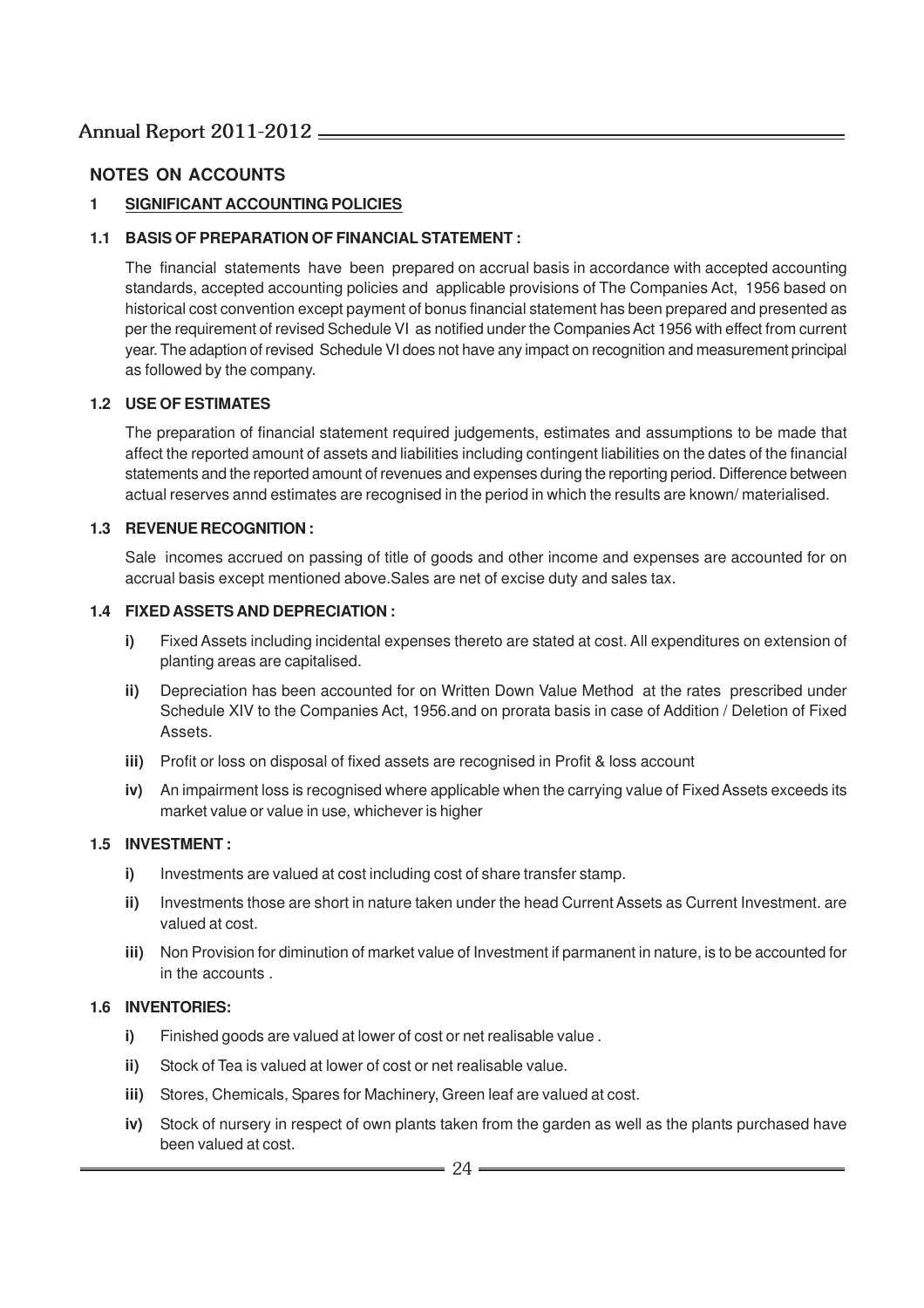#### **1.7 ACCOUNTING FOR FOREIGN CURRENCY TRANSACTIONS:**

The Foreign Currency transactions are recorded on the basis of exchange rate prevailing at the time of the transactions. Differences in transactions due to exchange fluctuations are recognised in the Profit and Loss Account as and when it arises. Current Assets & Liabilities have been restated at the prevailing closing Bank rate of the financial year. and it's effect has been given in the account.

#### **1.8 EMPLOYEE BENEFITS**

- **i** Employee benefits of short term natures are recognized as expenses as when it accures
- **ii)** Employee benefits of long term natures are recognized as expenses based on actuarial valuation.
- **iii)** Post employment benefits,
	- a in the nature of defined contribution plans are reconized as expenses as and when it accrues.
	- b in the nature of Defined benefits plans in respect of the employees on roll are reconized as expenses based on actuarial valuation
- **iv** Actuarial gains and losses are recognized immediately in the profit and loss Account as income and expense

#### **1.9 TAXES ON INCOME**

Current tax is determined as the amount of tax payable in respect of taxable income for the year in accordance with the provisions of the Income Tax Act. 1961. Defferred tax liabilities and assets are recognized at substantively enacted tax rates, subject to the consioderation of prudent, on timing difference, being the difference between taxable income and accounting income that originate in the year and are capable of reversal in one or more subsequent years

#### **1.10 GOVERNMENT GRANTS**

Grants from the Government are recognized on compliance of conditions and on reasonable assurance of the same being received, grants received from the Government agencies against specific fixed assets are adjusted to the cost of the assets and revenue grants are recognized as other income.

#### **1.11 PROVISIONS AND CONTINGENT LIABILITIES**

Provisions are recognized where reliable estimate can be made for probable outflow of resources to settle the present obligation as a result of past event and the same is reviewed at each Balance Sheet date. Contingent Liabilities are generally not provided for in the accounts and are shown separately in Notes on Accounts.

Place : Kolkata Dated : 30th August, 2012

For and on behalf of the Board, **Sajjan Bagaria** Executive Chairman **Vineet Bagaria** Managing Director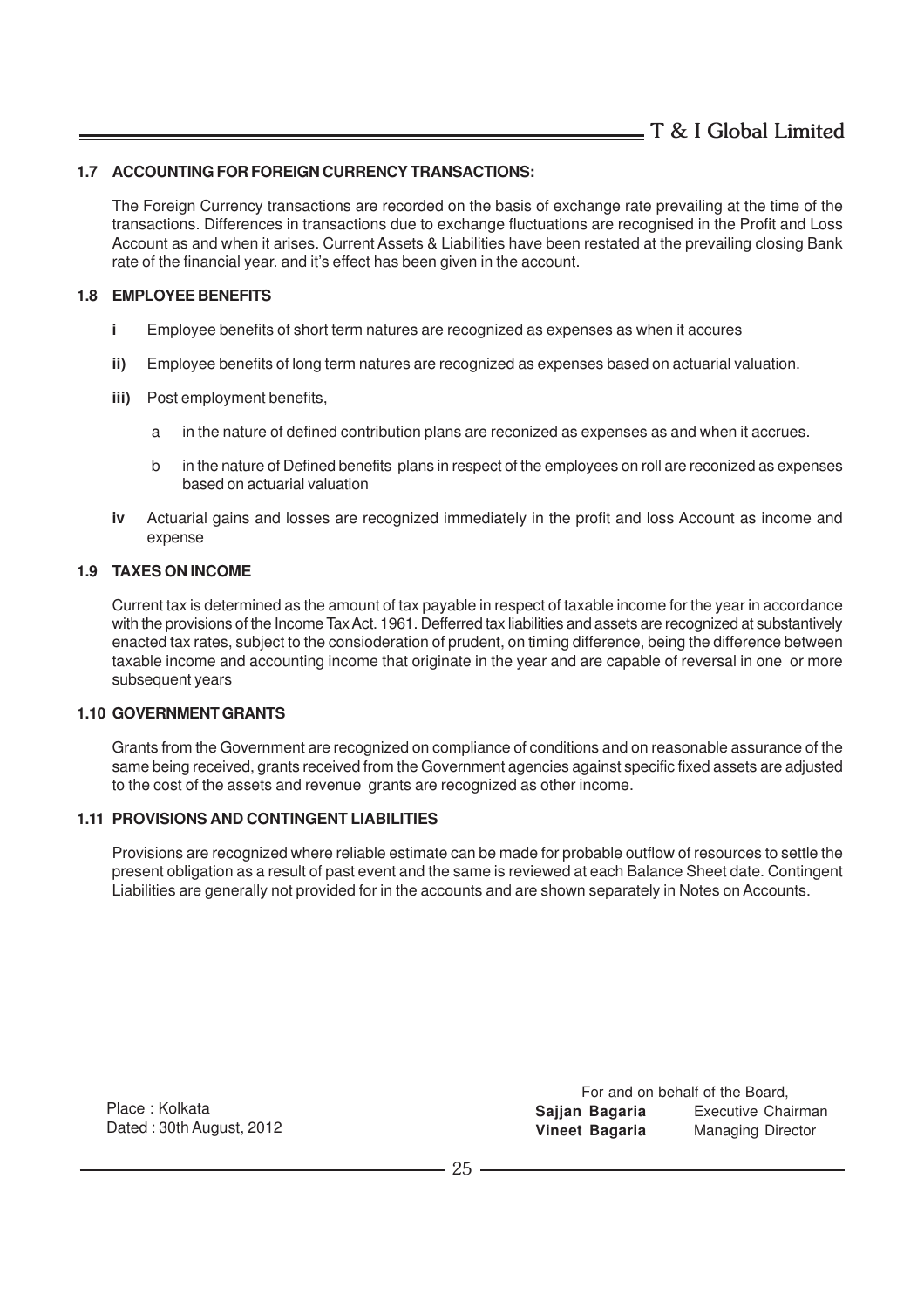**NOTES TO FINANCIAL STATEMENTS:**

| <b>NOTE</b><br>NO. |    | <b>PARTICULARS</b>                      | <b>31ST MARCH 2012</b> | $(5 \in \mathsf{In}$ Lacs)<br>31ST MARCH 2011 |
|--------------------|----|-----------------------------------------|------------------------|-----------------------------------------------|
| 2.1                |    | <b>Share Capital</b>                    |                        |                                               |
|                    | a) | <b>Authorised Capital</b>               |                        |                                               |
|                    |    | 1,00,00,000 (Previous Year 1,00,00,000) | 1,000.00               | 1,000.00                                      |
|                    |    | Equity Shares of Rs. 10/- each.         |                        |                                               |
|                    | b) | Issued, Subscribed & Paid up Capital    |                        |                                               |
|                    |    | 50,67,700 Equity Shares of Rs.10/-      | 506.77                 | 506.77                                        |
|                    |    | each fully paid up.                     |                        |                                               |

c) Details of shares in the company held by each sharehloder holding more than 5 per cent shares:

|     | SI.<br><b>No</b> | Name of the shareholder                                 |        |        |          | No.of shares  % of shareholding   No.of shares  % of shareholding |
|-----|------------------|---------------------------------------------------------|--------|--------|----------|-------------------------------------------------------------------|
|     | 1                | T & I Projects Ltd.                                     | 697749 | 13.76  | 688,216  | 13.58                                                             |
|     | $\overline{c}$   | Chaman Exports Ltd.                                     | 490467 | 9.67   | 426,165  | 8.40                                                              |
|     | 3                | Sangeet Bagaria                                         | 361510 | 7.13   | 361,310  | 7.13                                                              |
|     | $\overline{4}$   | Indu Bagaria                                            | 330507 | 6.52   | 330,507  | 6.52                                                              |
| 2.2 |                  | <b>Reserves and Surplus</b>                             |        |        |          |                                                                   |
|     | a)               | <b>Security Premium Account</b>                         |        |        | 340.00   | 340.00                                                            |
|     | b)               | <b>General Reserve</b>                                  |        |        |          |                                                                   |
|     |                  | At the beginning of the year                            |        |        | 440.36   | 440.36                                                            |
|     | $\mathsf{C}$ )   | <b>Surplus</b>                                          |        |        |          |                                                                   |
|     |                  | At the beginning of the year                            |        | 426.92 |          | 371.21                                                            |
|     |                  | Add: Net Profit / (Loss) for the year                   |        | 96.66  |          | 102.98                                                            |
|     |                  | Amount available for appropriation                      |        | 523.58 |          | 474.19                                                            |
|     |                  | <b>Appropriations</b>                                   |        |        |          |                                                                   |
|     |                  | Proposed Dividend                                       |        | 25.33  |          | 40.54                                                             |
|     |                  | Corporate dividend tax on proposed dividend             |        | 4.11   |          | 6.73                                                              |
|     |                  | Balance at the end of the year                          |        |        | 494.14   | 426.92                                                            |
|     |                  | <b>Total</b>                                            |        |        | 1,274.50 | 1,207.28                                                          |
| 2.3 |                  | <b>BORROWINGS</b>                                       |        |        |          |                                                                   |
|     | A                | <b>Long Term Borrowings</b><br><b>Secured Term Loan</b> |        |        | 2.68     | 9.01                                                              |
|     |                  | (refer note 1)                                          |        |        |          |                                                                   |
|     |                  | Total (A)                                               |        |        | 2.68     | 9.01                                                              |
| 2.3 | B                | <b>SHORT TERM BORROWINGS</b>                            |        |        |          |                                                                   |
|     |                  | Secured Loan repayable on demand from bank              |        |        |          |                                                                   |
|     |                  | a) Packing Credit                                       |        |        | 171.58   |                                                                   |
|     |                  | Standard Chartered bank (refer note 2a)                 |        |        |          |                                                                   |
|     |                  | b) Cash Credit                                          |        |        |          | 123.32                                                            |
|     |                  | Standard Chartered bank (refer note 2b)                 |        |        |          |                                                                   |
|     |                  | Total (B)                                               |        |        | 171.58   | 123.32                                                            |
|     |                  |                                                         |        | 26     |          |                                                                   |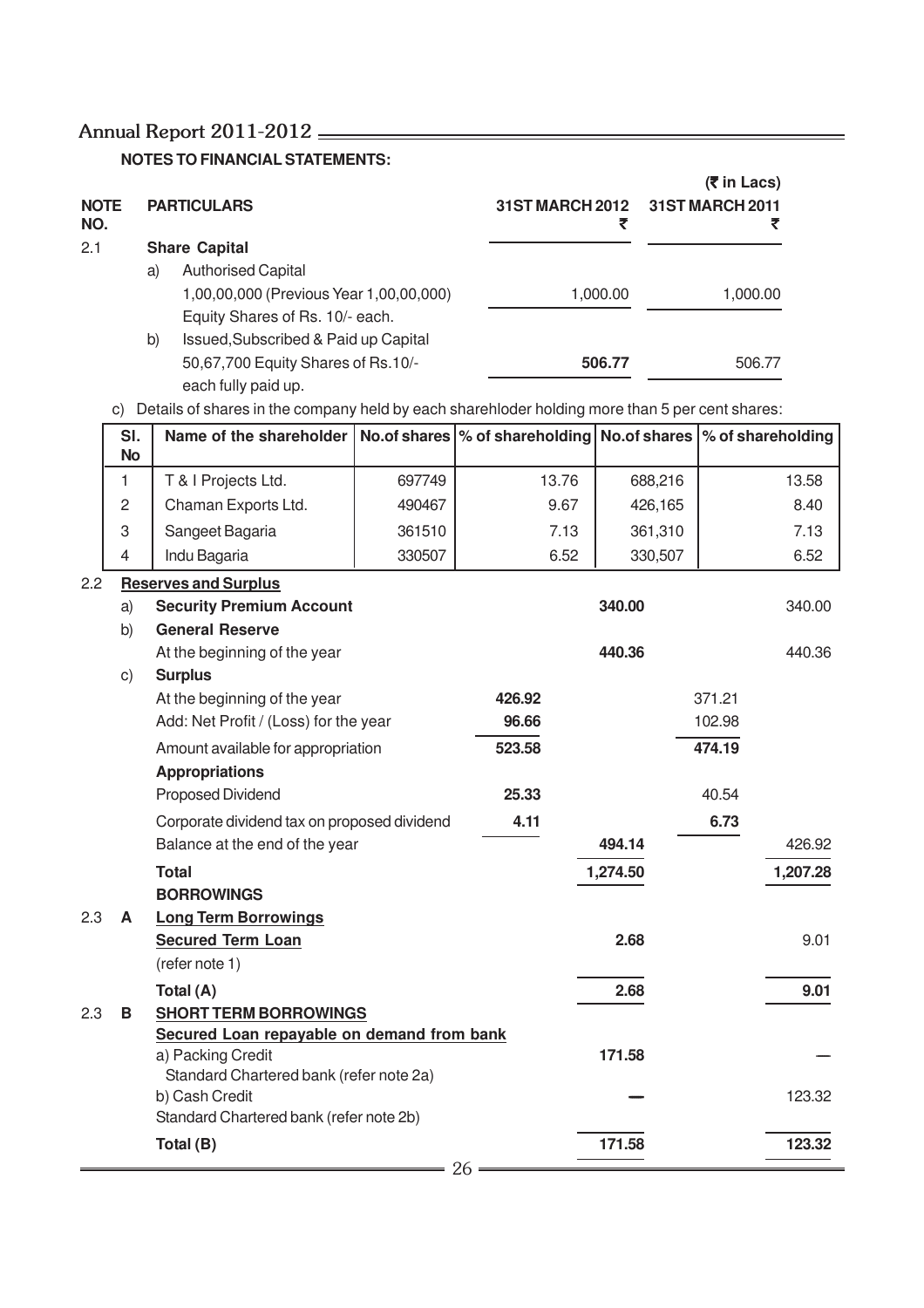- 1 Term loan from Financial Institutions and Banks are secured by hypothecation of Vehicle
- 2a) Working Capital Loans from Standard Chartered bank are secured by hypothecation of stocks,Book debts and personal Guarantee of the Directors of the company
- 2b) Working Capital Loans from Standard Chartered bank are secured by hypothecation of stocks,Book debts and personal Guarantee of the Directors of the company

| 2.4 | <b>DEFERRED TAX LIABILITIES (NET)</b> |        |        |
|-----|---------------------------------------|--------|--------|
|     | <b>Deferred Tax Liabilities</b>       | 21.83  | 20.21  |
|     | Arising on account of depreciation    |        |        |
| 2.5 | <b>TRADE PAYABLES</b>                 |        |        |
|     | For Goods and services                | 701.49 | 786.10 |
|     |                                       | 701.49 | 786.10 |
| 2.6 | <b>OTHER CURRENT LIABILITIES</b>      |        |        |
|     | a) Advances from Customers            | 702.06 | 467.38 |
|     | b) Book Overdraft from Bank           |        | 1.35   |
|     | c) Commission Payable                 | 159.44 | 84.59  |
|     | d) Government Statutory Dues          | 6.33   | 4.19   |
|     | e) Unclaimed Dividend                 | 8.87   | 3.13   |
|     | f) Other Liabilities                  | 62.09  | 70.56  |
|     |                                       | 938.79 | 631.20 |
| 2.7 | <b>SHORT TERM PROVISION</b>           |        |        |
|     | <b>Provision for Employee Benefit</b> |        |        |
|     | a) Leave Pay                          | 3.94   | 3.90   |
|     | b) Proposed Dividend                  | 25.33  | 40.54  |
|     | c) Corporate Dividend Tax             | 4.11   | 6.73   |
|     |                                       | 33.38  | 51.17  |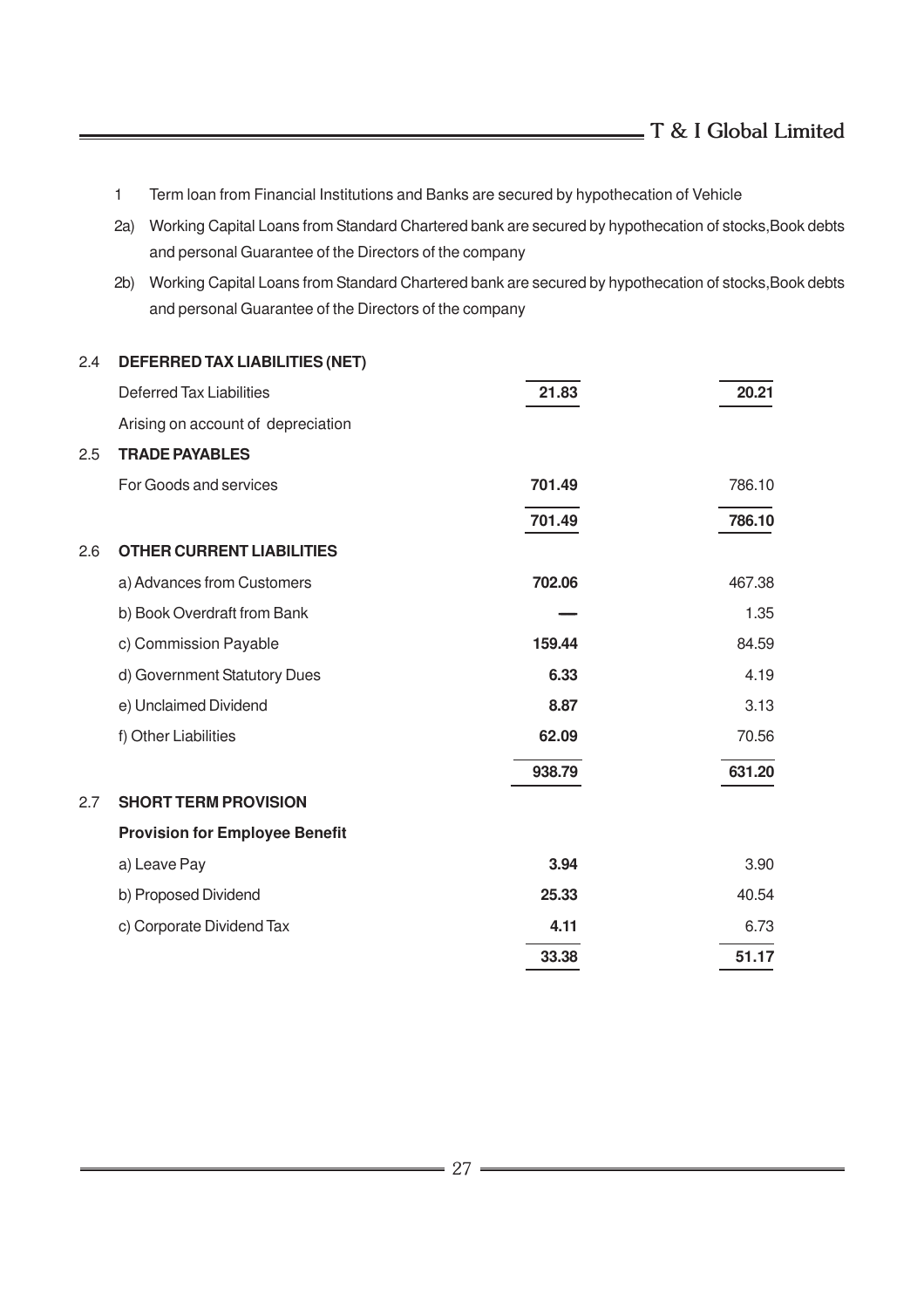|    | Note No. 2.8 FIXED ASSETS    |             |                   |              |             |              |                     |                |             | (₹ in lacs)     |             |
|----|------------------------------|-------------|-------------------|--------------|-------------|--------------|---------------------|----------------|-------------|-----------------|-------------|
|    |                              |             |                   | GROSS BLOCK  |             |              | <b>DEPRECIATION</b> |                |             | <b>NETBLOCK</b> |             |
|    |                              | <b>ASAT</b> |                   | DEDUCTION    | <b>ASAT</b> | <b>UPTO</b>  | FOR THE             | ADJUST-        | <b>UPTO</b> | <b>ASAT</b>     | <b>ASAT</b> |
|    |                              |             | 01.04.11 ADDITION |              | 31.03.12    | 31.03.11     | <b>YEAR</b>         | <b>MENTS</b>   | 31.03.12    | 31.03.12        | 31.03.11    |
|    |                              | ⋫           | .<br>ש            | h,           | ۱Ŵ          | N            | N                   | N              | <b>W.</b>   | N               | ۱v          |
|    | <b>LAND &amp; PLANTATION</b> | 929.76      | 195.89            |              | 1125.65     | $\mathbf{I}$ |                     | $\blacksquare$ |             | 1125.65         | 929.76      |
|    | PLANT & MACHINARY            | 168.10      | 41.00             |              | 209.20      | 90.44        | 11.90               | $\mathbf{I}$   | 102.34      | 106.86          | 77.66       |
|    | FACTORY BUILDING             | 399.82      | 40.19             |              | 440.01      | 141.27       | 25.87               | $\blacksquare$ | 167.14      | 272.88          | 258.55      |
| 28 | ROAD, & CULVERTS             | 29.72       | 3.45              |              | 33.17       | 8.90         | 1.04                | $\mathbf{I}$   | 9.94        | 23.24           | 20.82       |
|    | OFFICE EQUIPMENTS            | 7.10        | 0.48              |              | 7.58        | 4.62         | 0.48                | $\mathbf I$    | 5.10        | 2.48            | 2.48        |
|    | AIR CONDITIONER              | 5.39        | 2.98              |              | 8.37        | 1.88         | 0.56                | $\mathbf I$    | 2.44        | 5.93            | 3.50        |
|    | COMPUTER                     | 24.50       | 22.95             |              | 47.45       | 14.51        | 4.03                | $\blacksquare$ | 18.54       | 28.91           | 9.99        |
|    | FURNITURE                    | 23.36       | 6.31              |              | 29.67       | 17.54        | 1.43                | $\mathbf{I}$   | 18.97       | 10.70           | 5.82        |
|    | <b>GENERATOR</b>             | 12.73       | $\mathbf{I}$      |              | 12.73       | 5.18         | 1.05                | $\mathbf{I}$   | 6.23        | 6.50            | 7.55        |
|    | ELECTRICALS                  | 64.70       | 0.09              |              | 64.79       | 34.80        | 4.25                | $\mathbf{I}$   | 39.05       | 25.74           | 29.90       |
|    | <b>IRRIGATION EQUIPMENTS</b> | 80.75       | 0.54              |              | 81.29       | 54.10        | 3.71                | I.             | 57.81       | 23.48           | 26.65       |
|    | VEHICLES                     | 77.05       | 0.53              |              | 77.58       | 51.78        | 6.55                |                | 58.33       | 19.25           | 25.28       |
|    | <b>TOTAL</b>                 | 1822.98     | 4.41<br>51        |              | 2137.39     | 425.02       | 60.87               |                | 485.90      | 1651.62         | 1397.96     |
|    | PREVIOUS YEAR                | (1724.72)   | (98.3)            | $\mathbf{I}$ | (1822.99)   | (365.80)     | (59.22)             | $\mathbf I$    | (425.02)    | (1397.96)       | (1358.92)   |
|    |                              |             |                   |              |             |              |                     |                |             |                 |             |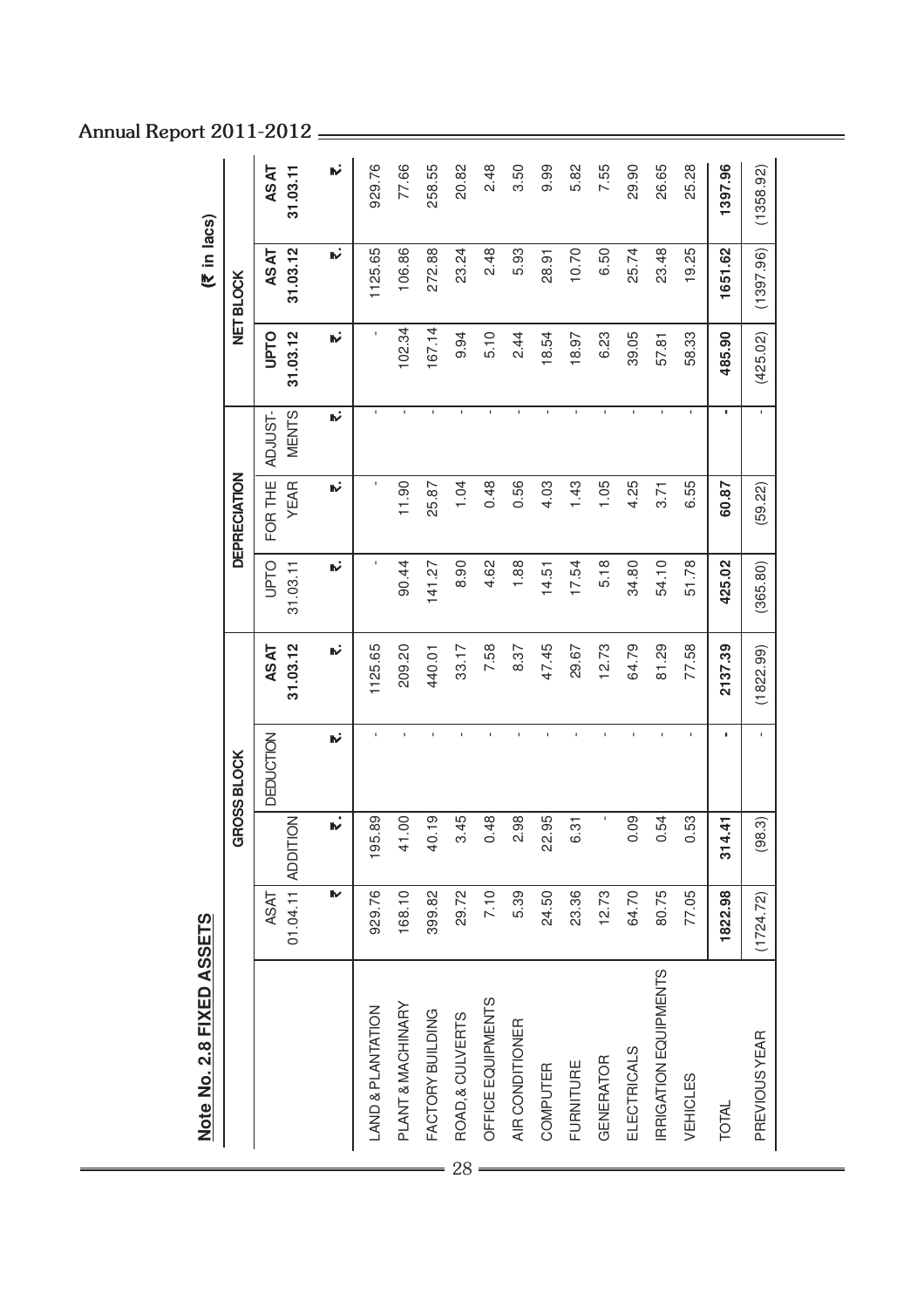$=$ 

| 2.9<br><b>NON CURRENT INVESTMENTS</b>                |              |                        |          | As at 31st March 2012 As at 31st March 2011 |              |
|------------------------------------------------------|--------------|------------------------|----------|---------------------------------------------|--------------|
|                                                      | <b>FACE</b>  | <b>Number of VALUE</b> |          | <b>Number of</b>                            | <b>VALUE</b> |
|                                                      | <b>VALUE</b> | <b>Shares</b>          | $(5)$ in | <b>Shares</b>                               | $(5 \infty)$ |
|                                                      | <b>Rs</b>    |                        | Lacs)    |                                             | Lacs)        |
| <b>Long Term Investment (At Cost)</b>                |              |                        |          |                                             |              |
| Equity Shares / Units of Mutual Fund                 |              |                        |          |                                             |              |
| (Fully paid up)(Quoted)                              |              |                        |          |                                             |              |
| ALSTOM POWER INDIALTD.                               |              |                        |          | 266                                         |              |
| <b>ADOR WELDING LIMITED</b>                          |              |                        |          | 5,000                                       | 9.30         |
| <b>BALMER LAWRI &amp; CO.LIMITED</b>                 |              |                        |          | 1,000                                       | 6.48         |
| <b>BHARAT HEAVY ELECTRICALS LIMITED</b>              |              |                        |          | 100                                         | 2.03         |
| CAUVERY SOFTWARE LTD.                                | 10           | 5,000                  | 1.05     | 5,000                                       | 1.05         |
| CELLULOSE PRODUCT OF INDIALTD.                       | 10           | 1,400                  | 0.15     | 1,400                                       | 0.15         |
| CENTRAL INDIA POLYSTER LTD.                          | 10           | 1,000                  | 0.05     | 1,000                                       | 0.05         |
| CHAMAN EXPORTS LIMITED                               | 10           | 35,000                 | 1.97     | 35,000                                      | 1.97         |
| DREDGING CORPORATION OF INDIA LIMITED                | 10           | 1,000                  | 5.08     | 1,000                                       | 5.08         |
| EFFCON SECURITIES LTD                                | 10           | 100,000                | 10.00    | 100,000                                     | 10.00        |
| <b>EVEREST INDUSTRIES LTD</b>                        |              |                        |          | 5,000                                       | 7.04         |
| <b>GEOMATRIC LIMITED</b>                             |              |                        |          | 2,500                                       | 1.46         |
| <b>GODREJ IND. LIMITED</b>                           |              |                        |          | 5,000                                       | 9.16         |
| HINDUSTAN DORR OLIVER LTD.                           | 10           | 80                     | 0.08     | 80                                          | 0.08         |
| HINDUSTHAN OIL EXPLORATION LIMITED                   | 10           | 5,000                  | 11.11    | 5,000                                       | 11.11        |
| IFB INDUSTRIES LTD                                   |              |                        |          | 500                                         | 0.72         |
| <b>INDIAN HOTELS</b>                                 | 10           | 9,000                  | 7.82     |                                             |              |
| LARSEN & TOUBRO LTD.                                 | 10           | 650                    | 2.82     | 800                                         | 3.47         |
| LINC PEN & PLASTICS LIMITED<br>MAHINDRA&MAHINDRALTD. |              |                        | 0.75     | 5,000<br>300                                | 3.75<br>0.75 |
| <b>MAHINDRA SATYAM COMPUTERS LIMITED</b>             | 10<br>10     | 300<br>2,000           | 1.76     | 5,000                                       | 4.40         |
| MANGALORE REFINERY & PETROCHEMICALS LTD.             | 10           | 650                    | 0.34     | 650                                         | 0.34         |
| NHPC LTD.                                            |              |                        |          | 3,000                                       | 1.02         |
| OIL & NATURAL GAS COORPORATION *                     | 10           | 3,384                  | 9.98     | 3,384                                       | 9.98         |
| PRUDENTIAL INTERNATIONAL LTD.                        | 10           | 200,000                | 20.00    | 200,000                                     | 20.00        |
| <b>RALLIS INDIA</b>                                  | 10           | 2,000                  | 2.77     |                                             |              |
| RANBAXY LABORATORIES LIMITED                         |              |                        |          | 500                                         | 2.80         |
| RELIANCE INDUSTRIES LIMITED                          | 10           | 500                    | 4.97     | 500                                         | 4.97         |
| <b>SINTEX</b>                                        | 10           | 1,000                  | 1.00     |                                             |              |
| SPIC LTD.                                            | 10           | 1,000                  | 0.09     | 1,000                                       | 0.09         |
| <b>STATE BANK OF INDIA</b>                           | 10           | 334                    | 4.12     | 334                                         | 4.12         |
| STEELCO GUJRAT LTD.                                  | 10           | 900                    | 0.14     | 900                                         | 0.14         |
| T & I PROJECTS LIMITED                               | 10           | 112,600                | 9.01     | 112,600                                     | 9.01         |
| TATAMOTORS LTD.                                      | 10           | 100                    | 0.40     | 100                                         | 0.40         |
| <b>TATA STEEL LIMITED</b>                            |              |                        |          | 1,000                                       | 5.49         |
| <b>TATA TIMKEN LIMITED</b>                           |              |                        |          | 2,000                                       | 3.30         |
| UNITED BANK OF INDIA                                 | 10           | 3,000                  | 3.13     | 3,000                                       | 3.13         |
| <b>VOLTAS LTD</b>                                    | 10           | 1,500                  | 2.58     |                                             |              |
| VISAKA INDUSTRIES LTD                                |              |                        |          | 2,000                                       | 2.61         |
| YES BANK LTD                                         |              |                        |          | 2,000                                       | 5.90         |
| <b>Total A</b>                                       |              |                        | 101.18   |                                             | 151.36       |
| <b>Investment in Unquoted Shares</b>                 |              |                        |          |                                             |              |
| VIDYOG PROPERTIES PVT.LTD.                           | 10           | 4,900                  | 0.49     | 4,900                                       | 0.49         |
|                                                      |              |                        |          |                                             |              |
| <b>Total B</b>                                       |              |                        | 0.49     |                                             | 0.49         |
| Total (A+B)                                          |              |                        | 101.67   |                                             | 151.85       |
| Aggregate Book Value - quoted Investment             |              |                        | 101.18   |                                             | 151.36       |
| Aggregate Market Value - quoted Investment           |              |                        | 83.93    |                                             | 122.52       |

 $\equiv$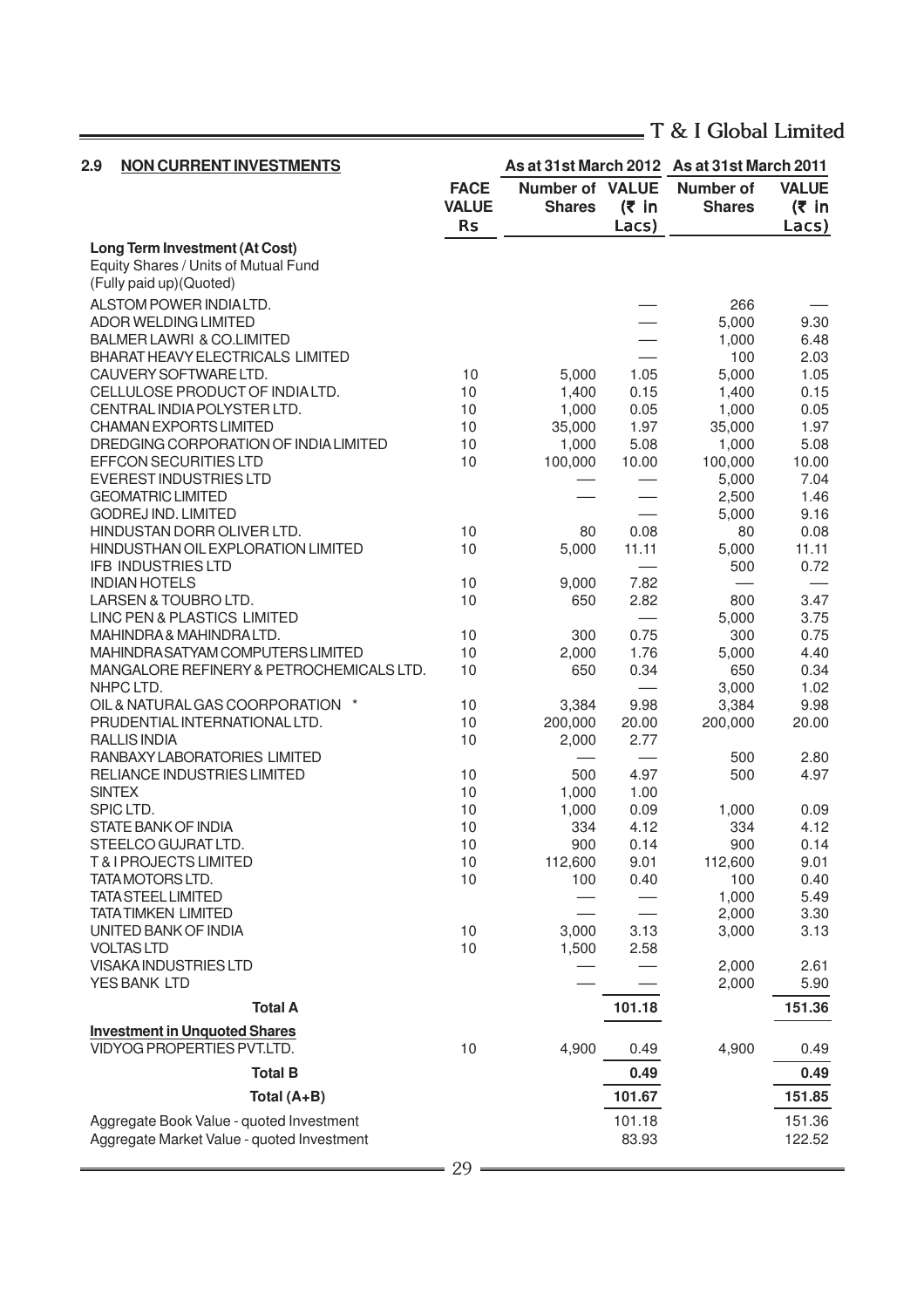|      |                                                                               | As at 31st March 2012<br>$(5 \text{ In } \text{Lacs})$ | As at 31st March 2011<br>$(5 \text{ In } \text{Lacs})$ |
|------|-------------------------------------------------------------------------------|--------------------------------------------------------|--------------------------------------------------------|
|      | 2.10 LONG TERM LOANS AND ADVANCES                                             |                                                        |                                                        |
|      | Unsecured considered Good                                                     |                                                        |                                                        |
|      | Loans to body corporate                                                       | 13.97                                                  | 40.21                                                  |
|      | Deposit with others                                                           | 53.68                                                  | 26.29                                                  |
|      | <b>Total</b>                                                                  | 67.65                                                  | 66.50                                                  |
| 2.11 | <b>INVENTORIES</b>                                                            |                                                        |                                                        |
|      | (At cost or net realisable value whichever is lower)<br><b>Finished Goods</b> |                                                        |                                                        |
|      | <b>Tea Machinery</b>                                                          | 13.50                                                  | 20.00                                                  |
|      | CTC Tea                                                                       | 21.15                                                  | 64.29                                                  |
|      | Green Tea                                                                     | 58.45                                                  | 63.52                                                  |
|      | <b>Work in Process</b>                                                        | 6.70                                                   | 9.72                                                   |
|      | Stores & Spares<br><b>Tea Machinery</b>                                       | 136.07                                                 | 215.47                                                 |
|      | <b>Tea Garden</b>                                                             | 12.92                                                  | 7.11                                                   |
|      | Manures & Chemicals                                                           | 1.51                                                   | 0.94                                                   |
|      | Green Leaf                                                                    |                                                        | 3.12                                                   |
|      | <b>Tea Plants</b>                                                             |                                                        | 2.93                                                   |
|      | <b>Total</b>                                                                  | 250.30                                                 | 387.10                                                 |
| 2.12 | <b>TRADE RECEIVABLE</b>                                                       |                                                        |                                                        |
|      | (A) Debts Exceeding Six Months                                                | 122.23                                                 | 134.44                                                 |
|      | Secured Considered Good                                                       |                                                        |                                                        |
|      | (B) Other Debts                                                               |                                                        |                                                        |
|      | <b>Secured Considered Good</b>                                                | 426.88                                                 | 310.31                                                 |
|      | <b>Total</b>                                                                  | 549.11                                                 | 444.75                                                 |
|      | 2.13 CASH AND CASH EQUIVALENTS                                                |                                                        |                                                        |
|      | Cash in hand                                                                  | 1.79                                                   | 1.92                                                   |
|      | <b>Balance with Banks</b>                                                     |                                                        |                                                        |
|      | In Current Account                                                            | 83.65                                                  | 66.39                                                  |
|      | In EEFC Account                                                               | 134.18                                                 |                                                        |
|      | In Fixed Deposit account                                                      | 26.70                                                  | 32.26                                                  |
|      | <b>Total</b>                                                                  | 246.32                                                 | 100.57                                                 |
| 2.14 | <b>SHORT TERM LOANS AND ADVANCES</b><br><b>Unsecured Considered Good</b>      |                                                        |                                                        |
|      | Advances to Materials Suppliers/Services                                      | 122.84                                                 | 147.65                                                 |
|      | Loan and Advance to Employee                                                  | 20.81                                                  | 20.62                                                  |
|      | Cenvat Receivable                                                             | 18.08                                                  | 8.74                                                   |
|      | Service Tax Receivable                                                        | 3.93                                                   | 1.13                                                   |
|      | <b>Excise Duty Refund Receivable</b>                                          | 10.78                                                  | 28.25                                                  |
|      | <b>VAT Credit Receivable</b>                                                  | 134.95                                                 | 103.61                                                 |
|      | Advance Income Tax (Net of Provision)                                         | 14.18                                                  | 24.11                                                  |
|      | <b>Prepaid Expenses</b>                                                       | 2.23                                                   | 2.28                                                   |
|      | <b>Others</b>                                                                 | 6.39                                                   | 35.38                                                  |
|      | <b>Total</b>                                                                  | 334.19                                                 | 371.77                                                 |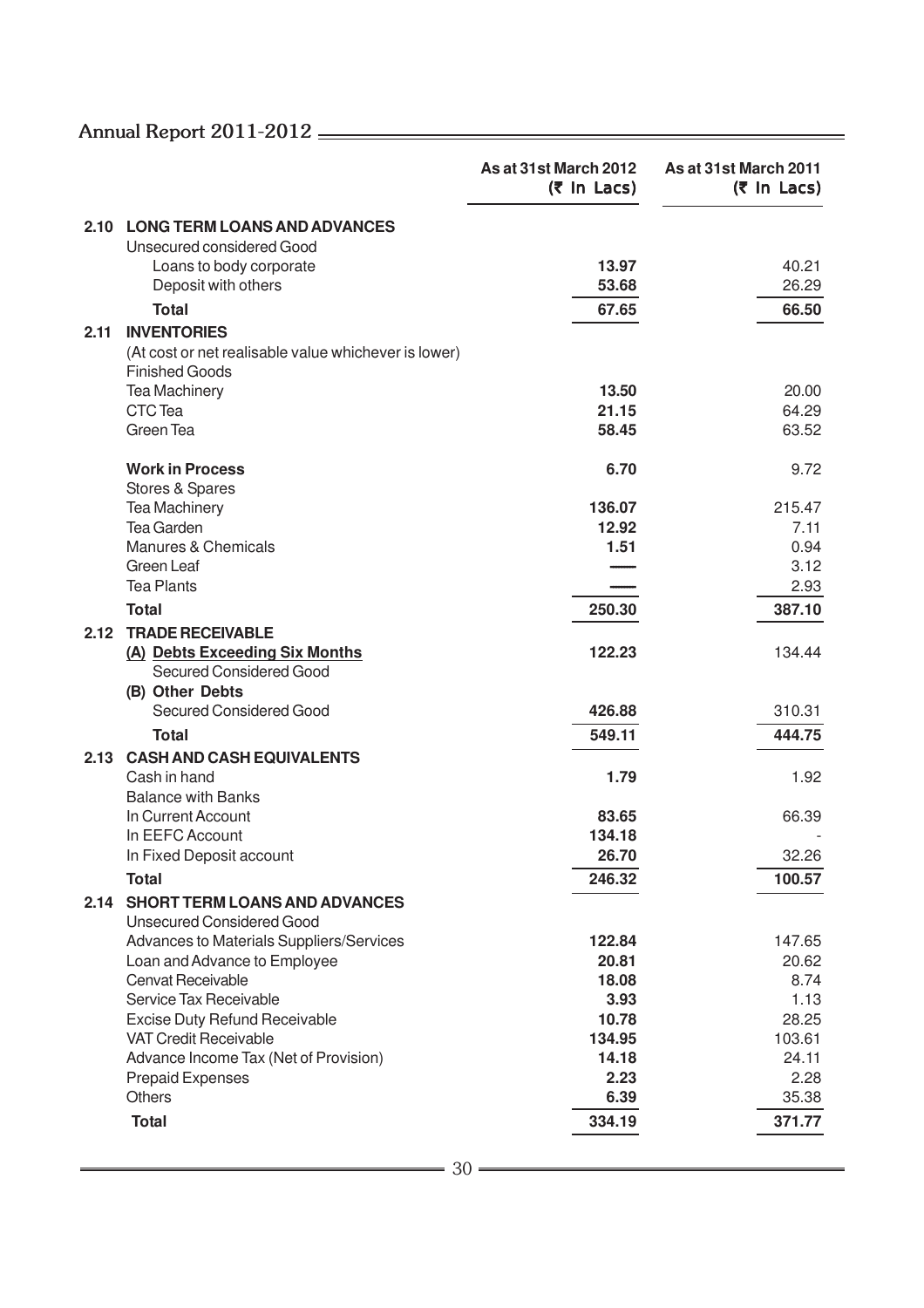|      |                                                                           |                                      | T & I Global Limited                 |
|------|---------------------------------------------------------------------------|--------------------------------------|--------------------------------------|
|      |                                                                           | As at 31st March 2012<br>(₹ In Lacs) | As at 31st March 2011<br>(₹ In Lacs) |
| 2.15 | <b>REVENUE FROM OPERATIONS</b>                                            |                                      |                                      |
|      | (A) SALE OF PRODUCTS                                                      |                                      |                                      |
|      | Export (Machinary)                                                        | 3809.42                              | 3,328.16                             |
|      | Indigenious (Machinary)                                                   | 1,275.86                             | 969.14                               |
|      | Indigenious (Green Leaf)                                                  | 0.03                                 | 3.90                                 |
|      | Indigenious (Tea)                                                         | 799.35                               | 617.15                               |
|      | Total (A)                                                                 | 5,884.66                             | 4,918.35                             |
|      | (B) OTHER OPERATING REVENUE                                               |                                      |                                      |
|      | Sale of Import Licence                                                    | 9.43                                 | 15.59                                |
|      | Duty Draw Back                                                            | 9.75                                 |                                      |
|      | Installation & Service Charges                                            | 4.25                                 | 2.54                                 |
|      | Total (B)                                                                 | 23.43                                | 18.13                                |
|      | Total $(A + B)$                                                           | 5,908.09                             | 4,936.48                             |
| 2.16 | <b>OTHER INCOME</b>                                                       |                                      |                                      |
|      | Interest Income                                                           | 2.23                                 | 2.69                                 |
|      | Dollar Exchange Difference                                                |                                      | 28.45                                |
|      | <b>Dividend Received</b>                                                  | 1.62                                 | 23.48                                |
|      | Misdcelleneous Receipts                                                   | 4.60                                 | 10.49                                |
|      | <b>Commission Earned</b>                                                  | 11.03                                | 51.94                                |
|      | <b>Subsidy Received</b>                                                   | 8.12                                 | 2.04                                 |
|      | Profit on sale of Shares (Net)                                            | 9.75                                 | 5.40                                 |
|      | <b>Total</b>                                                              | 37.35                                | 124.49                               |
| 2.17 | <b>COST OF MATERIAL CONSUMED</b>                                          |                                      |                                      |
|      | <b>Opening Stock</b>                                                      | 229.58                               | 85.72                                |
|      | Add:Purchases - Machinery Divn.                                           | 1,782.77                             | 1,710.73                             |
|      | Add: Purchase - Green Leaf                                                | 193.97                               | 150.43                               |
|      | <b>Less: Closing Stock</b>                                                | 150.50                               | 229.58                               |
|      | <b>Total</b>                                                              | 2,055.82                             | 1,717.30                             |
|      | 2.18 CHANGE IN INVENTORIES OF FINISHED GOODS &<br><b>WORK IN PROGRESS</b> |                                      |                                      |
|      | Opening Stock of Work in Progress                                         | 9.72                                 | 8.12                                 |
|      | Opening Stock of Finished Goods                                           | 147.80                               | 82.36                                |
|      | <b>Total</b>                                                              | 157.52                               | 90.48                                |
|      | Closing Stock of Work in Progress                                         | 6.70                                 | 9.72                                 |
|      | <b>Closing Stock of Finished Goods</b>                                    | 93.10                                | 147.81                               |
|      | Total                                                                     | 99.80                                | 157.53                               |
|      |                                                                           |                                      |                                      |
|      | Net (Increase) / Decrease in Stock                                        | 57.72                                | (67.05)                              |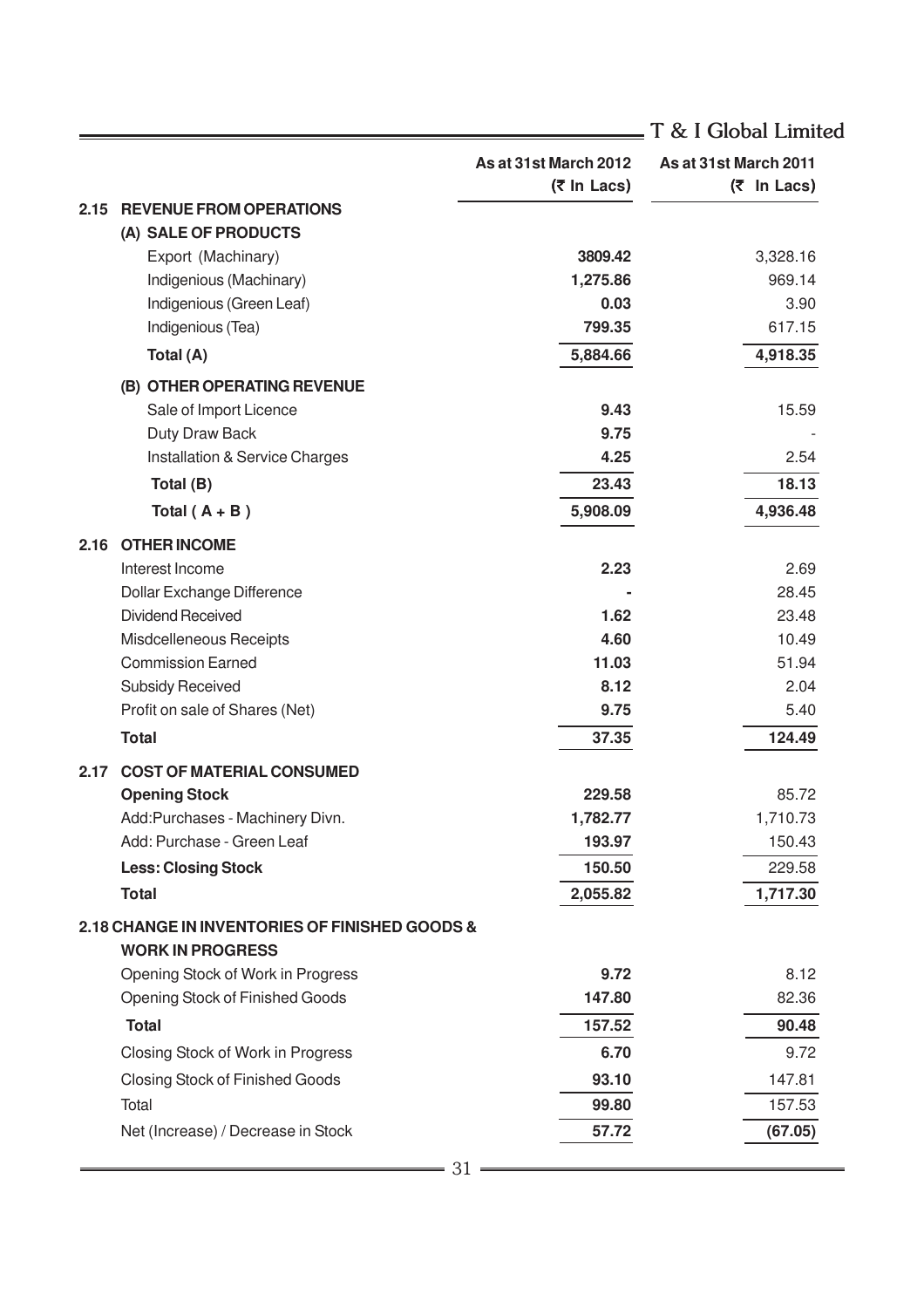|      |                                                             | As at 31st March 2012 | As at 31st March 2011 |
|------|-------------------------------------------------------------|-----------------------|-----------------------|
|      |                                                             | (₹ In Lacs)           | $(5 \text{ In}$ Lacs) |
| 2.19 | <b>OTHER MANUFACTURING EXPENSES</b>                         |                       |                       |
|      | <b>Consumable Stores &amp; Tools</b>                        | 0.88<br>46.88         | 0.89<br>43.57         |
|      | Carriage Inward<br>Wages & Allowances                       | 8.59                  | 7.63                  |
|      | Power & Fuel                                                | 123.22                | 93.40                 |
|      | <b>Processing Charges</b>                                   | 131.54                | 124.66                |
|      | Repairs & Maintanance                                       |                       |                       |
|      | - Machinery                                                 | 21.38                 | 16.28                 |
|      | - Building                                                  | 1.44                  | 12.79                 |
|      | <b>Total</b>                                                | 333.93                | 299.22                |
| 2.20 | <b>EMPLOYEE BENEFITS EXPENSE</b>                            |                       |                       |
|      | Salaries, Allowances & Bonus                                | 196.93                | 175.83                |
|      | <b>Contribution to Provident Fund</b>                       | 23.48                 | 23.14                 |
|      | Contribution to ESI                                         | 0.53                  | 0.30                  |
|      | <b>Staff Welfare</b>                                        | 7.01                  | 10.87                 |
|      | <b>Total</b>                                                | 227.95                | 210.14                |
| 2.21 | <b>SELLING EXPENSES</b>                                     |                       |                       |
|      | Tea Sale Expenses                                           | 9.62                  | 5.02                  |
|      | <b>Sales Promotion</b>                                      | 11.46                 | 8.49                  |
|      | Advertisement                                               | 2.68                  | 1.14                  |
|      | Commission                                                  | 179.89                | 100.81                |
|      | Discount Allowed                                            | 4.30                  | 16.64                 |
|      | Packing Charges                                             | 43.57                 | 58.16                 |
|      | <b>Picking Charges</b>                                      | 3.49                  | 4.44                  |
|      | <b>Export Expenses</b>                                      | 44.57                 | 51.15                 |
|      | Delivery & Forwarding                                       | 8.87                  | 16.88                 |
|      | <b>Warehouse Charges</b>                                    | 5.78                  | 3.43                  |
|      | Freight & Insurance                                         | 121.13                | 112.79                |
|      | Travelling                                                  | 97.02                 | 70.93                 |
|      | <b>Total</b>                                                | 532.38                | 449.88                |
| 2.22 | <b>ESTABLISHMENT AND MISCELLANEOUS EXPENSES</b>             |                       |                       |
|      | Rent                                                        | 21.10                 | 20.16                 |
|      | Insurance                                                   | 0.35                  | 1.45                  |
|      | <b>General Expenses</b>                                     | 56.13                 | 38.23                 |
|      | Rates & Taxes                                               | 3.76                  | 2.70                  |
|      | Auditiors' Remuneration                                     | 0.76                  | 0.75                  |
|      | <b>Exchange Rate Difference</b>                             |                       | 0.07                  |
|      | Postage & Telephone                                         | 9.84                  | 10.84                 |
|      | Bank Charges, Commission & ECGC Premium                     | 27.54                 | 12.50                 |
|      | Legal & Professional Charges                                | 17.88                 | 11.24                 |
|      | <b>Stock Exchange Listing Fees</b>                          | 0.28                  | 0.17                  |
|      | Conveyance                                                  | 17.66                 | 13.03                 |
|      | <b>Transportation Charges</b>                               | 13.24                 |                       |
|      | Loss on Sale of Shares                                      | 1.89                  |                       |
|      | Loss on Redemption of Mutual Funds                          | 8.38<br>36.94         | 23.37                 |
|      | Vehicle Up-keep Expenses<br>Repairs & Maintanance to Others | 40.84                 | 15.17                 |
|      | Sundry Balance Written Off                                  | 1.71                  | 0.76                  |
|      |                                                             |                       |                       |
|      | <b>Total</b>                                                | 258.30                | 150.44                |
|      | 32                                                          |                       |                       |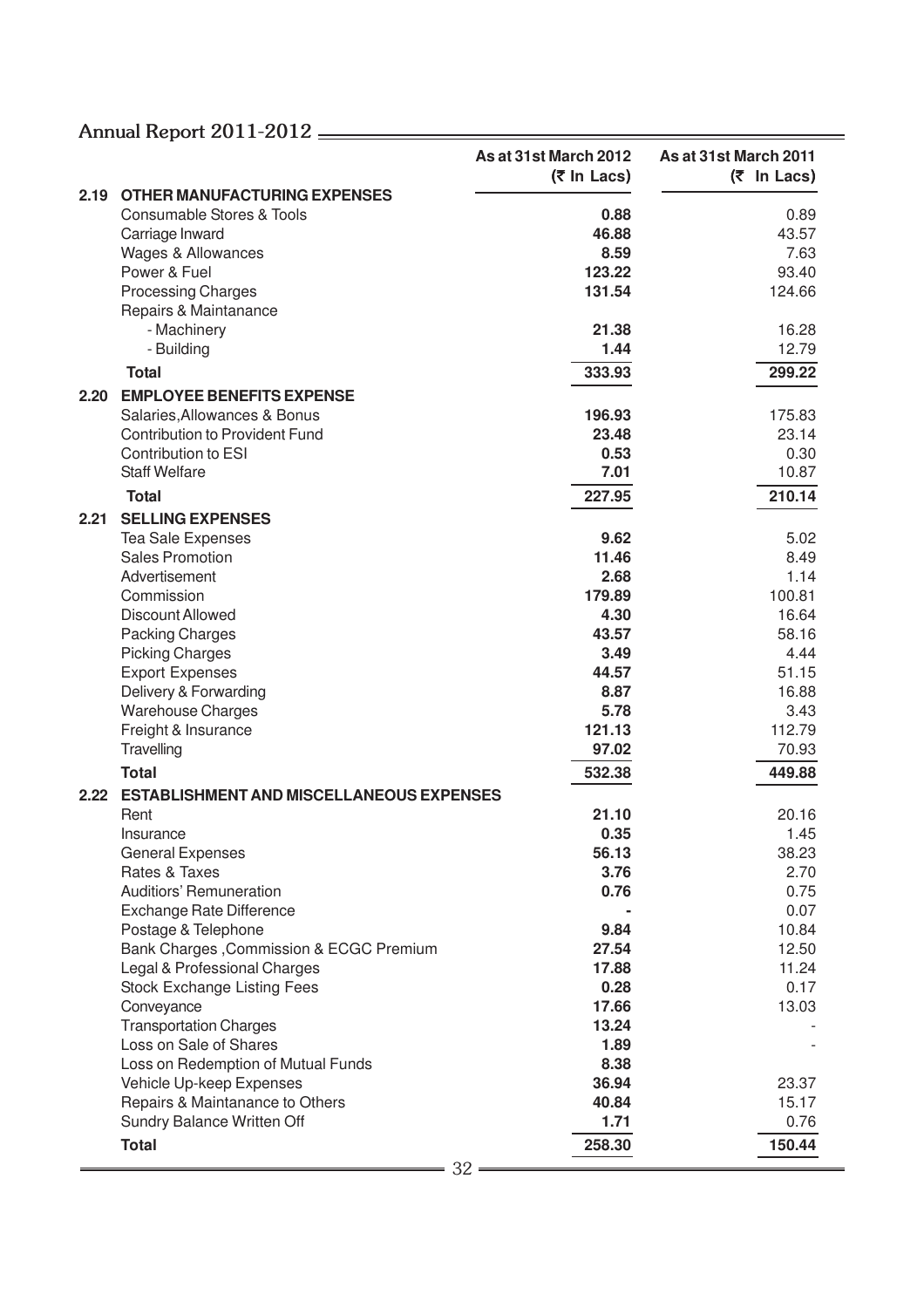#### **2.23 Retirement Benefits**

#### i **Defined Contribution Plan**

The Company makes defined contribution to Government recognised Provident & other funds which are recognised in the Profit & Loss account. The Company's contribution to the aforesaid Provident Fund was Rs 23.48 Lacs (Previous Year Rs.23.13 Lacs)

#### ii **Defined Benefit Plan (funded)**

The employees' gratuity fund scheme managed by Life Insurance Corporation of India / Tata AIG life insurance company limited is a defined benefit plan. The Insurance Companies makes payment to vested employees or their nominees upon retirement, death, incapacitation or cessation of employment subject to maximum of Rs.10 Lacs. Vesting occurs upon completion of five years of service.

#### iii **Medical Insurance Premium Re-imbursement (unfunded)**

The Company has a scheme of re-imbursement of medical expenses including medical insurance premium subject to a maximum of 5% of the Basic Salary to employees. The scheme is in the nature of Defined Benefit Plan.

#### iv **Leave Encashment**

As per the Company rules employees are entitled to get accumulated leave upto 30 days,which are encashed in the following year. An amount of Rs.3.93 Lacs accrued in this account as on 31/03/2012 has duly been provided.

#### **2.24 Employees State Insurance**

The company has paid Rs.0.53 Lac (Previous year 0.42 Lac) to ESI for F.Y 2011-12 which comprises Rs.0.21 Lac (Previous Year 0.11 Lac) towards Employee's Contribution and and Rs 0.32 Lac (Previous Year Rs. 0.30 Lac) towards Employer's contribution

- **2.25** Contingent liability not provided for in the accounts for : Sales Tax Rs.157.65 Lacs (Previous Year Rs.128.28 lacs) and Income Tax Rs 6.04 lacs (Previous Year 6.04 lac) for A.Y.2004-05 and Rs.1.27 Lacs (Previous Year Rs.1.27 lacs) ) for A.Y.2008-09 not acknowledged as debt by the company for which Company preferred appeal. Matter is pending before the appellate authority.
- **2.26** Bank Guarantee outstanding Rs.69.06 lac (Previous Year Rs.48.30 lac)
- **2.27** In the opinion of Board of Directors, the diminution of market value of Quoted Investment are of temporary in nature as such diminution has not been considered in the Accounts under review.Quantam of diminution is Rs 17.25 lacs (Previous Year Rs.28.84 lacs)
- **2.28** The names of small scale industrial undertaking to whom company owes sums outstanding for more than 30 days as at Balance Sheet date are Hi-Tech Engineering Company, Tara Industries, Sanjay Engineering Works, N. M. Concern, S. C. Welding and S.B.M. Engineering Works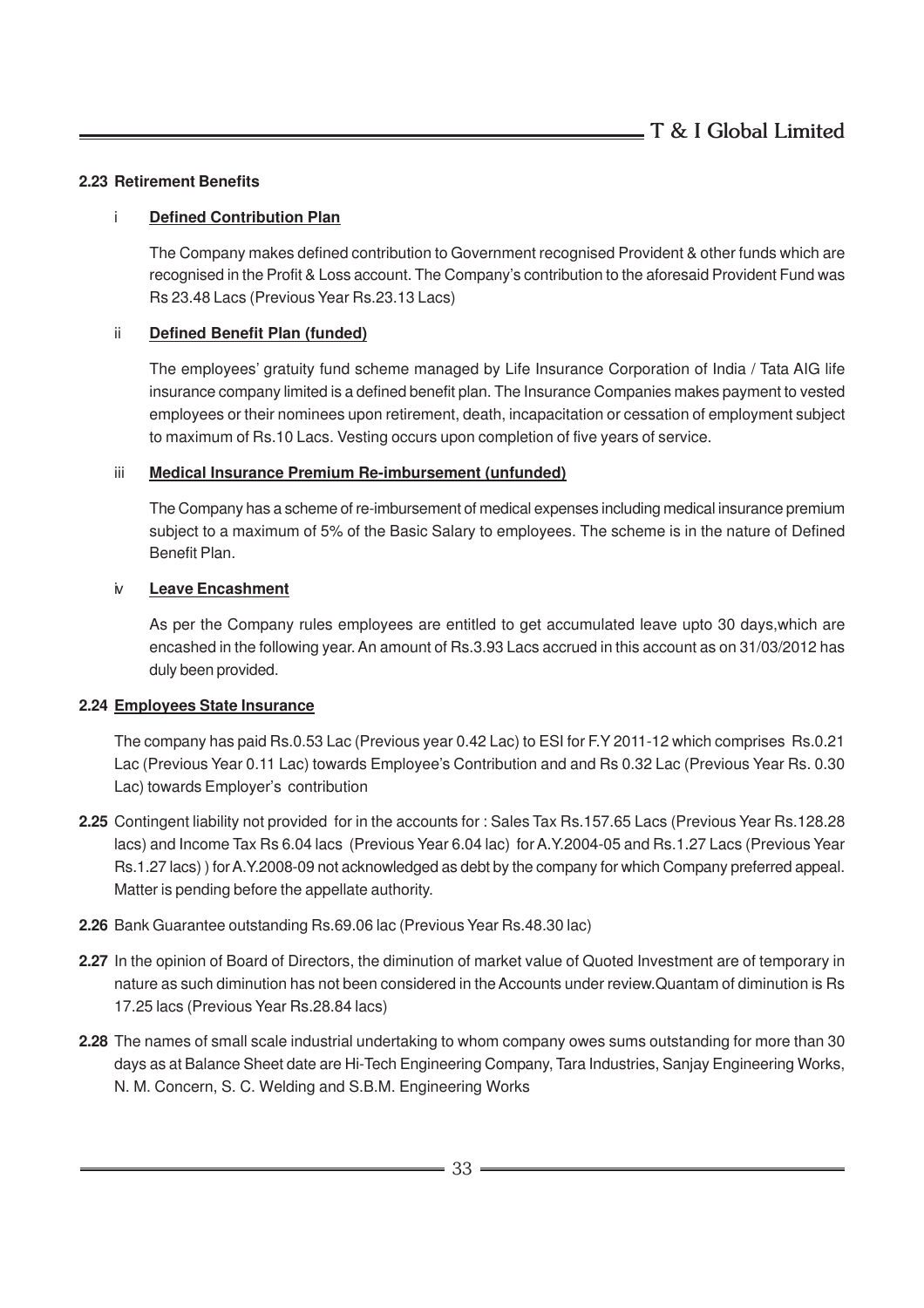**2.29** Information about primary business segment as required under Accounting Standard 17 issued by Institute of Chartered Accountants of India.

|    |                                       |                      | $(5$ in lacs) |           |
|----|---------------------------------------|----------------------|---------------|-----------|
|    |                                       | <b>Tea Machinery</b> | Tea           | Total     |
| 1. | Segment Revenue (Net sales/income)    | 5108.71              | 799.38        | 5908.09   |
|    |                                       | (4315.43)            | (621.05)      | (4936.48) |
| 2. | <b>Segment Results</b>                | 292.88               | $-105.89$     | 186.99    |
|    | (Profit/loss before tax and interest) | (241.31)             | $(-72.42)$    | (168.89)  |
|    | Less : i) Interest                    | 12.48                |               | 12.48     |
|    |                                       | (6.62)               |               | (6.62)    |
|    | ii) Other unallocable expenditure     |                      |               |           |
|    | net of unallocable income             |                      |               |           |
|    | <b>Total Profit before tax</b>        | 280.40               | (105.89)      | 174.51    |
|    |                                       | (234.69)             | $(-72.37)$    | (162.32)  |
|    | <b>Other Information</b>              |                      |               |           |
|    | <b>Segment Assets</b>                 | 2249.32              | 1594.20       | 3843.52   |
|    |                                       | (1966.71)            | (1527.50)     | (3494.21) |
|    | <b>Segment Liabilities</b>            | 2442.03              | 92.53         | 2534.56   |
|    |                                       | (1662.59)            | (96.93)       | (1759.52) |
|    | Share Capital & Reserve               |                      |               | 1287.13   |
|    |                                       |                      |               | (1714.48) |
|    | Deferred tax liabilities              |                      |               | 21.83     |
|    |                                       |                      |               | (20.21)   |
|    | <b>Total of Segment liabilities</b>   |                      |               | 3843.52   |
|    |                                       |                      |               | (3494.21) |

b) Information about secondary business segment

|                                |                      | $(5 \in \mathsf{In} \mathsf{lacs})$ |           |
|--------------------------------|----------------------|-------------------------------------|-----------|
| Revenue by geographical market | <b>Tea Machinery</b> | Tea                                 | Total     |
| India                          | 1275.85              | 799.38                              | 2075.23   |
|                                | (969.14)             | (621.05)                            | (1590.19) |
| Outside India                  | 3809.42              |                                     | 3809.42   |
|                                | (3328.16)            |                                     | (3328.16) |

#### **2.30 Related Party Disclosure**

Related party disclosure under Accounting Standard 18 issued by the Institute of Chartered Accountants of India. The required informations are as under:

i) Key Management Personnel:

| <b>Name</b>        | <b>Designation</b>             |  |
|--------------------|--------------------------------|--|
| Sajjan Bagaria     | Executive Chairman             |  |
| Vineet Bagaria     | <b>Managing Director</b>       |  |
| Kalyan Kumar Nanda | Executive Director (Marketing) |  |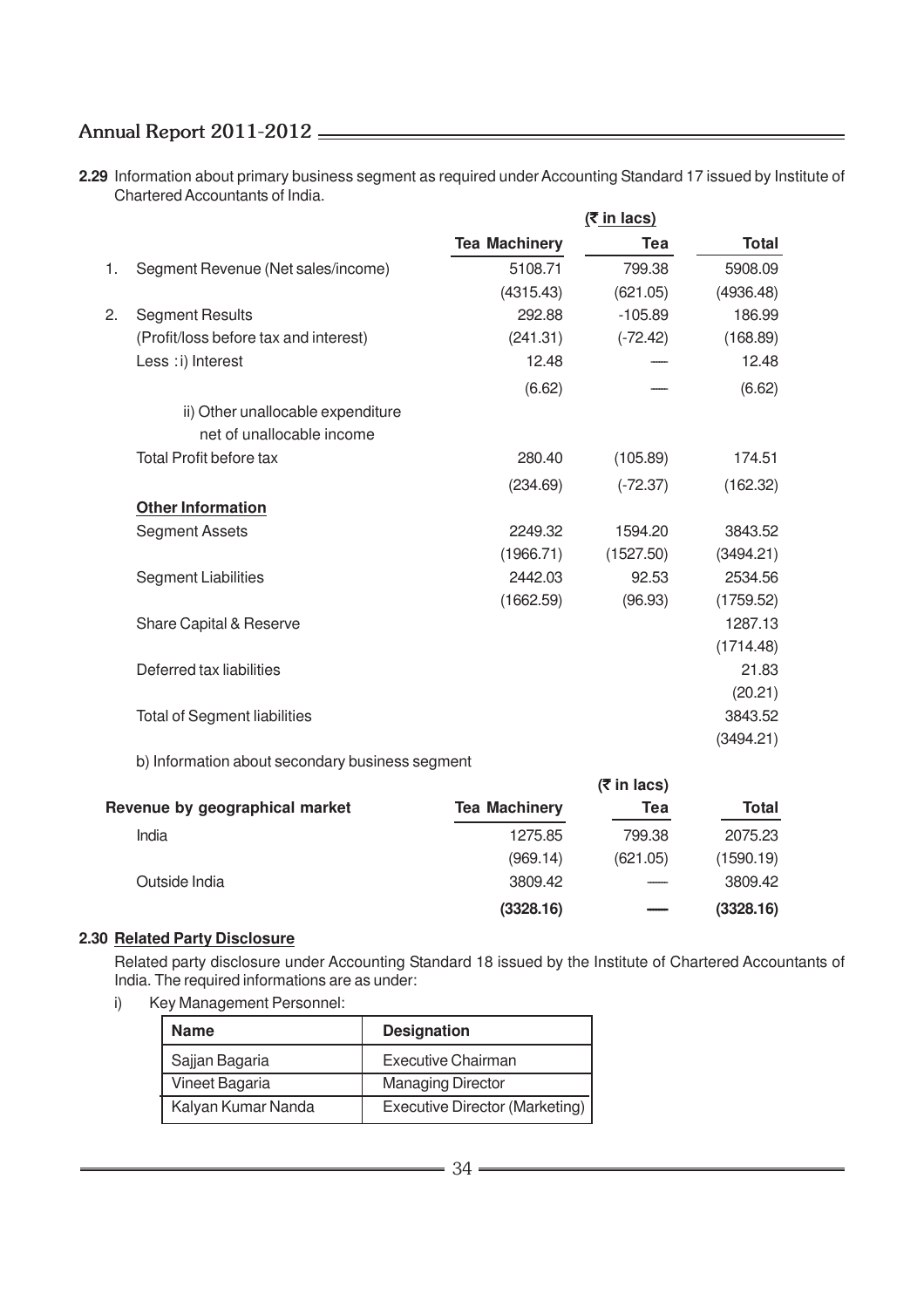| <b>Name</b>                               | <b>Relation</b>              | <b>Nature of</b><br><b>Transactions</b> | <b>Amount</b> | Outstanding<br><b>Amount</b> | <b>Previous</b><br>Year | <b>Previous</b><br>Year<br>Outstanding |
|-------------------------------------------|------------------------------|-----------------------------------------|---------------|------------------------------|-------------------------|----------------------------------------|
|                                           |                              |                                         | ₹             | ₹                            | ₹                       | ₹                                      |
| Mr.Sajjan Bagaria                         | <b>Executive Chairman</b>    | Remuneration                            | 16.30         | Nil                          | 15.10                   | Nil                                    |
| Mr. Vineet Bagaria                        | <b>Managing Director</b>     | Remuneration                            | 14.97         | Nil                          | 12.45                   | Nil                                    |
| Mr.Kalyan Kr. Nanda                       | Director (Marketing)         | Remuneration                            | 7.07          | Nil                          | 6.79                    | Nil                                    |
| Mr.Shambhu Nath<br>Nanda                  | <b>Relative of Directors</b> | Remuneration/<br>Professional<br>Fees   |               | Nil                          | 0.35                    | Nil                                    |
| Mrs.Aradhana Nanda                        | <b>Relative of Directors</b> | Remuneration/<br>Commission             | 3.58          | Nil                          | 6.28                    | Nil                                    |
| Miss Ambika Nanda                         | <b>Relative of Directors</b> | Remuneration                            | 1.23          | Nil                          | 1.57                    | Nil                                    |
| Miss Aparna Nanda                         | <b>Relative of Directors</b> | Remuneration                            | 1.23          | Nil                          | 0.97                    | Nil                                    |
| Vineet Bagaria (HUF)                      | <b>Relative of Directors</b> | Rent                                    | 1.08          | Nil                          | 1.08                    | Nil                                    |
| Mrs.Seema Bagaria                         | <b>Relative of Directors</b> | Rent                                    | 1.62          | Nil                          | 1.62                    | Nil                                    |
| Mrs. Indu Bagaria                         | <b>Relative of Directors</b> | Rent                                    | 1.14          | Nil                          | 1.14                    | Nil                                    |
| T & I Projects Ltd.                       | <b>Associate Company</b>     | Purchase/Sale/<br>Advance/Rent          | 1432.36       | Nil                          | 1084.91                 | Nil                                    |
| Vertex Agro                               | <b>Associated Firm</b>       |                                         | 123.76        | Nil                          | 46.60                   | Nil                                    |
| <b>Sky Touch</b><br>Construction Pvt.Ltd. | Associate Company            | Purchase                                | 113.90        | Nil                          | 82.75                   | Nil                                    |

ii) Related Parties transactions during the year under review

### 2.31 Basic earnings per share

|                                         | ₹ in Lacs                                    |                                              |
|-----------------------------------------|----------------------------------------------|----------------------------------------------|
|                                         | For the year ended<br><b>31st March 2012</b> | For the year ended<br><b>31st March 2011</b> |
| Profit after Tax                        | Rs. 96.66                                    | Rs. 102.98                                   |
| Number of Equity Shares of Rs.10/- each | 5067700                                      | 5067700                                      |
| Basic earnings per share                | Re. 1.91                                     | Re. 2.03                                     |

**2.32** Pursuant to Accounting Standard 22- Accounting for taxes on income, the Deferred tax Liabilities of ₹1.62/- lacs for the year ended 31/03/2012 has been debited to Profit & Loss Account.

|                                            | ₹ in Lacs           |        |              |        |
|--------------------------------------------|---------------------|--------|--------------|--------|
|                                            | <b>Current year</b> |        | Last year    |        |
|                                            | Deferred Tax        |        | Deferred Tax |        |
|                                            | Liabilities         | Assets | Liabilities  | Assets |
| Difference between book & tax depreciation | 1.62                |        |              | 0.68   |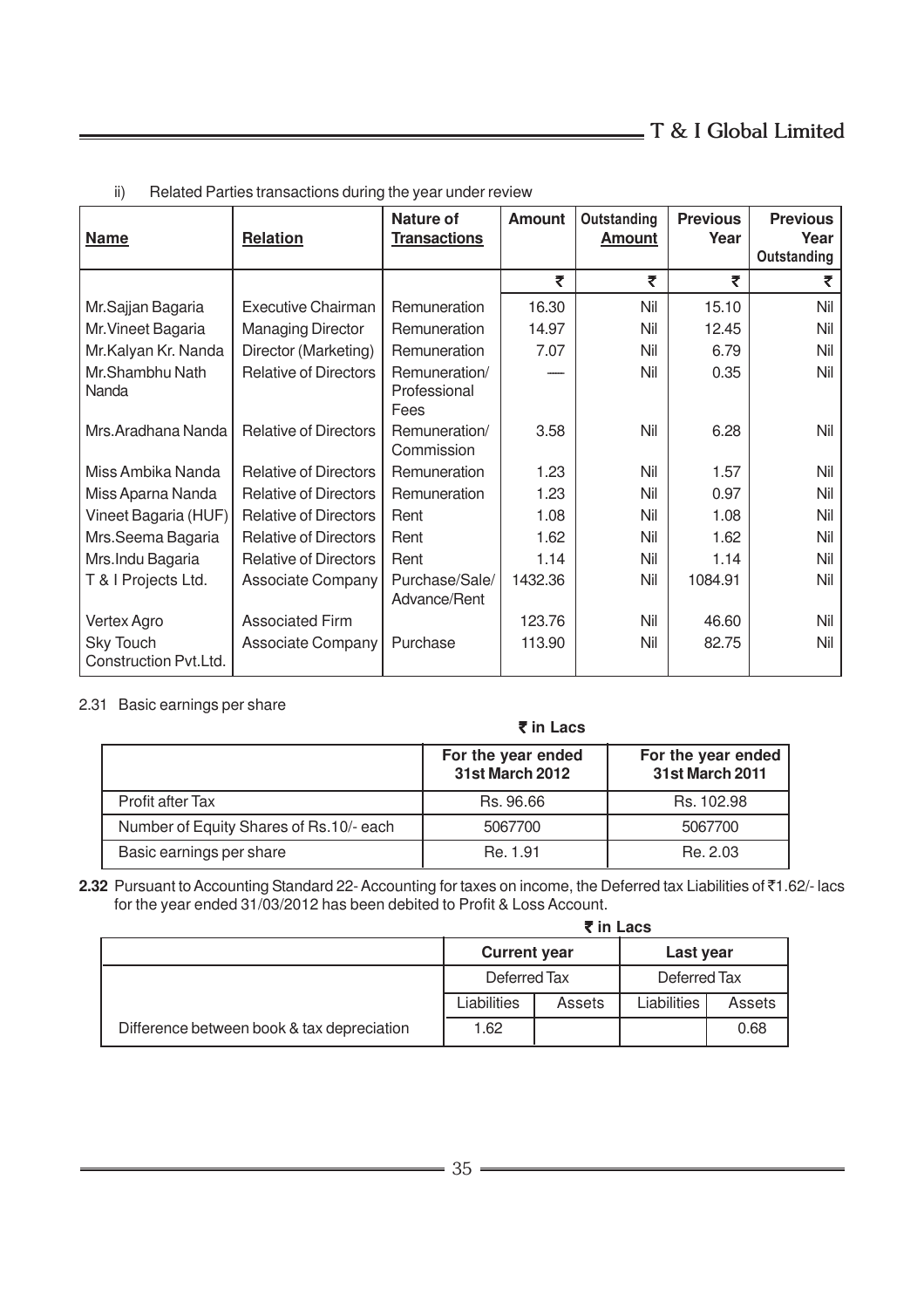### **2.33 Foreign Currency Earnings and Outgoes**

|      |                                        | For 2011-12                | For 2010-11                |
|------|----------------------------------------|----------------------------|----------------------------|
|      |                                        | $\bar{\mathbf{z}}$ in lacs | $\bar{\mathbf{z}}$ in lacs |
|      | <b>Expenditure in Foreign Currency</b> |                            |                            |
|      | Foreign Travel                         | 47.96                      | 33.94                      |
|      | Commission                             | 92.84                      | 49.64                      |
|      | Imported material                      | 248.04                     | 238.82                     |
|      | <b>Earning in Foreign Currency</b>     |                            |                            |
|      | Export Goods calculated on FOB basis   | 4054.38                    | 3129.15                    |
|      | Commission                             | 11.03                      | 51.94                      |
| 2.34 | <b>Managerial Remuneration</b>         |                            |                            |
|      | Salary                                 | 28.43                      | 24.82                      |
|      | <b>Contribution to Provident Fund</b>  | 1.70                       | 1.46                       |
|      | <b>Other Perquisites</b>               | 8.20                       | 8.06                       |
|      |                                        | 38.33                      | 34.34                      |
| 2.35 | <b>Auditors' Remuneration</b>          |                            |                            |
|      | <b>Statutory Audit Fee</b>             | 0.71                       | 0.69                       |
|      | <b>Tax Audit Fee</b>                   | 0.06                       | 0.06                       |
|      |                                        | 0.77                       | 0.75                       |

**2.36** Figures for the Previous year (put within brackets) have been regrouped / rearragned wherever found necessary for comparable with those of the current year.

Schedules referred to above form an integral part of the Balance Sheet. In terms of our report of even date attached

For **Tiwari & Co.** Chartered Accountants Firm Reg. No. 309112E

**P. Tiwari** Partner Membership No. 16590

**Place : Kolkata Dated : 30th August, 2012**

For and on behalf of the Board, **Sajjan Bagaria** Executive Chairman **Vineet Bagaria** Managing Director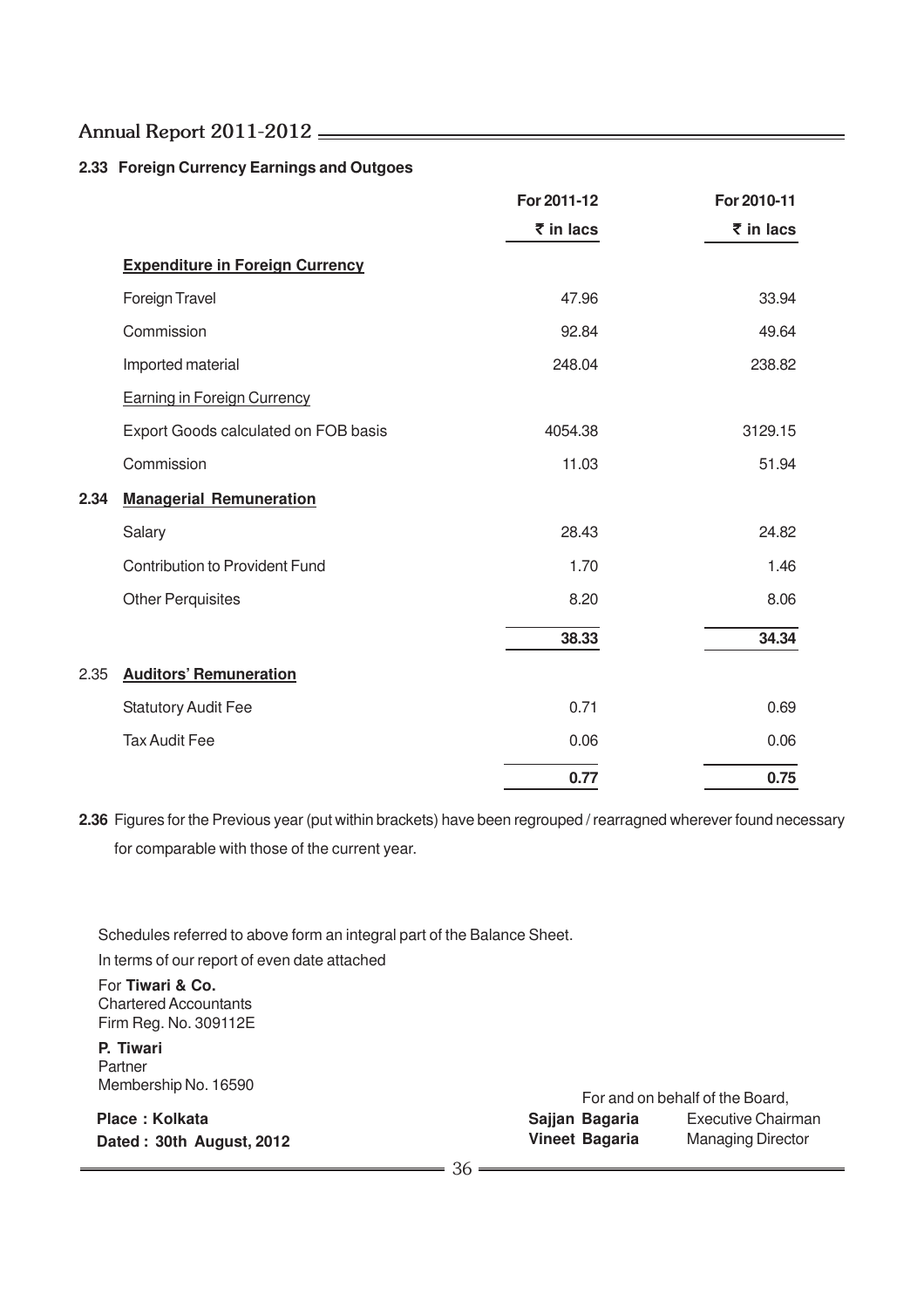# **T & I GLOBAL LIMITED**

11, Jassal House, 4A, Auckland Square, Kolkata 700 017

Please complete the attendance slip and hand it over at the entrance of the Meeting Hall. Please also bring your copy of the enclosed Annual Report.

# **ATTENDANCE SLIP**

I herebyrecord my presence at the 22nd Annual General Meeting of the Company held on 29th September 2012

| **CLIENT I.D.                         |  | **D.P.I.D.           |  |
|---------------------------------------|--|----------------------|--|
| <b>REGD. FOLIO NO.</b>                |  | <b>NO. OF SHARES</b> |  |
| <b>NAME OF THE SHAREHOLDER</b>        |  |                      |  |
|                                       |  |                      |  |
|                                       |  |                      |  |
| (IN BLOCK LETTERS)                    |  |                      |  |
| SIGNATURE OF THE SHAREHOLDER OR PROXY |  |                      |  |

# **T & I GLOBAL LIMITED**

11, Jassal House, 4A, Auckland Square, Kolkata 700 017

| **CLIENT I.D.               | **D.P.I.D.                                                                                                                                                                                                                                                                                                                                    |  |
|-----------------------------|-----------------------------------------------------------------------------------------------------------------------------------------------------------------------------------------------------------------------------------------------------------------------------------------------------------------------------------------------|--|
| <b>REGD. FOLIO NO.</b>      | <b>NO. OF SHARES</b>                                                                                                                                                                                                                                                                                                                          |  |
|                             | <b>PROXY FORM</b>                                                                                                                                                                                                                                                                                                                             |  |
|                             |                                                                                                                                                                                                                                                                                                                                               |  |
| 0f                          |                                                                                                                                                                                                                                                                                                                                               |  |
|                             | being a Member / Members of T & I GLOBAL LTD.                                                                                                                                                                                                                                                                                                 |  |
|                             | of $\qquad \qquad$ $\qquad$ $\qquad$ $\qquad$ $\qquad$ $\qquad$ $\qquad$ $\qquad$ $\qquad$ $\qquad$ $\qquad$ $\qquad$ $\qquad$ $\qquad$ $\qquad$ $\qquad$ $\qquad$ $\qquad$ $\qquad$ $\qquad$ $\qquad$ $\qquad$ $\qquad$ $\qquad$ $\qquad$ $\qquad$ $\qquad$ $\qquad$ $\qquad$ $\qquad$ $\qquad$ $\qquad$ $\qquad$ $\qquad$ $\qquad$ $\qquad$ |  |
| or failing him              | of                                                                                                                                                                                                                                                                                                                                            |  |
| or failing him              | of                                                                                                                                                                                                                                                                                                                                            |  |
|                             | as my / our Proxy to attend and vote for me / us and on my / our behalf at the 22nd Annual General<br>Meeting of the Company to be held on Saturday the 29th September, 2012 at 11 a.m.                                                                                                                                                       |  |
| And at adjournment thereof. |                                                                                                                                                                                                                                                                                                                                               |  |
|                             | Affix<br>revenue                                                                                                                                                                                                                                                                                                                              |  |

**Note: The proxy must be deposited at the Registered Office of the Company not less than 48 hours before the time for holding the Meeting. \*\* Applicable only in case of investors holding shares in Electronic Form.**

stamp